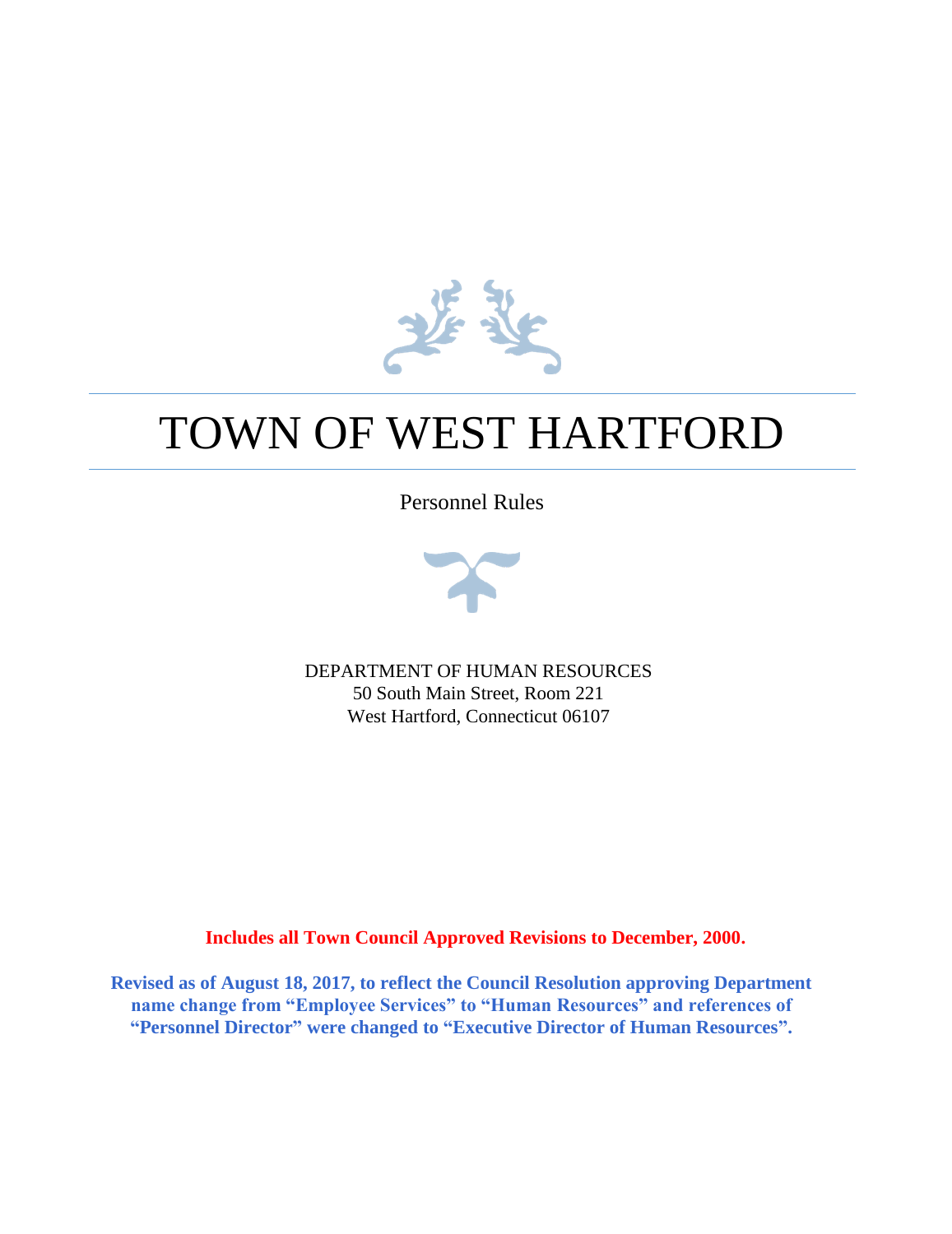# **TABLE OF CONTENTS**

| <b>Section</b> |                                                                                                                                                                                                                                                                                                                                                                                                           | Page |
|----------------|-----------------------------------------------------------------------------------------------------------------------------------------------------------------------------------------------------------------------------------------------------------------------------------------------------------------------------------------------------------------------------------------------------------|------|
| 30.0.0         | <b>Personnel Rules</b>                                                                                                                                                                                                                                                                                                                                                                                    | 1    |
| 30.0.1         | <b>Purpose of Rules</b>                                                                                                                                                                                                                                                                                                                                                                                   | 1    |
| 30.0.2         | Application                                                                                                                                                                                                                                                                                                                                                                                               | 1    |
| 30.0.3         | <b>Administrative Procedures</b>                                                                                                                                                                                                                                                                                                                                                                          | 1    |
| 30.0.4         | <b>Violation of Rules</b>                                                                                                                                                                                                                                                                                                                                                                                 | 1    |
| 30.0.5         | Definitions                                                                                                                                                                                                                                                                                                                                                                                               | 1    |
| 30.0.6         | <b>Personnel Administration</b>                                                                                                                                                                                                                                                                                                                                                                           | 6    |
| 30.0.7         | Preparation of Classification Plan                                                                                                                                                                                                                                                                                                                                                                        | 7    |
| 30.0.8         | <b>Administration of Plan</b><br>a) Original Allocation of Positions<br>b) Maintenance of Position Classification Plan<br>c) Executive Director of Human Resources May Study Positions<br>d) Notify Executive Director of Human Resources of Change of Duties<br>e) Allocations of New Positions<br>Reallocation<br>f)<br>g) Status of Incumbent When Position is Reallocated<br>h) Appeal of Allocations | 7    |
| 30.0.9         | <b>Class Specifications</b>                                                                                                                                                                                                                                                                                                                                                                               | 8    |
| 30.0.10        | <b>Administration of Pay Ranges</b><br><b>Appointment Rate</b><br>a)<br>b) Pay Increases<br>c) Conflicting Employment and Conflicting Interest<br>d) Pay for Part-time Work<br>e) Pay Rates in Transfer, Promotion, Demotion or Reallocation of<br>Position                                                                                                                                               | 9    |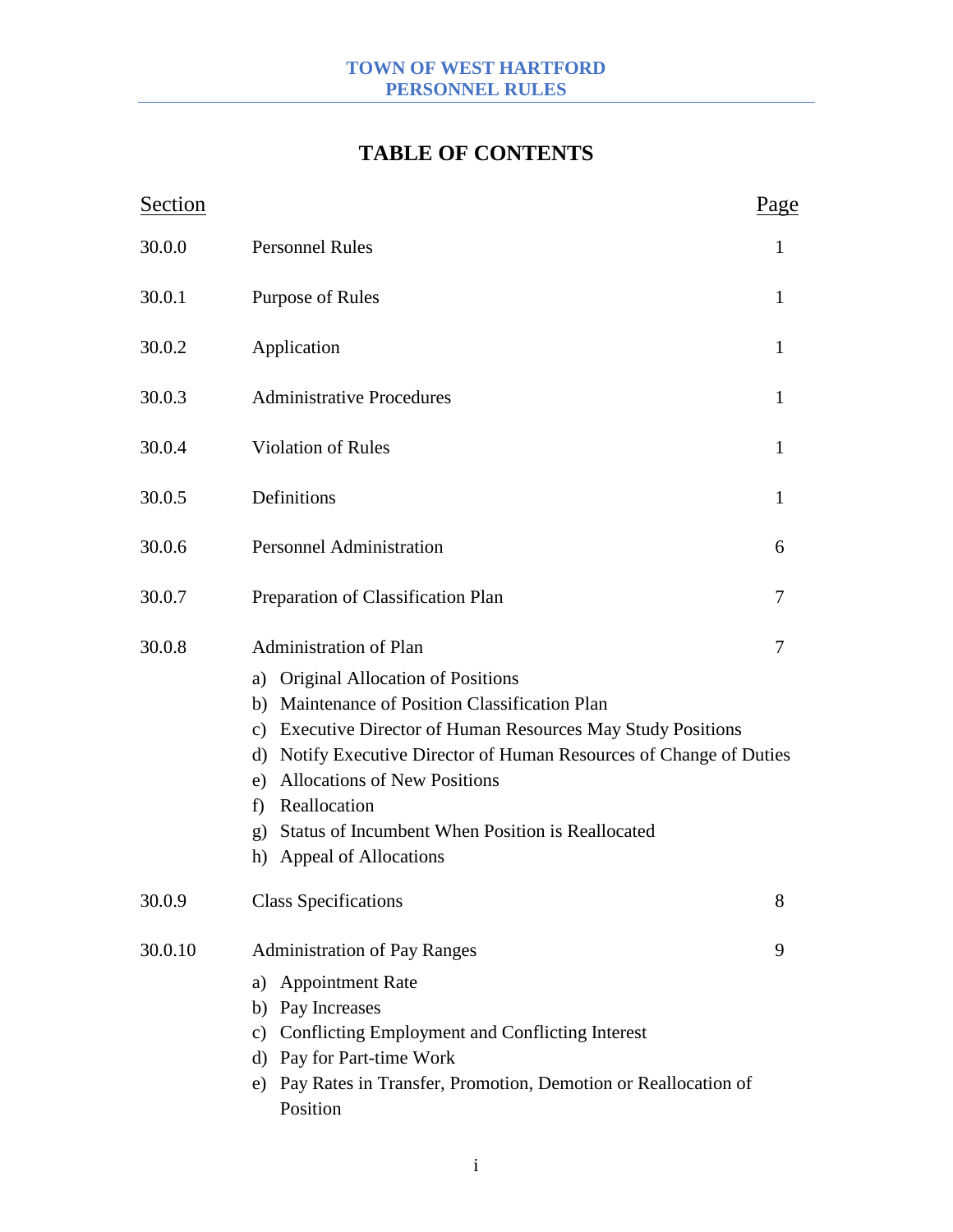- 30.0.11 Appointments and Promotions 10
	- a) Authorization to fill vacancy
	- b) Recruitment Plan and Announcement
		- 1. Announcement Content
		- 2. Public Notice
		- 3. Applications
	- c) Applicants
		- 1. Qualifications
		- 2. Disqualifications
		- 3. Conditional Admission
		- 4. Right of Investigation
	- d) Administration of Selection Procedures
		- 1. Contracting for Selection Procedures
		- 2. Establishment of Procedures
		- 3. Use of Town Employees
		- 4. Re-Assessment
		- 5. Limitations
		- 6. Right of Appeal
	- e) Rating of Examinations
		- 1. Method of Rating and Minimum Grades
		- 2. Rating of Applicants for Lower Classes
		- 3. Rating of Training and Experience
		- 4. Oral Board Interviews
	- f) Notice and Review of Selection Results
		- 1. Notice
		- 2. Review
		- 3. Disclosure
	- g) Establishment and Duration of Eligible Lists
	- h) Certification of Eligible Candidates for Appointment
		- 1. Reemployment Lists
		- 2. Promotional Appointments
		- 3. Original Appointments
		- 4. Incomplete Certification
		- 5. Certification from Related Lists
		- 6. Consolidation of Lists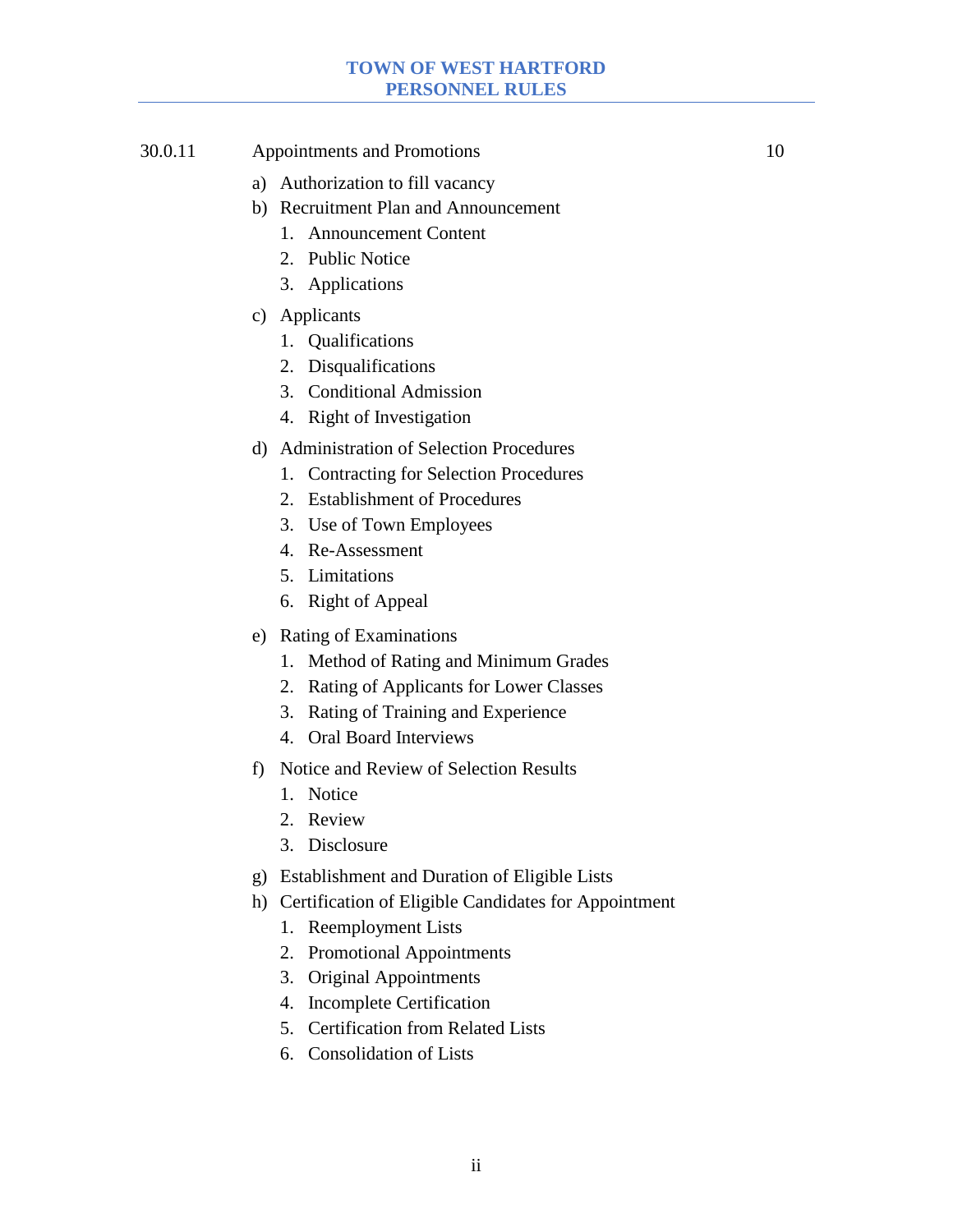# **TOWN OF WEST HARTFORD PERSONNEL RULES**

| 30.0.25 | Types of Appointment                                                                                                                        | 16 |
|---------|---------------------------------------------------------------------------------------------------------------------------------------------|----|
|         | Appointment from Eligible Lists<br>a)                                                                                                       |    |
|         | <b>Involuntary Demotion</b><br>b)                                                                                                           |    |
|         | c) Voluntary Demotion                                                                                                                       |    |
|         | d) Appointment by Transfer or Demotion                                                                                                      |    |
|         | e) Appointments of a Temporary Nature                                                                                                       |    |
|         | 1. Temporary Appointments                                                                                                                   |    |
|         | 2. Emergency Appointments                                                                                                                   |    |
|         | 3. Provisional Appointments<br><b>Temporary Acting Assignments</b><br>4.                                                                    |    |
|         |                                                                                                                                             |    |
| 30.0.26 | <b>Physical Examination Required</b>                                                                                                        | 18 |
| 30.0.27 | Overlap of Incumbents                                                                                                                       | 19 |
| 30.0.28 | Probationary Period and Purposes                                                                                                            | 19 |
| 30.0.29 | Duration of the Probationary Period                                                                                                         | 19 |
| 30.0.30 | Interruption of the Probationary Period                                                                                                     | 20 |
| 30.0.31 | Dismissal During Probationary Period                                                                                                        | 20 |
| 30.0.32 | Retention of Employee After Probationary Period                                                                                             | 20 |
| 30.0.33 | <b>Restoration to Eligible List</b>                                                                                                         | 20 |
| 30.0.34 | <b>Reinstatement to Former Class</b>                                                                                                        | 21 |
| 30.0.35 | <b>Promotion During Probation</b>                                                                                                           | 21 |
| 30.0.36 | Probationary Period on Demotion                                                                                                             | 21 |
| 30.0.37 | <b>Working Hours</b>                                                                                                                        | 21 |
|         | a) Regular Work Week                                                                                                                        |    |
|         | 1. Employees of: Office of Town Manager, Town Clerk, Registrar of<br>Voters, Personnel, Finance, Human Services, Assessment, and<br>Library |    |
|         | Employees of the Department of Physical Services<br>2.                                                                                      |    |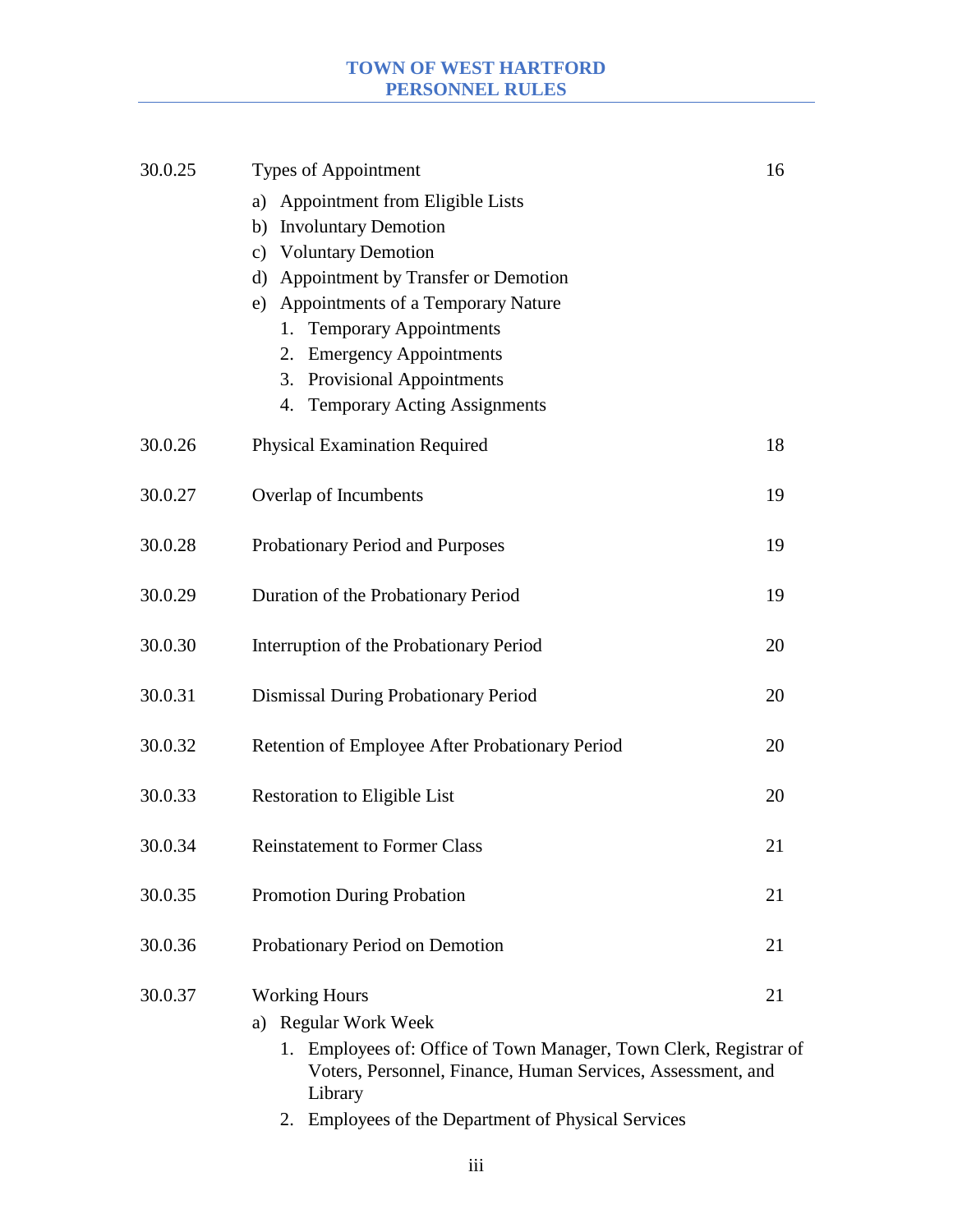# **TOWN OF WEST HARTFORD PERSONNEL RULES**

|         | 3. Non-uniformed and non-investigatory employees of the Police<br>Department                                                                                                                                                                       |    |
|---------|----------------------------------------------------------------------------------------------------------------------------------------------------------------------------------------------------------------------------------------------------|----|
|         | 4. Clerical Employees of the Fire Department                                                                                                                                                                                                       |    |
|         | b) Overtime                                                                                                                                                                                                                                        |    |
|         | c) Positions Exempt from Overtime                                                                                                                                                                                                                  |    |
| 30.0.38 | Holidays                                                                                                                                                                                                                                           | 22 |
| 30.0.39 | Leave Policy                                                                                                                                                                                                                                       | 23 |
|         | a) Vacation Leave<br>b) Terminal Leave<br><b>Sick Leave</b><br>$\mathbf{c})$<br>d) Emergency Leave<br>Other Leave With Pay<br>e)<br>Military Leave<br>f)<br>g) Other Leave Without Pay<br>h) Absence Without Leave<br><b>Maternity Leave</b><br>i) |    |
| 30.0.40 | Workers' Compensation                                                                                                                                                                                                                              | 29 |
| 30.0.41 | Tenure                                                                                                                                                                                                                                             | 29 |
| 30.0.42 | Lay-Off<br>When Permitted<br>a)<br>Order of Lay-off<br>b)<br>Notice of Lay-off<br>$\mathbf{c})$<br>Return of Lay-off Names to Eligible Lists<br>d)                                                                                                 | 29 |
| 30.0.43 | Disciplinary Action<br>a) Cause for Disciplinary Action<br>b) Types of Disciplinary Action<br>1. Reprimand<br>2. Suspension<br>3. Dismissal<br>c) Appeals from Disciplinary Action                                                                 | 30 |
| 30.0.44 | <b>Submission of Resignation</b>                                                                                                                                                                                                                   | 31 |
| 30.0.45 | <b>Employee Performance Review</b>                                                                                                                                                                                                                 | 31 |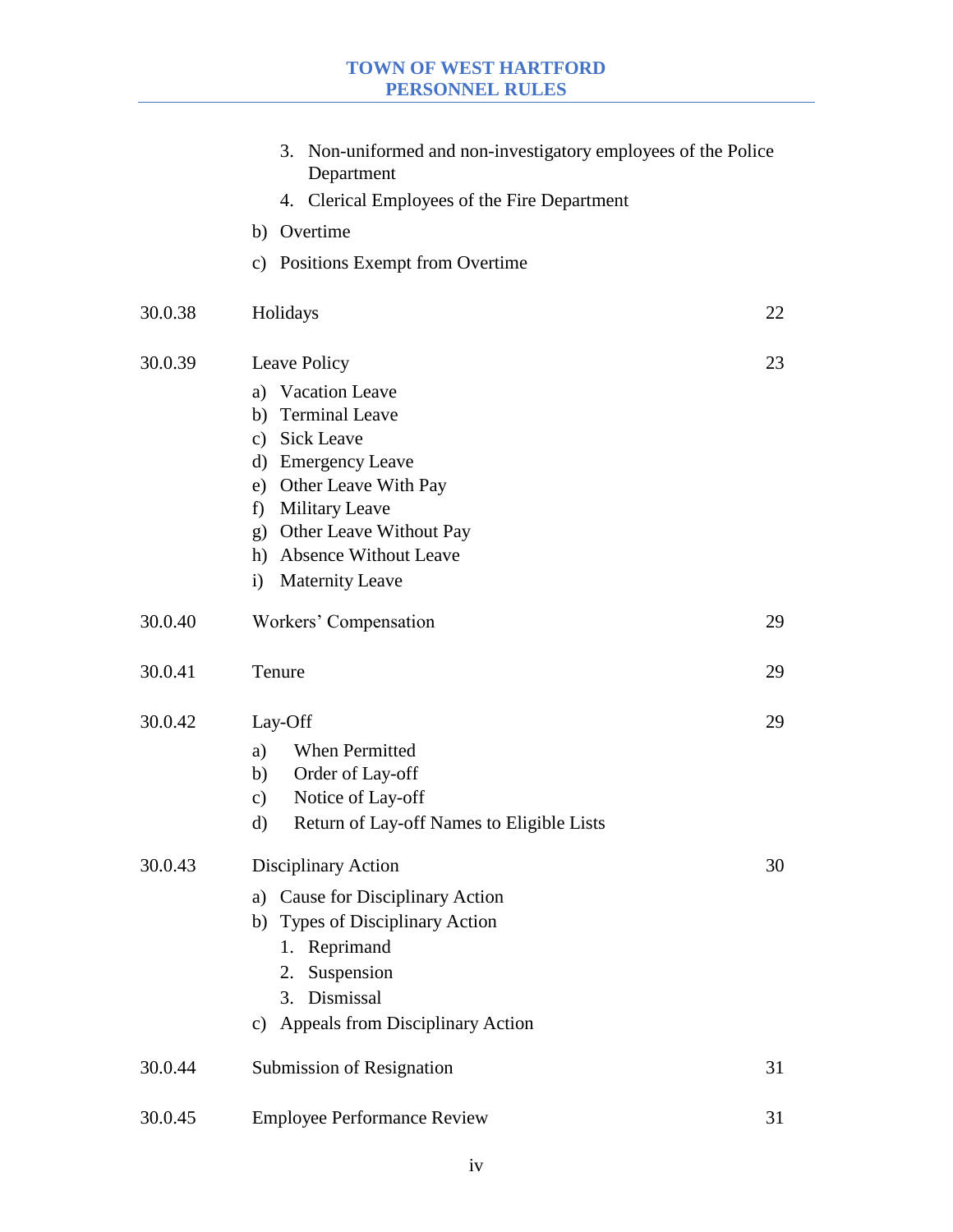# **TOWN OF WEST HARTFORD PERSONNEL RULES**

| 30.0.46 | Purpose of Review System                                                                                                                                                                                                              | 31 |
|---------|---------------------------------------------------------------------------------------------------------------------------------------------------------------------------------------------------------------------------------------|----|
| 30.0.47 | Frequency of Review<br>a) Regular Employees<br><b>Probationary Employees</b><br>b)<br>c) Other Employees                                                                                                                              | 31 |
| 30.0.48 | Administration of System                                                                                                                                                                                                              | 32 |
| 30.0.49 | Appeals from Administrative Decision of Executive Director of<br><b>Human Resources</b><br>a) General Provisions<br>Procedure for Appeals from Administrative Decision<br>b)<br>c) Nature of Board Review of Administrative Decisions | 32 |
| 30.0.50 | Appeals from Suspension, Demotion, and Dismissal                                                                                                                                                                                      | 32 |
| 30.0.51 | <b>Hearing Procedure</b>                                                                                                                                                                                                              | 33 |
| 30.0.52 | Power to Administer Oaths, Subpoena, and Demand Production<br>of Records                                                                                                                                                              | 34 |
| 30.0.53 | Investigations by the Board                                                                                                                                                                                                           | 34 |
| 30.0.54 | <b>Sexual Harassment in Employment</b>                                                                                                                                                                                                | 34 |
|         | A Code of Ethics for Town Officers, Officials, and Employees                                                                                                                                                                          | 36 |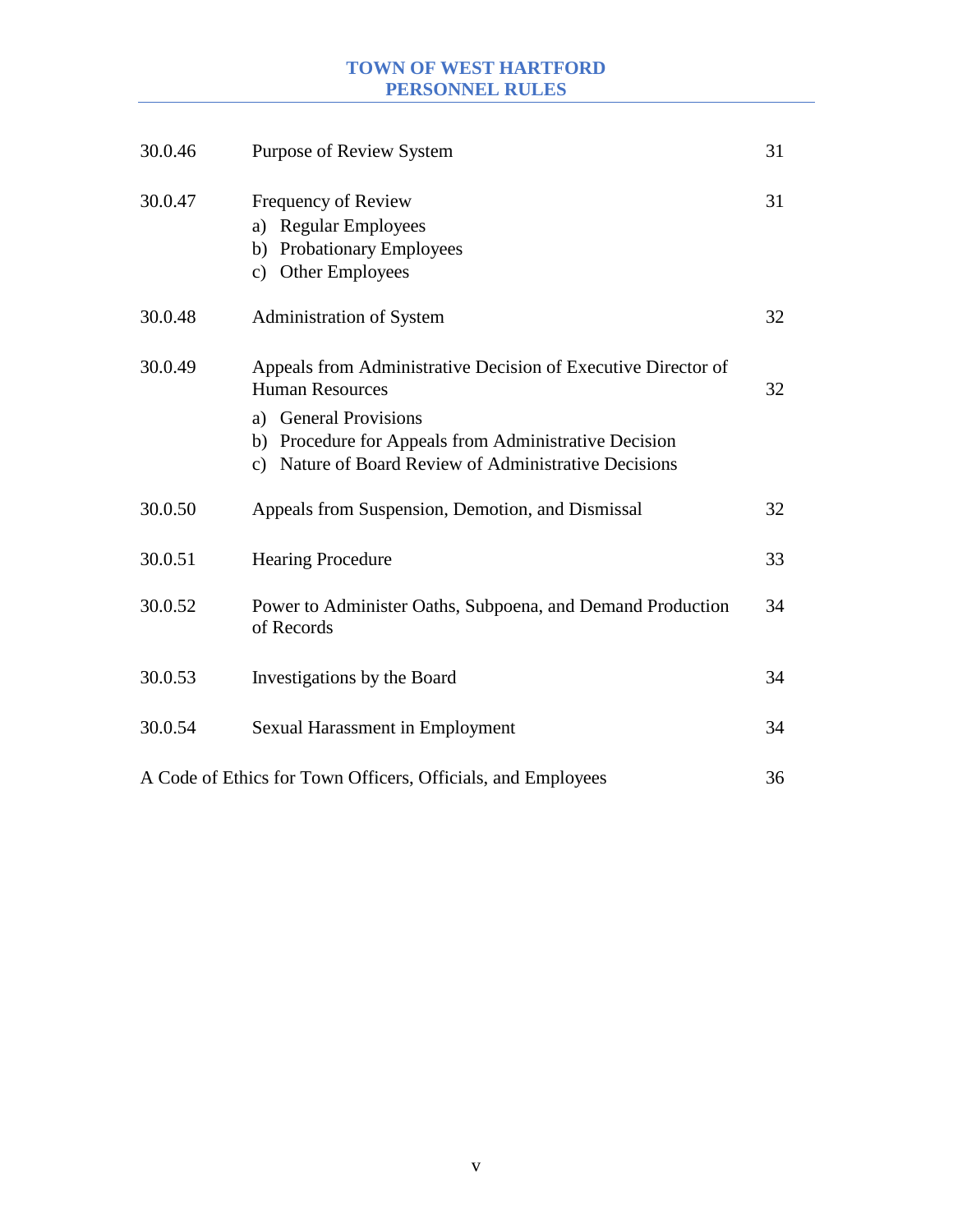# **30.0.0 PERSONNEL RULES**

**30.0.1 Purpose of Rules.** It is the purpose of these rules to give effect to the intent and requirements of Chapter VIII of the Charter (effective July 1, 1971) as amended, of the Town of West Hartford pertaining to a Personnel Department.

**30.0.2 Application.** These rules shall apply to all employees in the classified service.

**30.0.3 Administrative Procedures.** The Director may establish, rescind or amend such administrative procedures as he/she may consider necessary for the implementation of these rules.

**30.0.4 Violation of Rules.** Any person who shall willfully or through culpable negligence violate or conspire to violate any provisions of these rules shall be subject to the penalties provided in these rules, or in the case of violations for which no specific disciplinary action is provided by these rules shall be subject to disciplinary action to be determined by the Town Manager, the action to be commensurate with the offense. Such action shall be reviewable, upon written appeal, by the Personnel Board.

Nothing in this section shall be construed to supplant or in any way affect any prosecution that may be initiated under any other provisions of public law relating to the nonfeasance, malfeasance or of public officers.

#### **30.0.5 Definitions**

*Charter*. The Charter of the Town of West Hartford as effective July 1, 1971 and as amended and effective as of July 22, 1986.

*Allocation*. The assignment of an individual position to an appropriate class on the basis of kind of work, duties and the responsibilities of the position.

*Appeal*. An application or procedure for review of: an administrative decision of the Executive Director of Human Resources; or a disciplinary action, submitted or instituted by an employee(s) to higher authorities as provided by these Rules.

*Applicant*. A person who has completed and submitted an application for employment with the Town.

*Appointing Authority*. The Town Manager is the appointing authority for all classified positions unless he delegates in writing such authority to the head of a department or office, or except as otherwise provided by the Charter.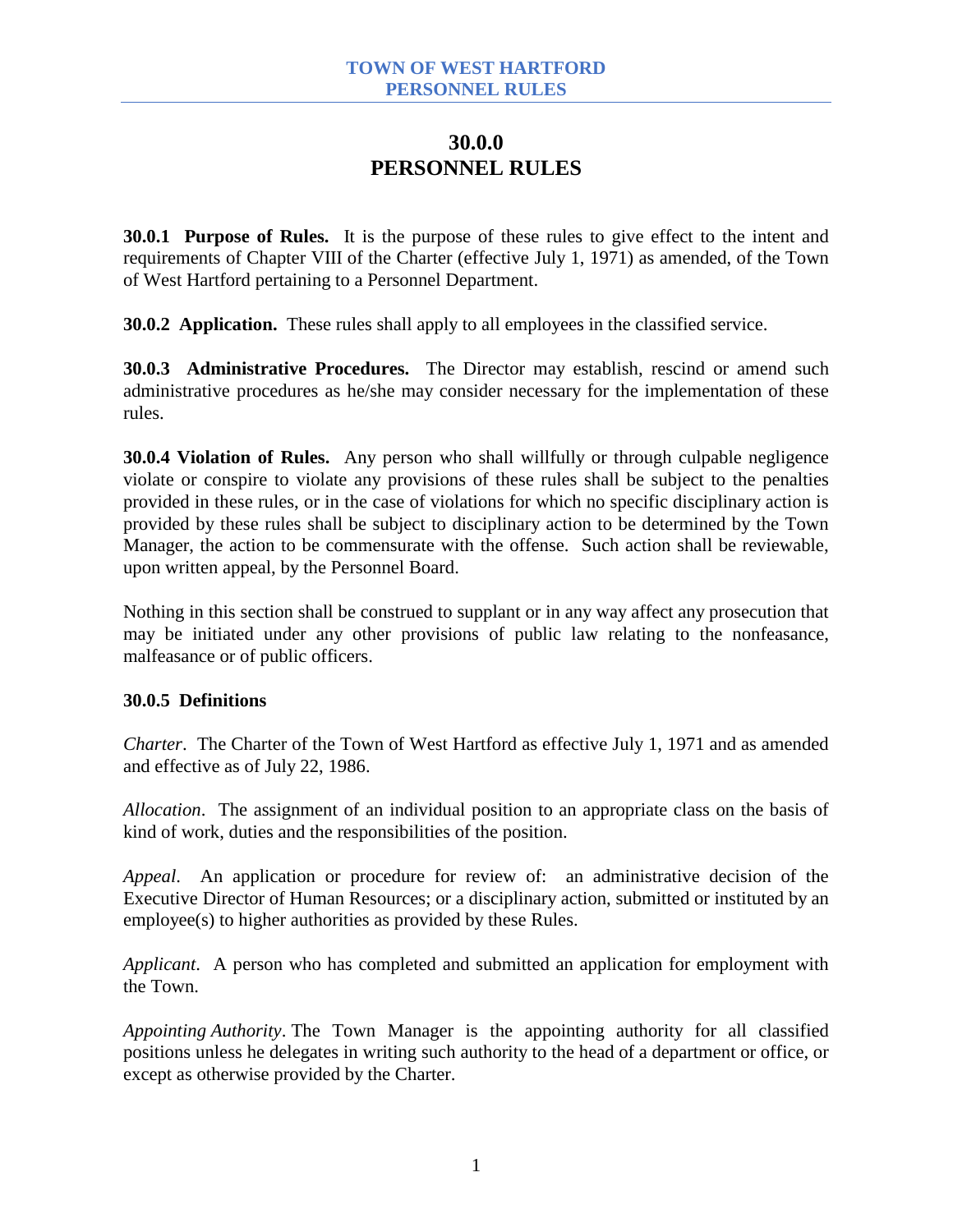*Appointment*. The appointment of a person to a position in the classified service of the Town. Appointments shall be of the following types: Original, Emergency, Temporary, Provisional, Re-employment, Transfer, Promotion, Demotion.

*Assembled Examination*. An examination for which applicants are required to appear at a specific place for the purpose of taking a test.

*Base Rate, Regular Rate*. The actual step within a range in the pay plan at which an employee is compensated.

*Board*. The Personnel Board of the Town as defined in the Charter.

*Break in Service*. Any interruption from the service of the Town, whether by resignation, layoff, dismissal, retirement, or absence without authorized leave of three days or more.

*Career Service Plan*. The plan under which police officers are encouraged toward career development through service in various divisions within the department.

*Certification*. The act, by the Executive Director of Human Resources, of supplying an appointing authority with the names of applicants deemed eligible for appointment to a vacant position.

*Chapter VIII*. The Chapter of the Charter of the Town of West Hartford governing the personnel program of the Town.

*Class or Class Position*. A group of positions established under these Rules sufficiently similar with respect to the duties, authorities, and responsibilities of a class with its title and qualification standards.

*Class Specification*. The written description of the duties and responsibilities of a class with its title and qualification standards.

*Classification Plan*. The arrangement of all positions in the classified service into a system of classes.

*Classified Service*. All full-time or part-time permanent positions in the administrative service of the Town except School Crossing Guards, and those specifically excluded by Charter or Ordinance.

*Compensation*. The salary, wages, fees, and all other forms of valuable consideration, earned or paid to any employee of the classified service by reason of service in the position, but does not include allowances for expenses authorized and incurred as incidents to employment.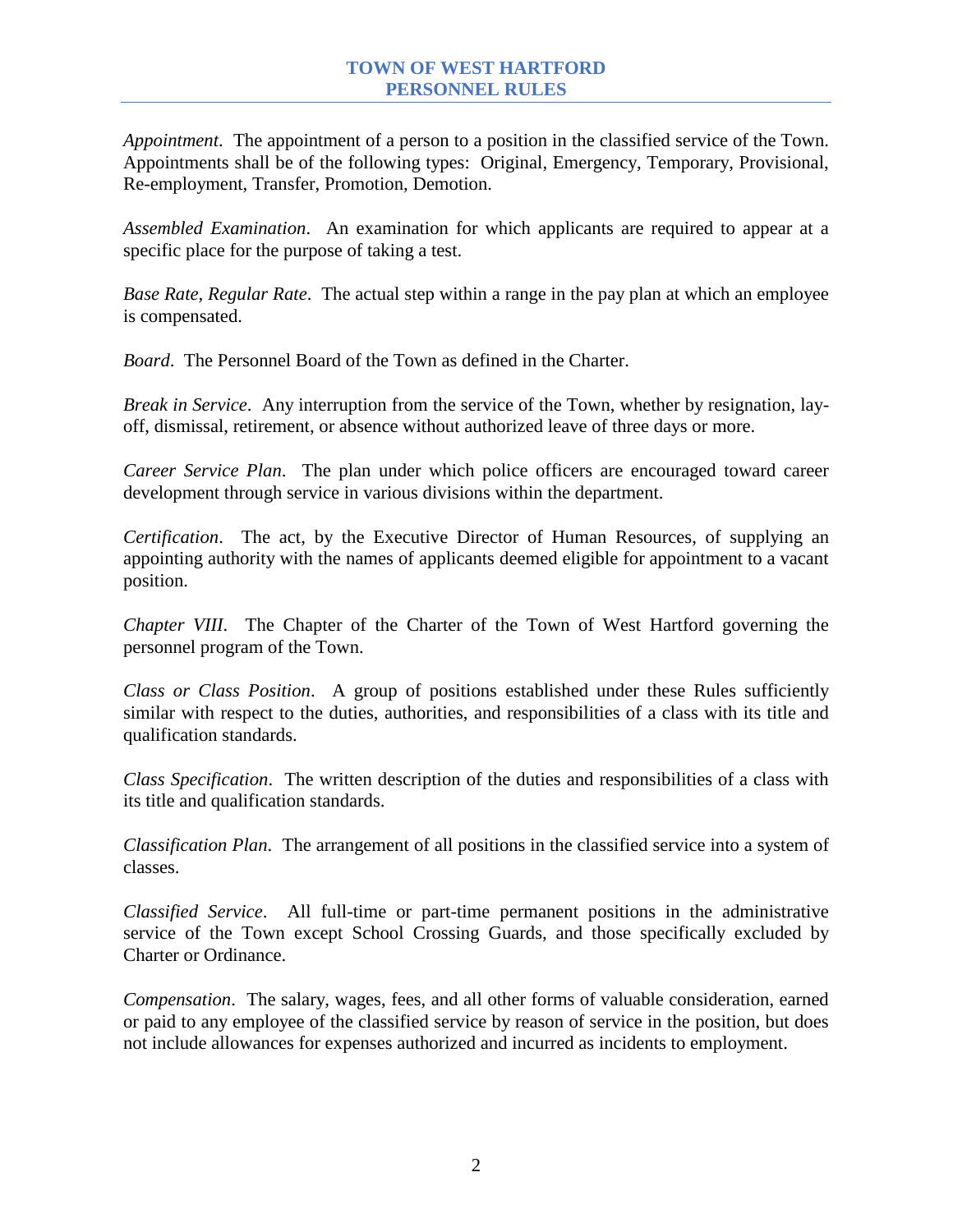*Compensatory Leave*. Time off with pay from regularly scheduled work in lieu of monetary payment for having worked in excess of the regularly scheduled work week, where permitted by contract or applicable by law.

*Council*. The Town Council of West Hartford.

*Demotion*. The voluntary or involuntary change of an employee from a position in one class to a position in a class for which a lower maximum rate of pay is established.

*Department*. A major unit of administrative organization of the Town as established and designated by the Charter or Ordinance.

*Dismissal*. Separation from Town employment for cause either during or after probationary period.

*Division*. A sub-unit of a Department of the Town.

*Eligible*. A person who has met the minimum requirements established for a position and whose name has been placed on an eligible list.

*Eligible List*. Any of the lists of names of persons eligible for appointment to positions in a classified service of the Town including employment lists, reemployment lists, and promotional lists.

*Emergency Employee*. An individual appointed by an appointing authority without recourse to an eligible list because of an emergency affecting the health, welfare or public safety of the Town. Such appointments have limits prescribed by the rules.

*Employee*. An individual who occupies a classified position in the service of the Town and is paid through the Town payroll for his services.

*Examination*. The process of testing, evaluating or investigating the fitness and qualifications of applicants and includes the probationary period.

*Grade*. A ranking established for regular salary purposes wherein all positions or classes of positions in the classified service that are determined to be of the same level with respect to the difficulty and responsibility of their duties are equal salary-wise.

*Hearing*. A meeting of the Board for purposes of hearing appeals of classified employees from administrative action or as provided by these rules or collective bargaining agreements.

*Incumbent*. An employee occupying a classified position in the Town service.

*Involuntary Termination or Dismissal*. Discharge from the classified service for cause either during or after the probationary period.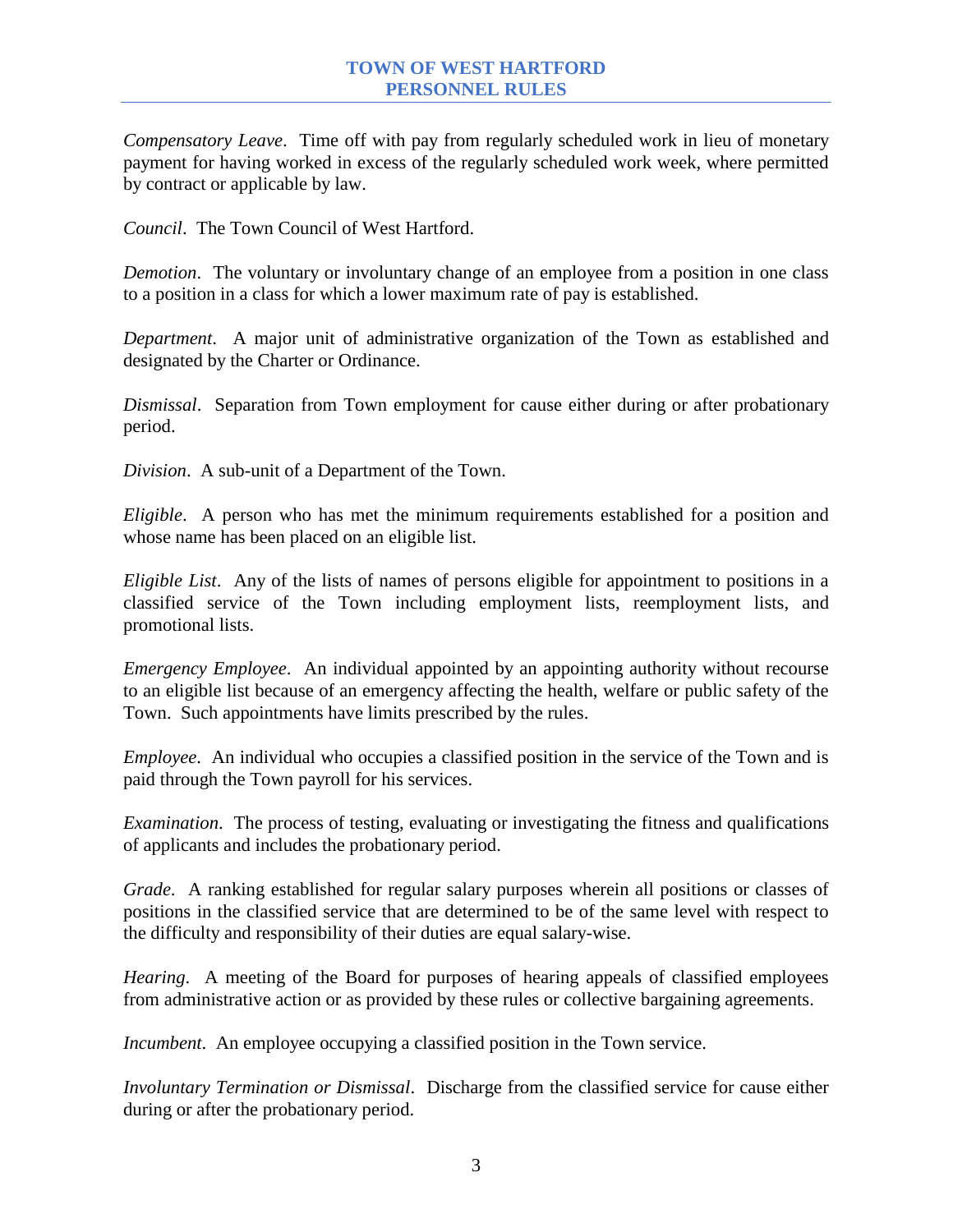Lay-Off. The removal of an employee because of lack of work, failure of financial appropriation, or other causes which do not reflect on the employee. Lay-offs shall not be considered as dismissals.

*Merit Pay Increment*. An increase in compensation established in a pay plan which may be granted to an employee for meritorious service and completion of minimum prescribed periods of employment in the class.

*Open Competitive Examination*. A test for positions in a particular class, admission to which is not limited to Town employees.

*Open Continuous Examination*. An examination having no fixed date of termination.

*Original Appointment*. The appointment of a person from outside the Town service to a specific position.

*Overtime*. Authorized time worked by a classified employee in excess of his/her normal working hours per day or per week.

*Overtime Pay*. Compensation paid to an employee for overtime work performed and as provided by these rules.

*Part-time Employee* (Permanent). A classified employee who is scheduled to work more than twenty (20) hours per week throughout the entire fifty-two (52) weeks of the year and takes an examination for the position. This employee is entitled to prorated accrued sick and vacation leave.

*Part-time Employee* (Temporary). A non-classified employee who does not work more that 900 hours in a calendar year. The employee is not entitled to any fringe benefits and is covered by the Seasonal and Part-time Pay Plan.

*Pay Plan*. A schedule of compensation established by resolution for the several classes of positions recognized in the classification plan, so that all positions of a given class will be paid according to the same salary range established for the class.

*Pay Range*. Two or more pay rates assigned to a class or position.

*Pay Rate*. A specific dollar amount expressed as either an annual rate, bi-weekly rate, or an hourly rate.

*Position*. A regularly established job in the classified service of the Town.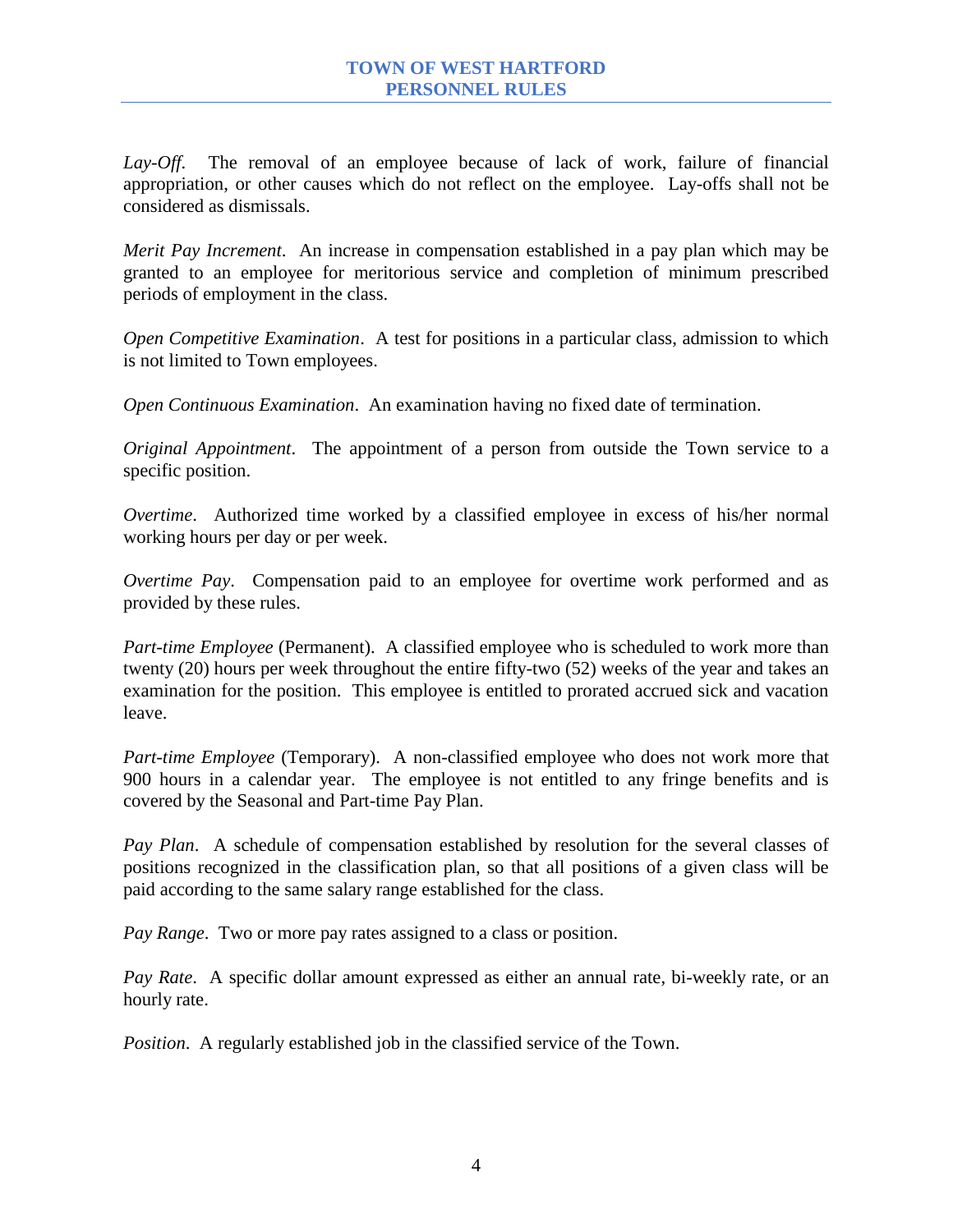*Probationary Employee*. A person certified from an eligible list who is appointed to a position in the classified service and who has not yet completed his probationary period of service.

*Probationary Period*. A working test period, following an appointment, during which an employee is required to demonstrate by conduct and actual performance of the duties his fitness for the position to which he is appointed. The probationary period shall be considered a part of the examination for any position. Unsatisfactory service during the probationary period shall constitute grounds for involuntary termination from which there shall be no appeal to the Personnel Board allowable, except that in the case of employees who have been promoted but who cannot satisfactorily perform the duties of the promotional class, such employees shall be returned to their original class or, in case no vacancy exists in that class, shall be assigned to any other class for which they are qualified and for which the pay range is no lower than that of their original class, and they shall be returned to their original class upon occurrence of a vacancy therein.

*Promotion*. A change in the position of an employee from one class to a position in another class having a higher maximum salary rate.

*Promotional Examination*. An examination to determine the fitness of applicants for positions in a particular class, admission to the test being limited to regular employees in the classified service of the Town and part-time employees (who, at the time of recruitment, are employed with the Town) who meet the minimum qualifications for the position.

*Promotional List*. A list of classified employees, arranged in order as determined by a promotional examination, who have been found qualified for promotion to a position in a higher class.

*Provisional Appointment*. A non-competitive appointment made temporarily to fill a classified position, pending establishment of an eligible list for such position.

*Public Hearing*. A hearing held by the Board after public notice at which any person may have a reasonable opportunity to be heard.

*Qualifying Examination*. A non-competitive examination given to determine if an individual meets the qualifications for a specific class.

*Range*. The minimum and maximum of any pay grade.

*Reallocation*. A change in allocation of an individual position by assigning it to a higher class or to a lower class or to another class at the same level based on the duties and responsibilities of the position.

*Reduction in Rank*. Assignment of an employee from one class to another which has a lower maximum rate of pay. Same as demotion.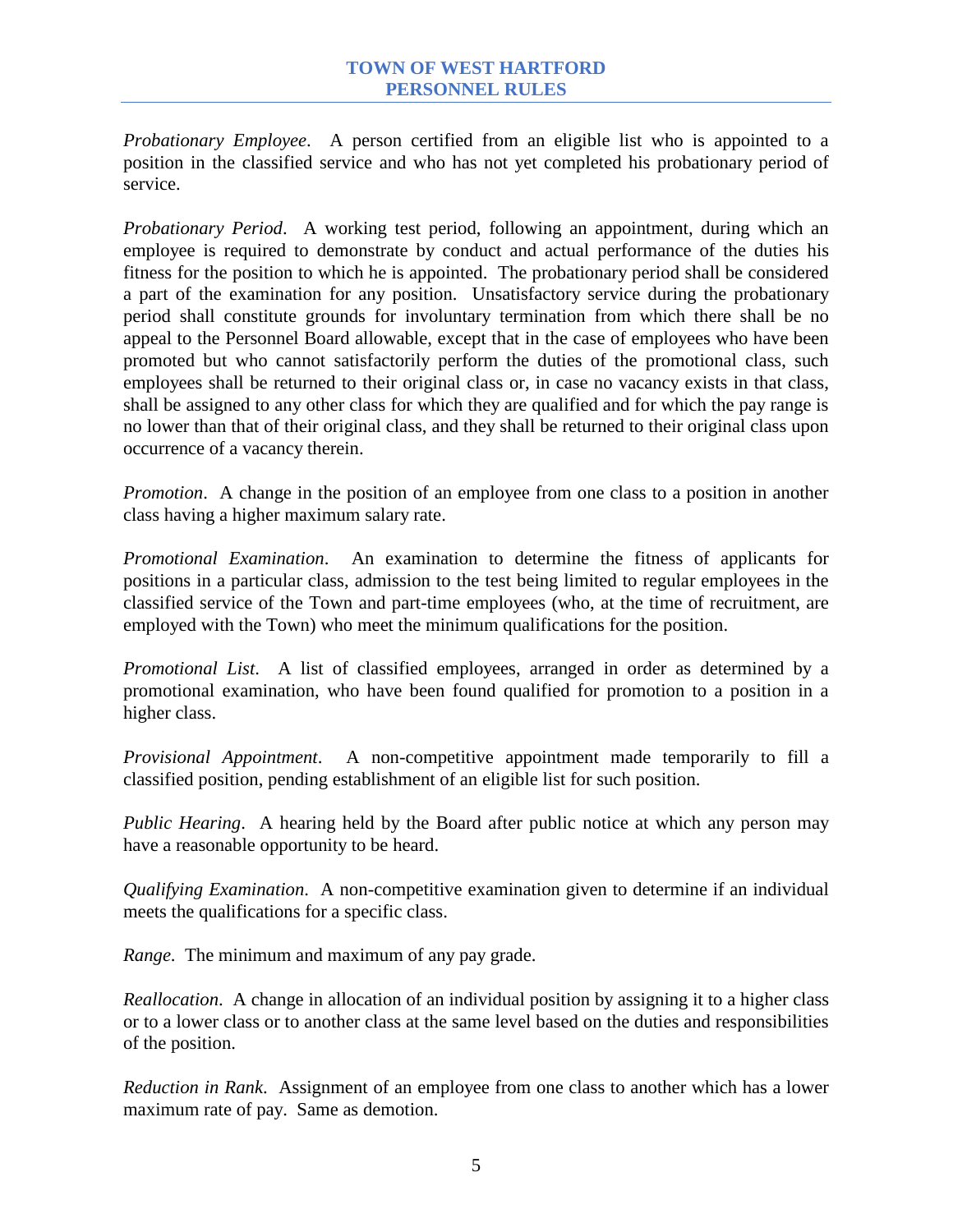*Reemployment List*. A list of persons who have been regular employees in a particular class and who have been laid off in good standing, and who are entitled to have their names certified for appointment to a position in a class in which they were previously employed.

*Regular Appointment*. An appointment given to an employee after successful completion of a probationary period following an original appointment.

*Regular Employee*. An employee who has been appointed to a position in the classified service in accordance with civil service rules and has successfully completed his probationary period.

*Separation*. Leaving a position including resignation, lay-off, dismissal, retirement and death.

*Suspension*. An enforced leave of absence for disciplinary purposes, pending an investigation of charges made against an employee, or for other cause.

*Temporary Acting Assignment*. When it is in the best interests of the Town, or when an incumbent is on authorized leave an appointing authority may select a qualified and classified employee to act in or perform duties of higher classification, even though no vacancy exists, for an aggregate to less than one (1) year.

*Temporary Appointment*. An appointment from an eligible list to an approved classified position for a period not to exceed one (1) year.

*Temporary Position*. A position limited in duration to less than one (1) year.

*Transfer*. A change of an employee from one position in a class to another position in the same class. Transfers can take place within a department or between positions of the same class.

*Vacancy*. A position which has been newly established or which has been rendered vacant by the separation of the previous incumbent.

*Workday*. Scheduled number of hours an employee is required to work per day.

*Workweek*. The number of days in any consecutive seven-day period an employee is regularly scheduled to work.

Whenever used, the masculine noun or pronoun shall include the feminine. The singular shall include the plural and the plural the singular.

**30.0.6 Personnel Administration.** Final authority for all personnel administration shall rest with the Town Manager except as otherwise provided by the Charter.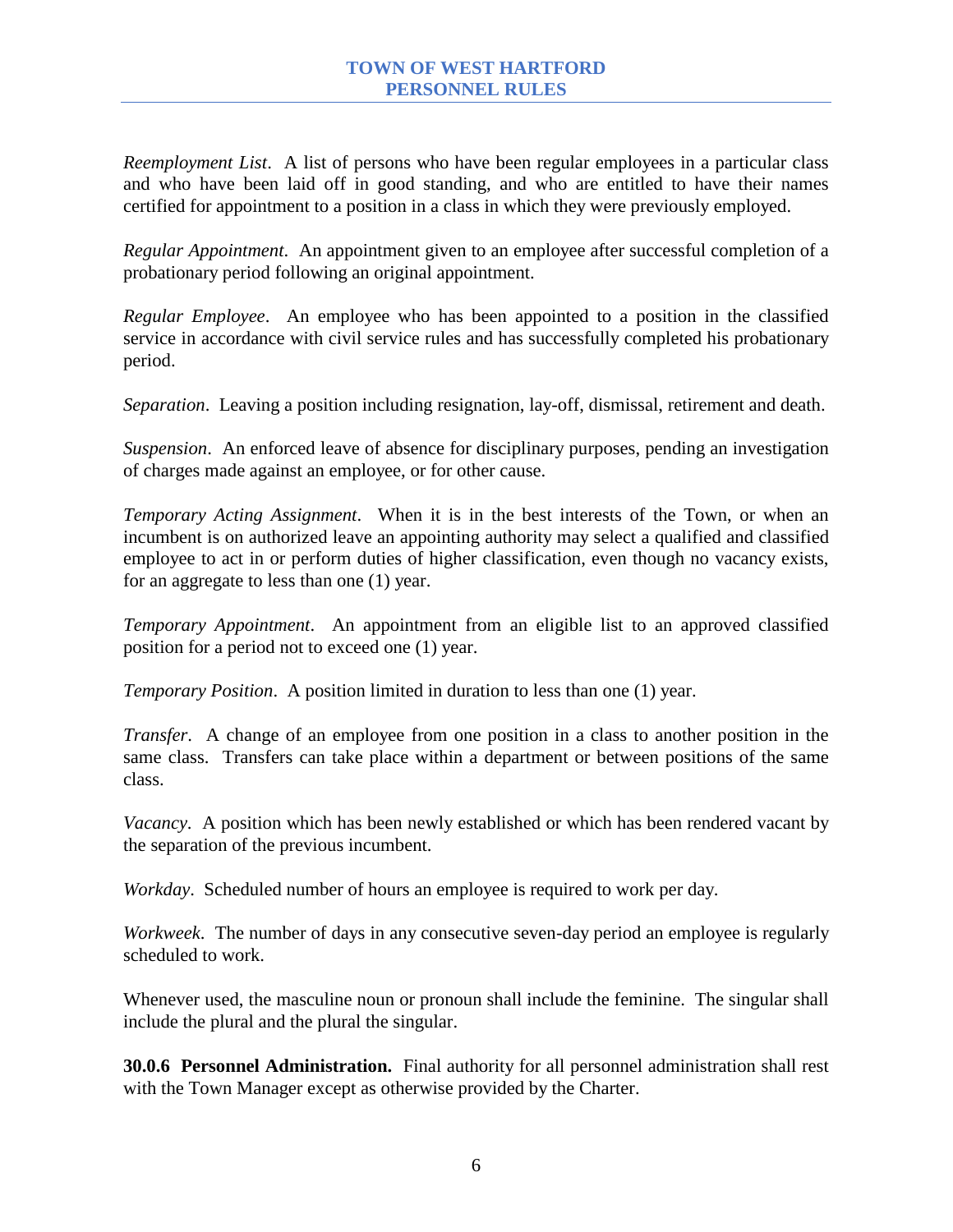**30.0.7 Preparation of Classification Plan.** Preparation of Plan. After consultation with the appropriate appointing authorities, the Executive Director of Human Resources shall prepare and recommend to the Council a position classification plan including a written definition for each class of position to be included in the classified service, describing the duties, authority and responsibilities characteristic of positions properly pertaining to the class.

#### **30.0.8 Administration of Plan.**

- a) Original Allocation of Positions. The Executive Director of Human Resources shall, as soon as practicable after adoption of the classification plan, allocate each position to be included in the classified service to its appropriate class, placing in such class those positions which are so similar with respect to difficulty, responsibility and character of work as to require generally the same kind and amount of training and experience range for the class. In making such allocations, he shall provide for the uniform application of the classification plan to positions under different appointing authorities.
- b) Maintenance of Position Classification Plan. The classification plan shall be kept current by continued investigation and review, including the investigation of organizational units of positions as to their allocation, organization, compensation, and training needs, and including any necessary Town-wide surveys of positions within single class so that the classification plan and/or rates of pay can be integrated.
- c) Executive Director of Human Resources May Study Positions. The Executive Director of Human Resources shall make position classification studies of individual positions or groups of positions whenever he deems it necessary; whenever the duties and responsibilities of existing positions have undergone significant changes; or whenever he is notified that new positions are to be created.
- d) Notify Executive Director of Human Resources of Change of Duties. Appointing authorities shall notify the Personnel Department promptly of each such change of duties and responsibilities or work assignment and furnish detailed information relative to all positions under their jurisdictions.
- e) Allocation of New Positions. In order to create any new position which would be within the classified service, an appointing authority shall forward to the Executive Director of Human Resources, a written request for such position, together with a statement of duties, authority and responsibilities to be assigned. It shall then be the responsibility of the Executive Director of Human Resources to study the position and allocate it to the proper class, secure certification from the Finance Director that adequate funds are available to support the position for the remainder of the fiscal year, and to forward this information to the Council for action.
- f) Reallocation. Whenever the duties of a position are so changed that the position in effect becomes one of a different class from that to which it is allocated, the Executive Director of Human Resources, on his own initiative or at the request of the appointing authority,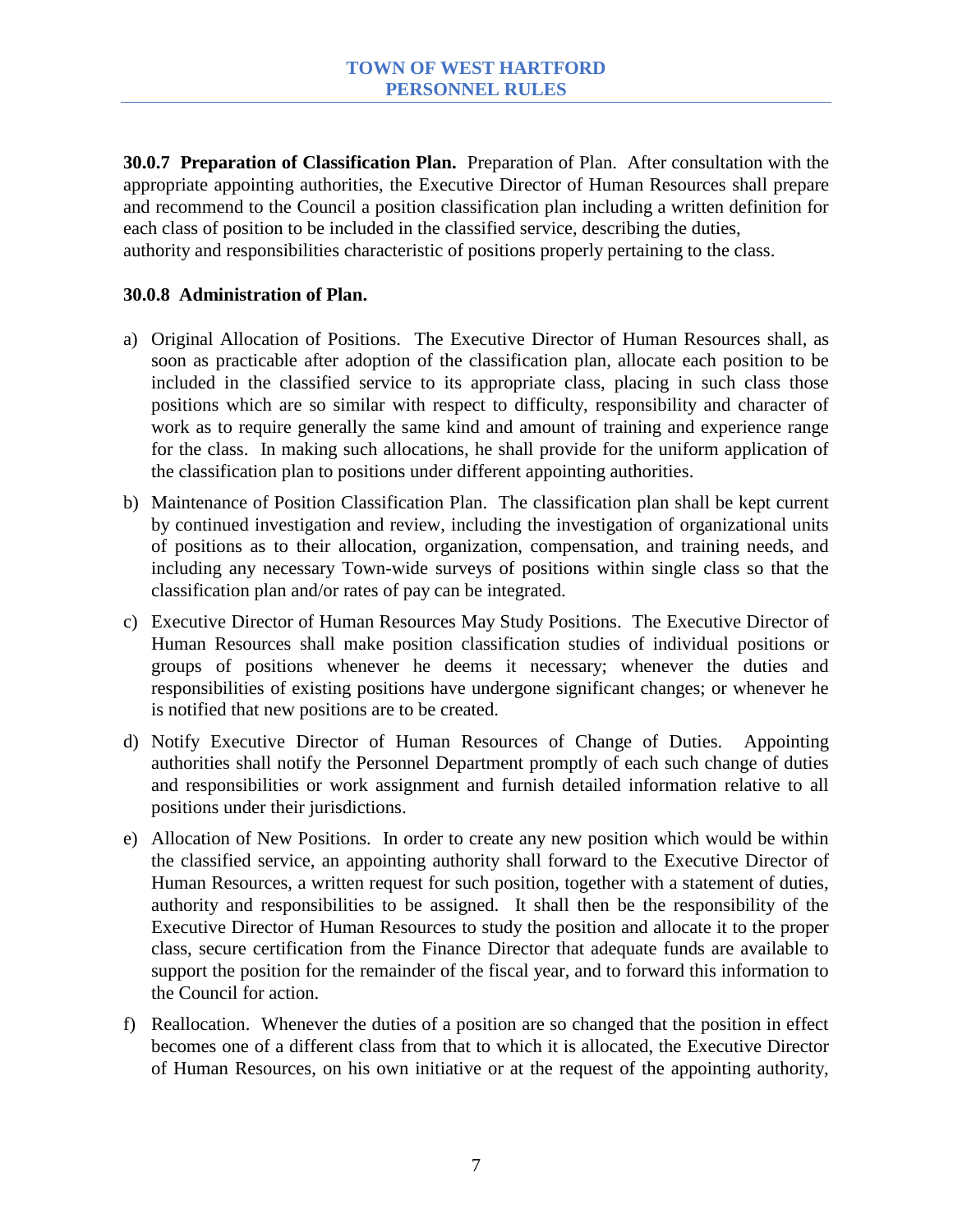shall study the position, reallocate it and submit the proposed reallocation to the Council for consideration.

g) Status of Incumbent When Position Is Reallocated. An employee who is occupying a position which is reallocated to a different class shall continue in this position only in accordance with the rules governing reallocation. When the position is reallocated to a higher class, the incumbent of such position may attain regular status in the higher class by achieving a satisfactory grade on a qualifying examination of fitness for the higher class if it is deemed necessary to conduct such an examination by the Executive Director of Human Resources. If the Executive Director of Human Resources waives the examination of fitness, the employee shall attain regular status in the higher class.

If reallocation results in the assignment of a position to an equal or lower class, the incumbent may continue to hold the position if he meets the minimum requirements of the new class, and shall continue to be compensated at this same rate of pay until the range for the new position is greater than his current rate of pay.

Whenever a class is assigned to a higher pay range, the incumbent's merit increment date will not change.

h) Appeal of Allocations. Any employee affected by the allocation or reallocation of a position or by any changes in the classification plan may ask the Executive Director of Human Resources to review such action. The Executive Director of Human Resources may hold a special hearing to determine the facts in each case, and shall make his decision on the basis of the written statement and forms submitted by the employee and on the facts brought out in the hearing. Any employee not satisfied by the result of such hearing shall also have a right to be heard by the Personnel Board, whose decision shall be final.

# **30.0.9 Class Specifications.**

- a) Contents of Class Specifications. The Executive Director of Human Resources shall provide written specifications for each class in the classification plan. Each class specification shall include a class title, a description of the duties, authority and responsibilities of the work, a statement of the qualifications for the satisfactory performance of the duties of the class and such other information as may be desirable and pertinent.
- b) Interpretation of Class Specifications. The statements in the class specifications shall be descriptive and not restrictive. They are intended to indicate the kinds of positions that are allocated to the several classes as determined by their duties and responsibilities and are not to be construed as saying what the duties or responsibilities of any position may or may not be, or as limiting or modifying the power of an appointing authority to assign, direct and control the work of employees under his supervision. The use of a particular expression or illustration as to duties shall not be held to exclude others not mentioned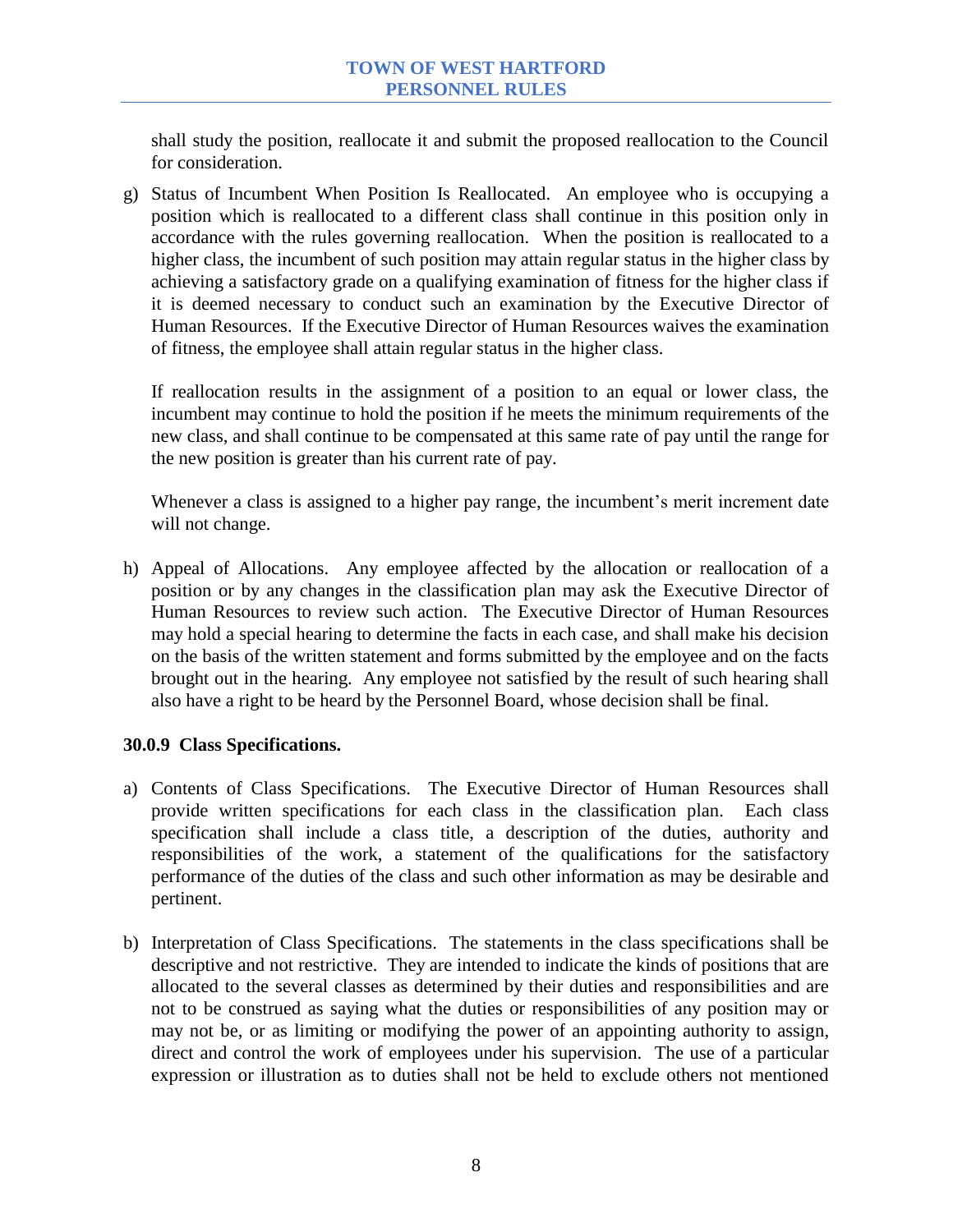that are of a similar kind or quality, nor shall any specific omission necessarily mean that such factor is not included.

- c) Use of Class Specifications in Allocations. In determining the class to which any position should be allocated the definition of each class shall be considered as a whole. Consideration shall be given to the general duties, and relation to other classes, as together affording a picture of the kind of employment that the class is intended to embrace.
- d) Use of Class Titles. Following the adoption of the classification plan and the allocation to classes therein of positions in the classified service, the class title set forth therein shall be used to designate such positions in all official records, vouchers and communications, and no person shall be appointed to or employed in a position in the classified service under any class title which has not been approved by the Director as appropriate to the duties to be performed.

# **30.0.10 Administration of Pay Ranges.**

- a) Appointment Rate. The minimum rate of the assigned pay grade shall normally be paid upon appointment to the class. Appointment at an intermediate rate may be paid upon written approval of the appointing authority. Justification for approval will be limited to recognition of exceptional qualifications of an eligible or certification by the Executive Director of Human Resources of a lack of available eligibles at the minimum rate.
- b) Pay Increases. Salary increases within an established range shall depend primarily upon recommendations of merit by the Department Head.

Salary increases shall not be predicated solely upon length of service. Increases shall be given only upon certification by a Department Head that the employee has maintained a consistently high level of performance throughout the preceding year.

Increases in excess of one step or more often that once per year shall be reserved for exceptional performance and shall be given only with the approval of the appointing authority.

Salary increases will normally be made effective the first pay period of the fiscal quarter starting closest to the employee's annual anniversary date of employment; or, unless otherwise provided by collective bargaining agreements.

- c) Conflicting Employment and Conflicting Interests. No employee shall engage in any type of employment, activity or enterprise which conflicts with the best interest of the Town or which may reduce the efficiency of such employee.
- d) Pay for Permanent and Temporary Part-time Work. Part-time employees shall be paid on the basis of an hourly rate.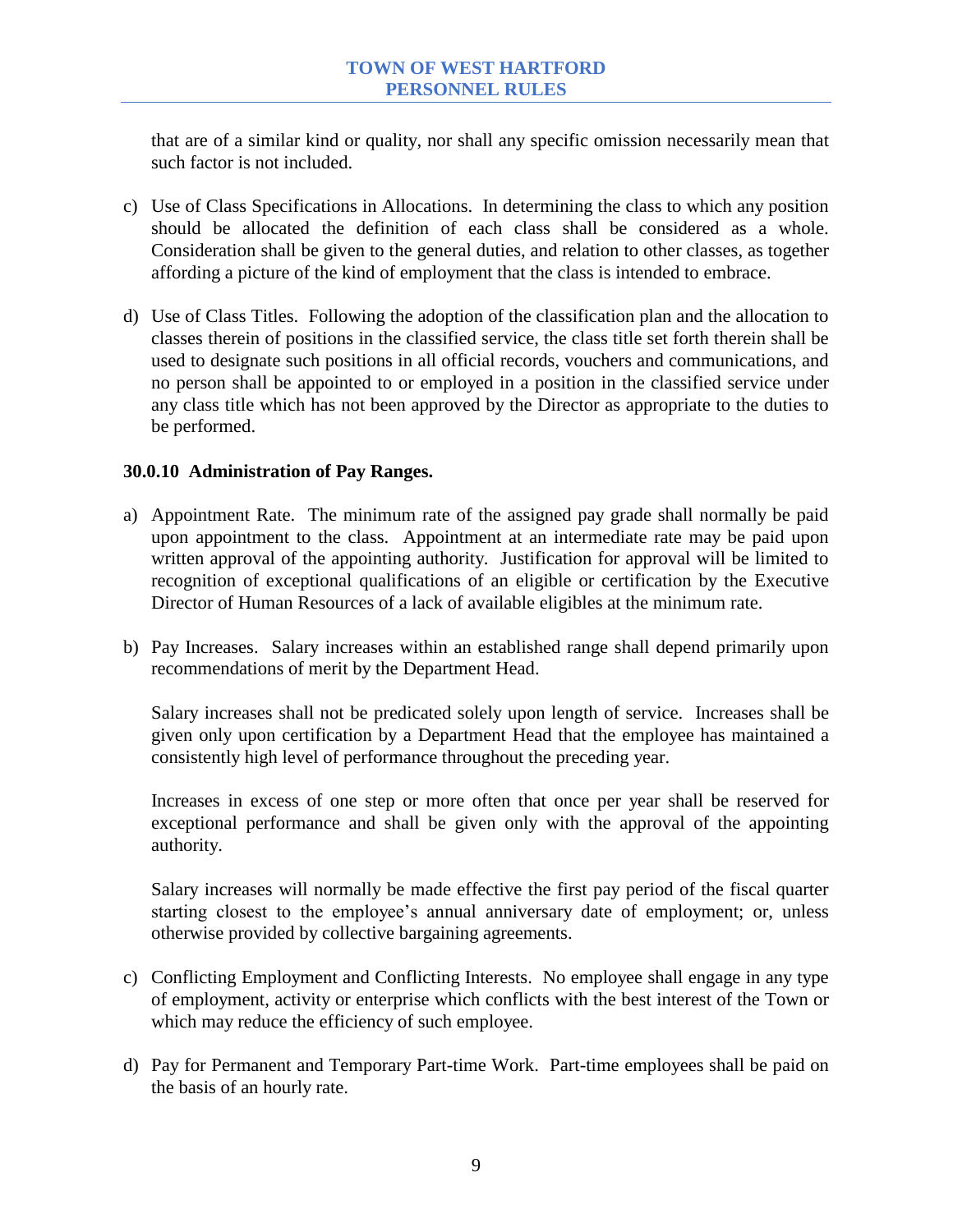- e) Pay Rates in Transfer, Promotion or Demotion or Reallocation of Position.
	- 1. If the rate of pay in the former position is less than the minimum rate established for the class of the new position, the rate of pay shall be advanced to the minimum for the class.
	- 2. If the rate of pay in the former position is more than the maximum rate established for the class of the new position, the pay shall be reduced to the maximum rate or to an intermediate step or to an amount within the new range as determined by the appointing authority except for a reallocation where the rate of pay shall remain the same.
	- 3. If the rate of pay of the former position falls within the new range of pay or at an established step within the range of the new class, the salary rate shall remain the same in the case of a transfer; be increased at least one step or by an amount recommended by the appointing authority and approved by the Town Manager in the case of a promotion or reallocation of position; and at the discretion of the appointing authority, shall remain at the same or be decreased to a lower step or a lower amount within the range in the case of a demotion.
	- 4. If the previous rate does not correspond to a step or to an amount within the new salary range, it shall be adjusted at least to the next higher rate or to an amount as recommended by the appointing authority and approved by the Town Manager if the action is a promotion, reallocation of position to a higher or equal class or transfer; or adjusted to at least the next lower step or to a lower amount if the action is a demotion; or if reallocated to a lower class, the salary rate will either be assigned to the same step, or to the nearest rate of pay.

#### **30.0.11 Appointments and Promotions.**

In accordance with Chapter VIII of the Town Charter, and applicable State and Federal Statutes governing employment practices, all appointments and promotions in the classified service shall be made according to merit principles and fitness to be ascertained, as far as practicable, by competitive examinations. The rules and procedures governing such appointments and promotions are as follows:

- a) Authorization to fill Vacancy. Upon certification by the Executive Director of Human Resources and the Department Director that a vacancy or opening exists, the Town Manager may authorize the filling of the position. Upon such approval the Executive Director of Human Resources is authorized to determine the type of recruitment to use, design and conduct the recruitment, determine the number and types of tests to be used, the methods of administering and scoring tests, and refer qualified candidates to the appointing authority for appointment or promotion to the position, or, if necessary, recruit for qualified applicants to be tested and considered.
- b) Recruitment Plan and Announcement. The Executive Director of Human Resources shall determine the most appropriate means of obtaining qualified applicants and shall give public notice of such recruitment.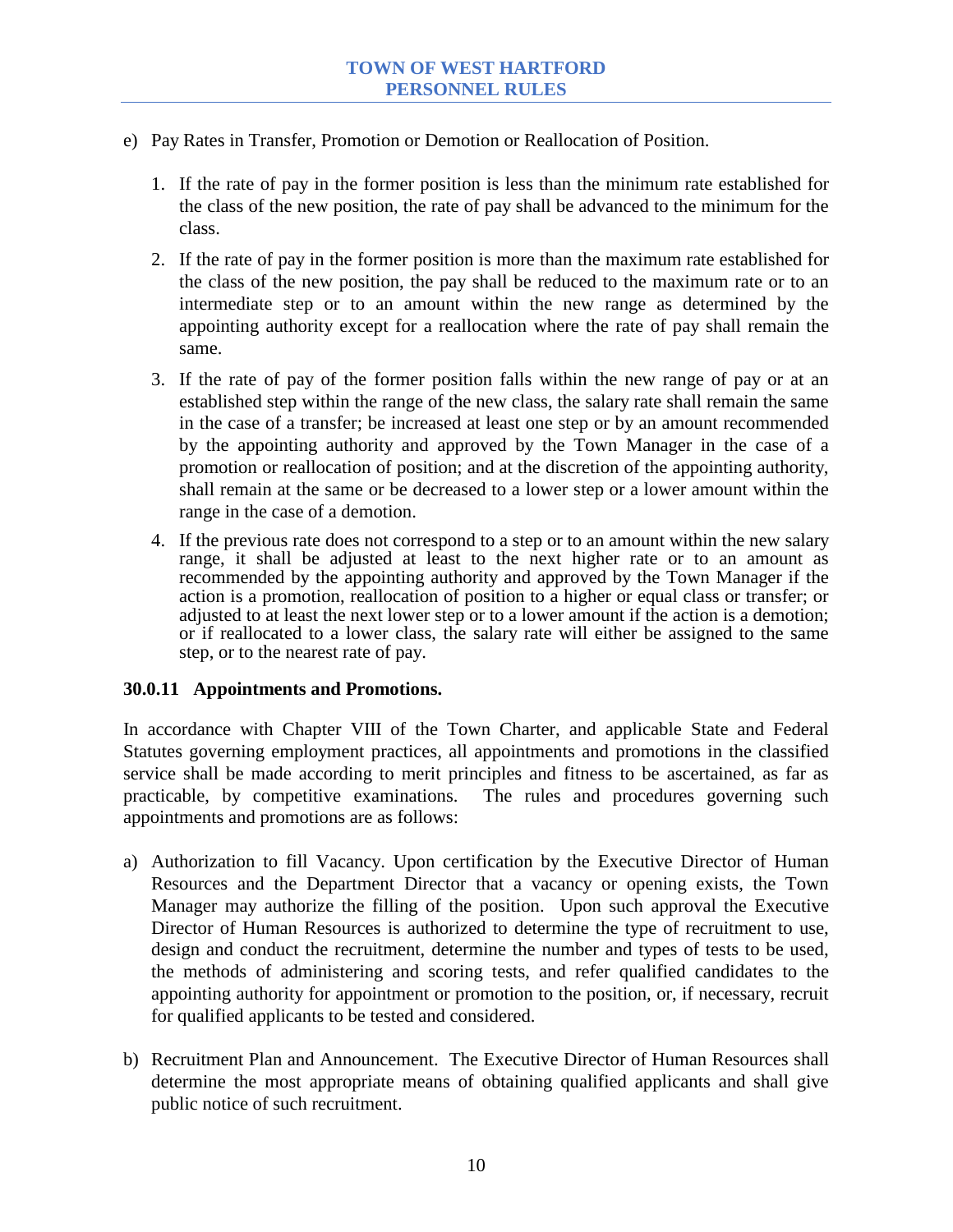- 1. Announcement Content. Each official announcement of a recruitment shall specify the title of the position; the nature of the work to be performed; the necessary and desirable qualifications for the position; the time, place and manner of making application; the nature of the selection procedures to be used and such other information as the Executive Director of Human Resources may consider pertinent and useful.
- 2. Public Notice. The official public notice of recruitment shall consist of the posting of an announcement on a public bulletin board maintained in the Town Hall and posting in the public area of the Department of Human Resources. The Executive Director of Human Resources may make use of any other means of publicizing the announcement that, in his or her judgment, is best suited for informing qualified persons that the position is being recruited.
- 3. Applications. Applications shall be accepted on official forms prescribed by the Executive Director of Human Resources or by resumé. The applicant shall sign a form indicating that the signature of the applicant shall certify the truth of all statements contained therein. Any false or untruthful statements on the application or résumé may cause it to be rejected or may cause the applicant's dismissal after appointment.

The application form shall not require any information intended to disclose information regarding any legally protected class an applicant may belong to such as age, race, or religious affiliation, except in the case of a bona fide occupational qualification or need.

To be accepted for consideration, applications or résumés must be filed with the Town Department of Human Resources prior to the end of the working day on the closing date or postmarked/fax dated before midnight of any closing date specified in the announcement. The Executive Director of Human Resources may choose to not specify a filing date or may extend the filing date if it is in the best interests of the Town and applicants will be so notified of such extension.

- c) Applicants.
	- 1. Qualifications. The Executive Director of Human Resources shall specify, for all positions being recruited, the knowledge, skills, abilities, and other competencies that are related to performing the essential functions of the position and the needs of the Town service. The Director shall also specify the minimum qualifications necessary to apply for and be appointed to any position. Any such requirements shall be included in the job announcements.
	- 2. Disqualifications. The Executive Director of Human Resources may reject the application of any person, or may withdraw the name of such person from further consideration, or may strike the name of any person from an eligible list if it is found,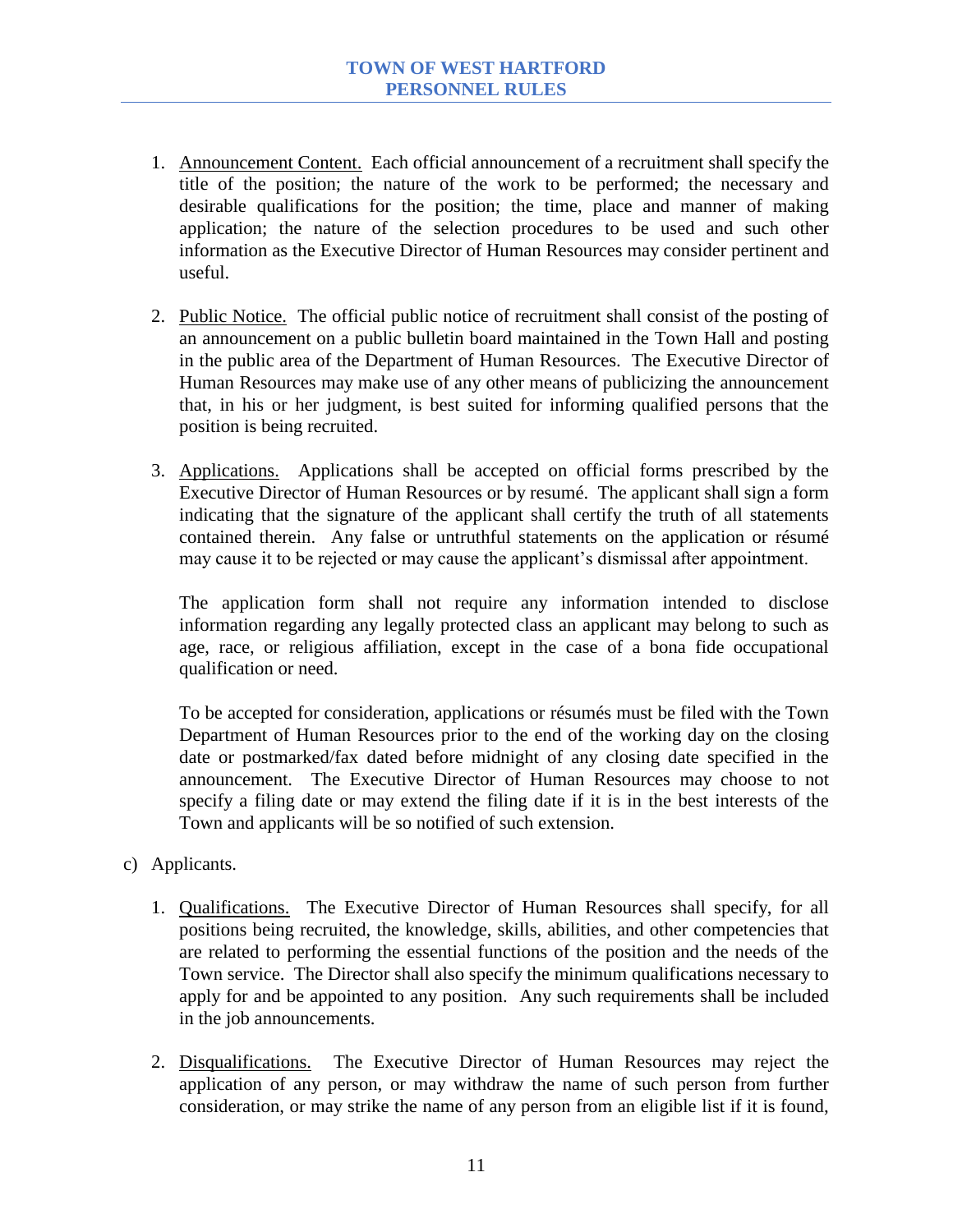in the sole discretion of the Executive Director of Human Resources, that such person is not suited for the position. Such disqualification may occur at any time during the process. This determination shall be based on, but not limited to, the following:

- Lacks any portion of the level of knowledge, skills, abilities, work experience or other competencies and qualifications for the position;
- Fails to provide information required or requested and needed for making judgment of the person's knowledge, skills, abilities, experiences, and other competencies; fails to respond, within five (5) working days of the date of a mailing requesting information; applicants and eligibles shall be responsible for keeping the Dept. of Human Resources informed of their current addresses.
- Refuses to authorize the Town to contact former employers, institutions, or other individuals whom the Town believes could provide such information, or refuses to release former employers and others from any liability that might arise from their disclosure of information about the applicant;
- Is physically unfit to perform effectively perform the essential duties of the position with or without reasonable accommodation;
- Fails to pass any selection procedure for the position; or has been considered and passed over for appointment to a similar position with the Town in the past 12 months;
- Has refused an offer of employment by the Town for a similar position within the past 12 months; or is not available for appointment when offered a position;
- Has made a deliberate false, misleading or exaggerated statement of a material fact, or has made a significant omission of pertinent information;
- **Practiced or attempted to practice any deception or coercion in making application** or in taking an examination, or in any other attempt to secure employment;
- Has been convicted of a felony, misdemeanor or other legal infraction that is directly related to the duties of the position or qualifications of the position;
- Has displayed conduct that reflects unfavorably on the Town service;
- Has been dismissed for disciplinary reasons or disciplined for unsatisfactory service which renders the person unfit for the position for which application is being made;
- Is deemed unsuitable for employment in a position of the class for which he/she is applying, based on character and reference investigation;
- Is affiliated with any group, which seeks to overthrow the government of the United States, by force or violence.
- 3. Conditional Admission. When doubt exists as to whether an applicant meets the minimum requirements for admission to a selection procedure, the Executive Director of Human Resources may authorize conditional admission. Such action shall not be construed as entitling the applicant to become eligible for certification or appointment until the circumstances leading to the conditional acceptance are clarified. The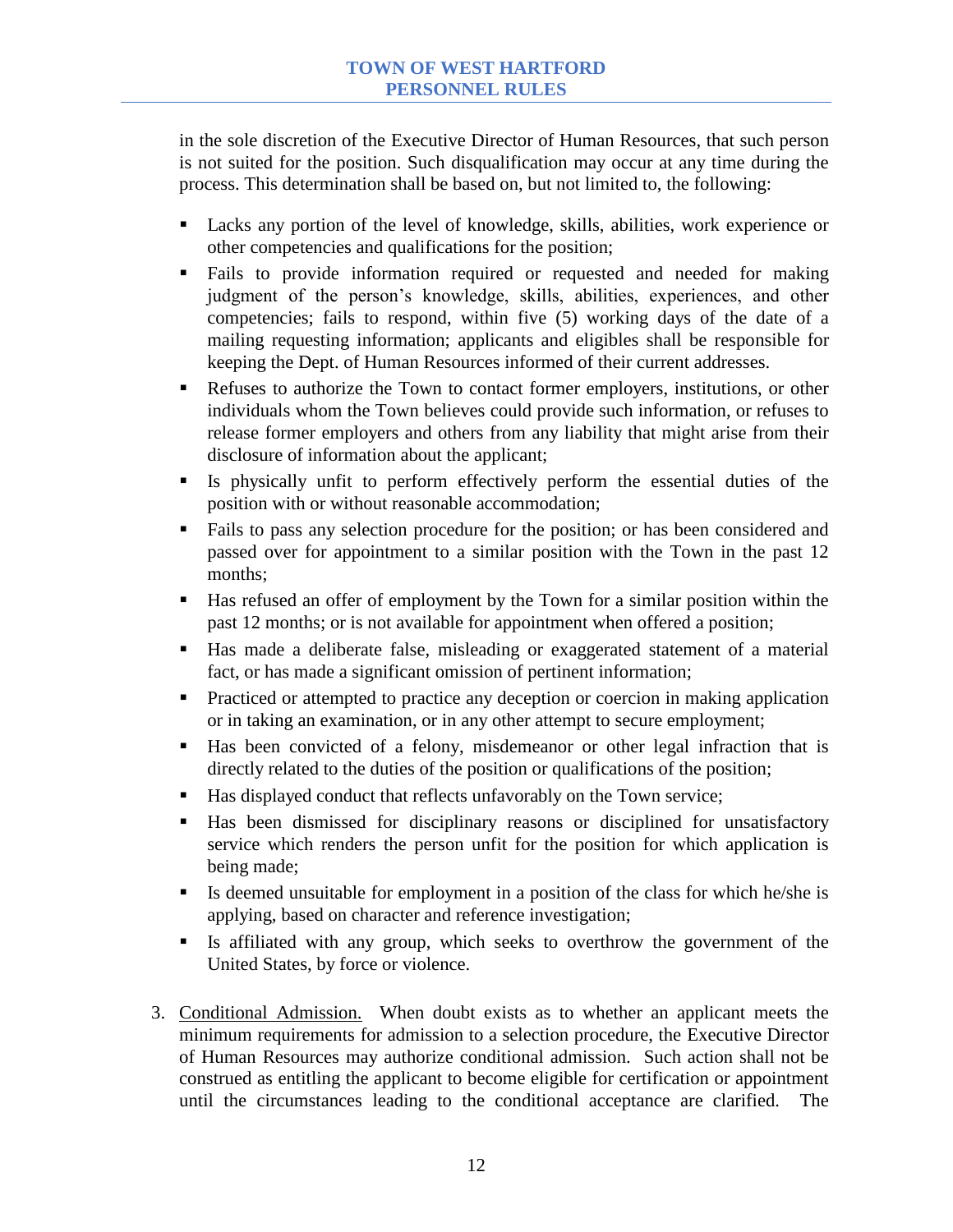Executive Director of Human Resources shall be responsible for notifying an applicant in writing when admission is conditional.

- 4. Right of Investigation. The Town shall reserve the right to investigate and make inquiry with any individual or organization regarding the relevant background of any applicant as regards moral character, education, training, experience, or any other information relevant to the selection of a candidate for a position.
- d) Administration of Selection Procedures. The Executive Director of Human Resources shall establish the selection methods and procedures that shall ascertain the applicant's qualifications for the position. Any practical means or measures may be used, as selection methods and procedures that are reasonably well calculated to test the fitness of candidates for the position being recruited. Such method(s) shall be determined based on the circumstances of the recruitment including, but not limited to, the required knowledge, skills and abilities for the position, any time restrictions, cost, available resources, number of applicants, or other pertinent factors.
	- 1. Contracting for Selection Procedures. The Executive Director of Human Resources may contract with any agency, public or private, or any individual, consultant, or other person offering relevant professional services, for the conduct of any selection procedure.
	- 2. Establishment of Procedures. The Executive Director of Human Resources shall establish procedures and devise safeguards to insure the maximum impartiality in the rating of candidates. The Executive Director of Human Resources may disqualify any candidate or rater for failure to comply with the procedures and regulations established for conducting the selection procedure.
	- 3. Use of Town Employees. The Executive Director of Human Resources may select suitable persons in the Town service to act as raters. Such employees shall serve with the consent of the appointing authority under which such persons serve; however, they will act under the direction of the Executive Director of Human Resources.
	- 4. Re-Assessment. Any person who has failed to meet the selection criteria may, upon the Executive Director of Human Resources approval, be re-assessed for the same position within ninety (90) days.
	- 5. Limitations. The Town reserves the right to limit the number of qualified candidates invited to participate in any phase of the selection process. The number of candidates invited to any phase of the process is at the sole discretion of the Executive Director of Human Resources.
	- 6. Right of Appeal. Any employee of the Town who is denied permission to compete in a promotional selection procedure or whose eligibility is cancelled under the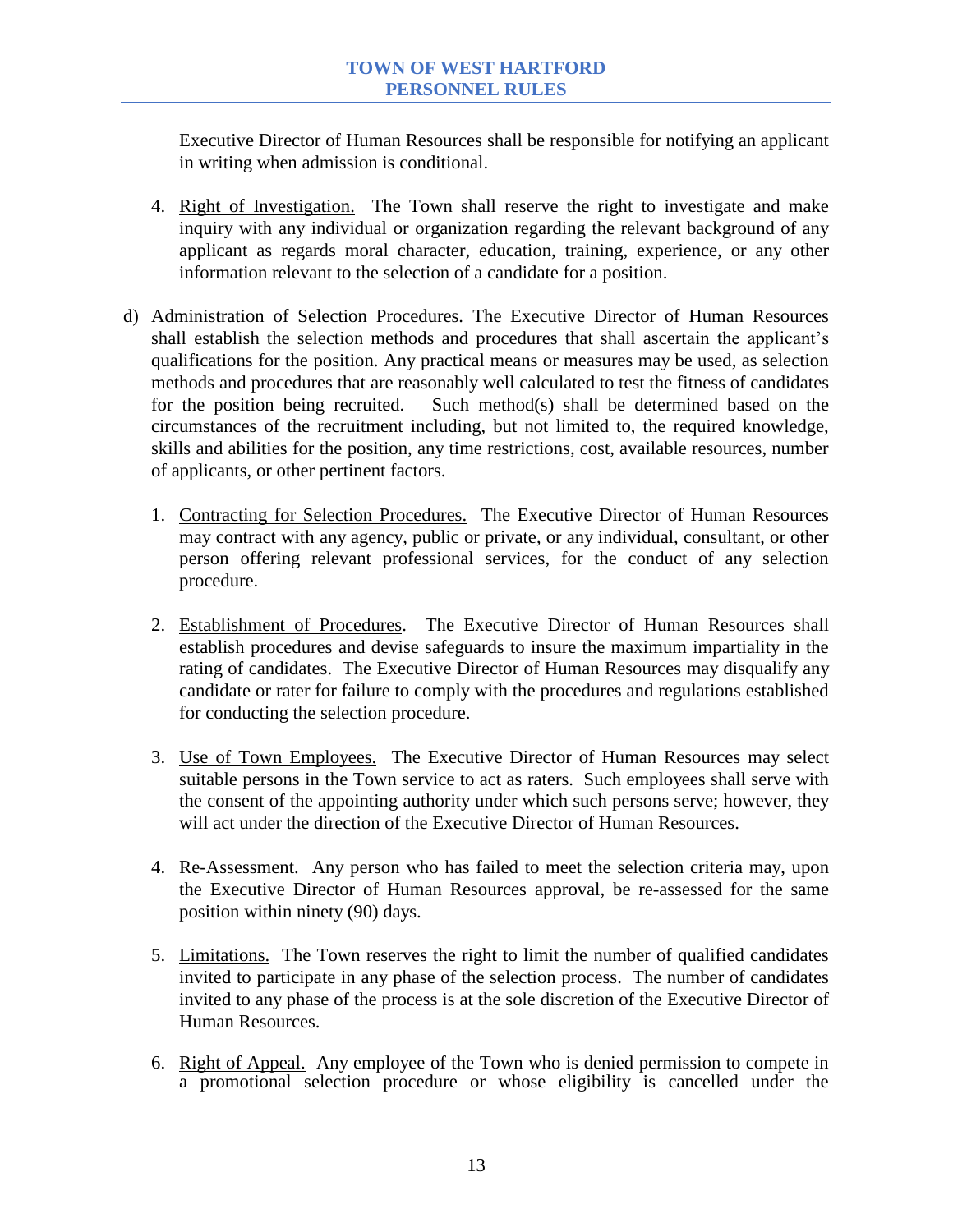provisions of this rule, may make a written appeal, within ten (10) days after notice of action, to the Personnel Board for a final decision.

- e) Rating of Examinations.
	- 1. Method of Rating and Minimum Grades. Sound measurement techniques and procedures shall be used in rating the results of tests and determining the relative ranking of the candidates. In all examinations the Executive Director of Human Resources shall establish the minimum rating by which eligibility may be achieved. A minimum rating may also apply to the rating of any part of the test. Candidates may be required to attain at least a minimum rating on each part of the test in order to receive a passing grade or to be rated on the remaining parts of the test. The final rating of the competitor shall be determined by averaging the rating on each part of the examination in accordance with the weights established for each part of the examination.
	- 2. Rating of Applicants for Lower Classes. An applicant who fails to gain eligibility for employment in a higher class may, at the discretion of the Executive Director of Human Resources, elect to accept eligibility for a lower appropriate class, prior to the next opening of examinations for the lower class, if his or her grades in all appropriate parts of the examination are sufficient to qualify him or her for the lower class.
	- 3. Rating of Training and Experience. If training and experience form a part of the total examination, the Executive Director of Human Resources shall determine a procedure for the evaluation of these factors which shall give due regard to the quality, recency and amount of experience and to the pertinence and amount of training and shall establish the necessary scales for weighing these factors in the total examination. On promotional examinations a special performance review report with a rating of "satisfactory" or better, or the equivalent thereof, may be required for credit to be given for Town service.
	- 4. Oral Board Interviews. Oral interviews may constitute all or any part of any total selection procedure. Town employees and officials shall be allowable as oral board members in accordance with 30.0.11 d (2) and (3) and may constitute any or the entire oral board panel.
- f) Notice and Review of Selection Results.
	- 1. Notice. Each person who participates in a selection procedure shall be given written notice as to their score and whether or not they are on the list of certified eligibles. Individual rankings shall not be disclosed.
	- 2. Review. Each person who participates in a selection procedure shall be entitled to inspect only the rating of his or her responses. There is no obligation to tell an applicant information regarding what was found to be less preferable about them than any other candidate.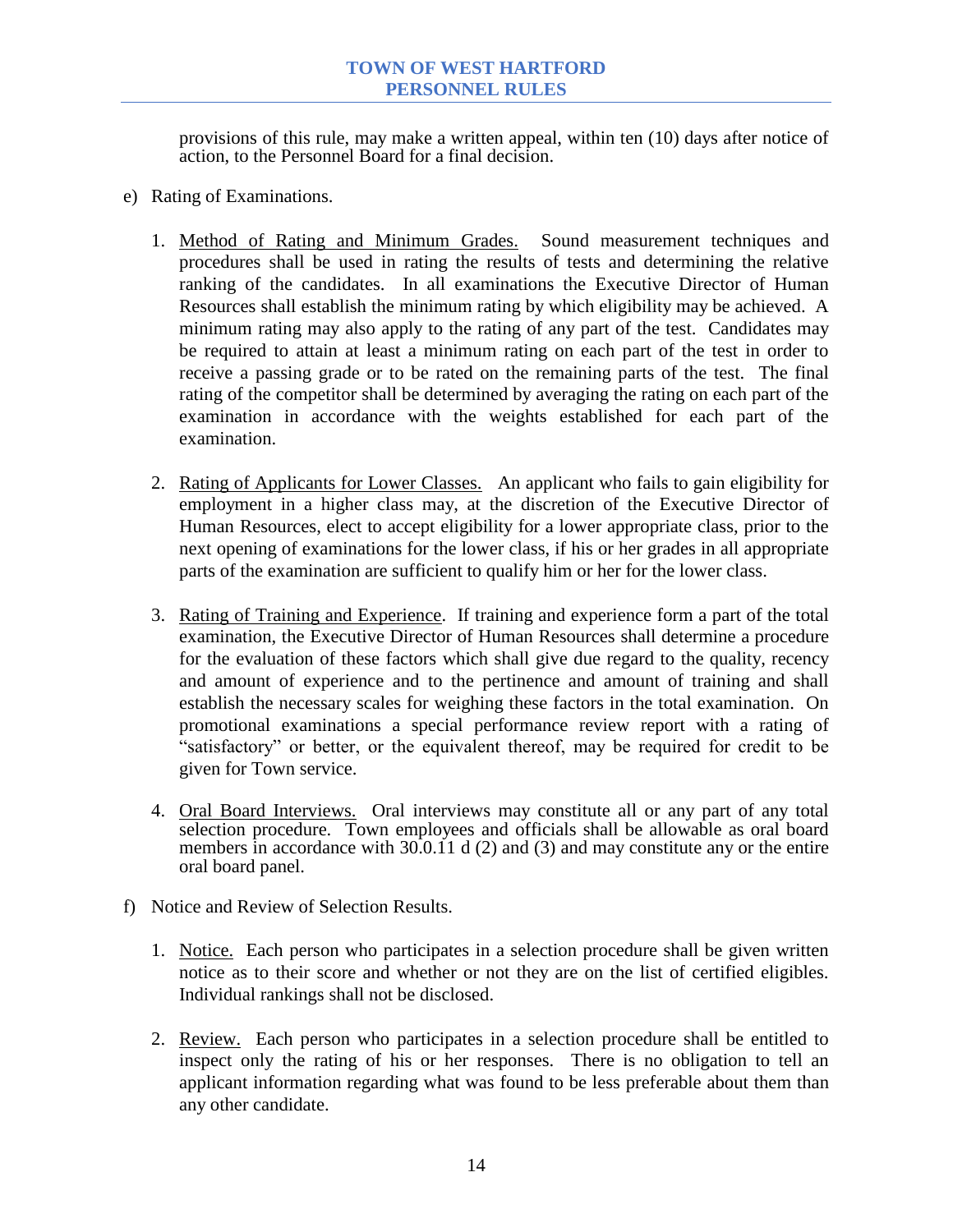- 3. Disclosure. Examination questions or tests, scoring keys and other examination data used to administer a selection procedure for employment shall not be open for inspection by the general public or any candidate.
- g) Establishment and Duration of Eligible Lists.

The Executive Director of Human Resources shall establish and maintain a pool of applicants necessary to provide an adequate supply of qualified candidates for positions in the classified service. Candidates may be added to or removed from such pool at any time. Upon authorization to recruit, the Executive Director of Human Resources shall determine if there are enough qualified and interested candidates to fill the position or whether additional recruitment efforts are necessary.

- 1. Open competitive eligible lists shall be established at the time of the recruitment authorization and shall be maintained until an appointment has been made to the position.
- 2. Promotional eligible lists shall remain in force for one year from the date on which they were officially established. The Executive Director of Human Resources may extend the time during which such list remains in force when the needs of the town so require. In no event shall the total period during which a list is in force exceed two (2) years from the date on which the eligible list was originally established.
- 3. Reemployment lists shall be continuous for each class, except that no name shall remain on a reemployment list for longer than one (1) year.
- h) Certification of Eligible Candidates for Appointment. All appointments and promotions in the classified service shall be made from an eligible list of qualified candidates as certified by the Executive Director of Human Resources. Certification shall be as follows:
	- 1. Reemployment Lists. In the filling of all vacancies from reemployment lists, the Executive Director of Human Resources, shall certify, singly, the name appearing at the top of the departmental reemployment list for the proper classification. If there is no departmental list for the class, the Executive Director of Human Resources shall certify, singly, the name appearing at the top of the Town reemployment list for the classification.
	- 2. Promotional Appointments. In the filling of a vacancy on a promotional appointment, the Executive Director of Human Resources shall certify the names of the three highest available eligibles on the established register. The names shall be certified in order of standing on the register of qualified applicants.
	- 3. Original Appointments. In the filling of a vacancy on an original appointment, the Executive Director of Human Resources shall certify the names of qualified candidates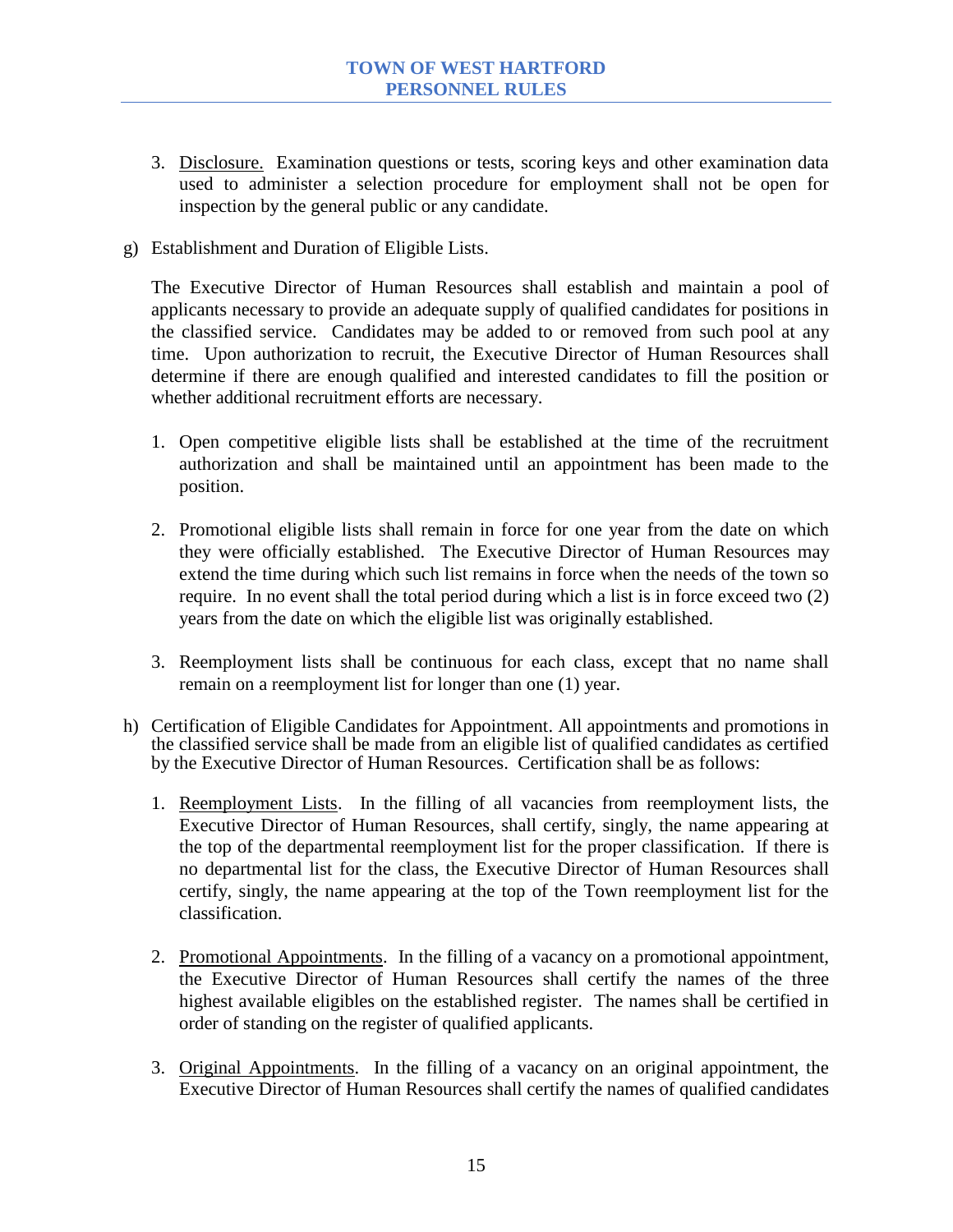singularly and shall provide as many names as deemed necessary, by the Executive Director of Human Resources, to fill the position. The Executive Director of Human Resources may certify the names in any order or with any process that is in keeping with the merit principle and takes into consideration the needs of the organization, the needs of the specific position, the town's affirmative action plan, and the desires of the appointing authority. The order of standing on the register of qualified applicants may be considered but shall not be the predominant criteria for referral. The Executive Director of Human Resources need not wait for an established list to be completed, but may, if deemed appropriate, refer candidates for consideration as they are certified.

- 4. Incomplete Certification. When the number of names available on other than reemployment lists for filling any vacancy is fewer than three (3), the appointing authority, with the approval of the Executive Director of Human Resources may decline certification for the vacancy and proceed to fill the vacancy in any other manner provided by these rules and/or request the recruitment of additional applicants.
- 5. Certification from Related Lists. In the absence of a register established for the class, or whenever there are insufficient names on a register to make a complete certification, the Executive Director of Human Resources may certify, or augment a certification, from registers for higher classes to vacancies in lower classes or from registers for one class to vacancies in another class where the Director determines that the examination conducted therefore reasonably measures the ability of the eligible to perform the duties of the class to which certification is made. However, certification from related lists shall not affect the eligibles certified from such lists as concerns the number of certifications nor the number of certifications nor the number of waivers to which they are entitled.
- 6. Consolidation of Lists. If in the opinion of the Executive Director of Human Resources, the needs of the service require that an examination be held for a class of position for which an eligible list already exists or has expired within the last year, the Director may consolidate the existing/expired list with the list established as a result of a new examination. The Executive Director of Human Resources shall determine whether or not the persons on the old list need to be retested. If the persons remaining on the old list are not retested, their names shall be placed on the new list in accordance with their previous rating as though they had taken the new examination. Should such persons take the new examination, their names shall be placed on the list in accordance with the new rating.

# **30.0.25 Types of Appointment.**

All vacancies in the classified service shall be filled by reemployment, promotion, original appointment, emergency appointment, transfer or demotion.

a) Appointment from Eligible Lists. Whenever a position is to be filled from an eligible list certification shall first be made from the reemployment list for the class to which the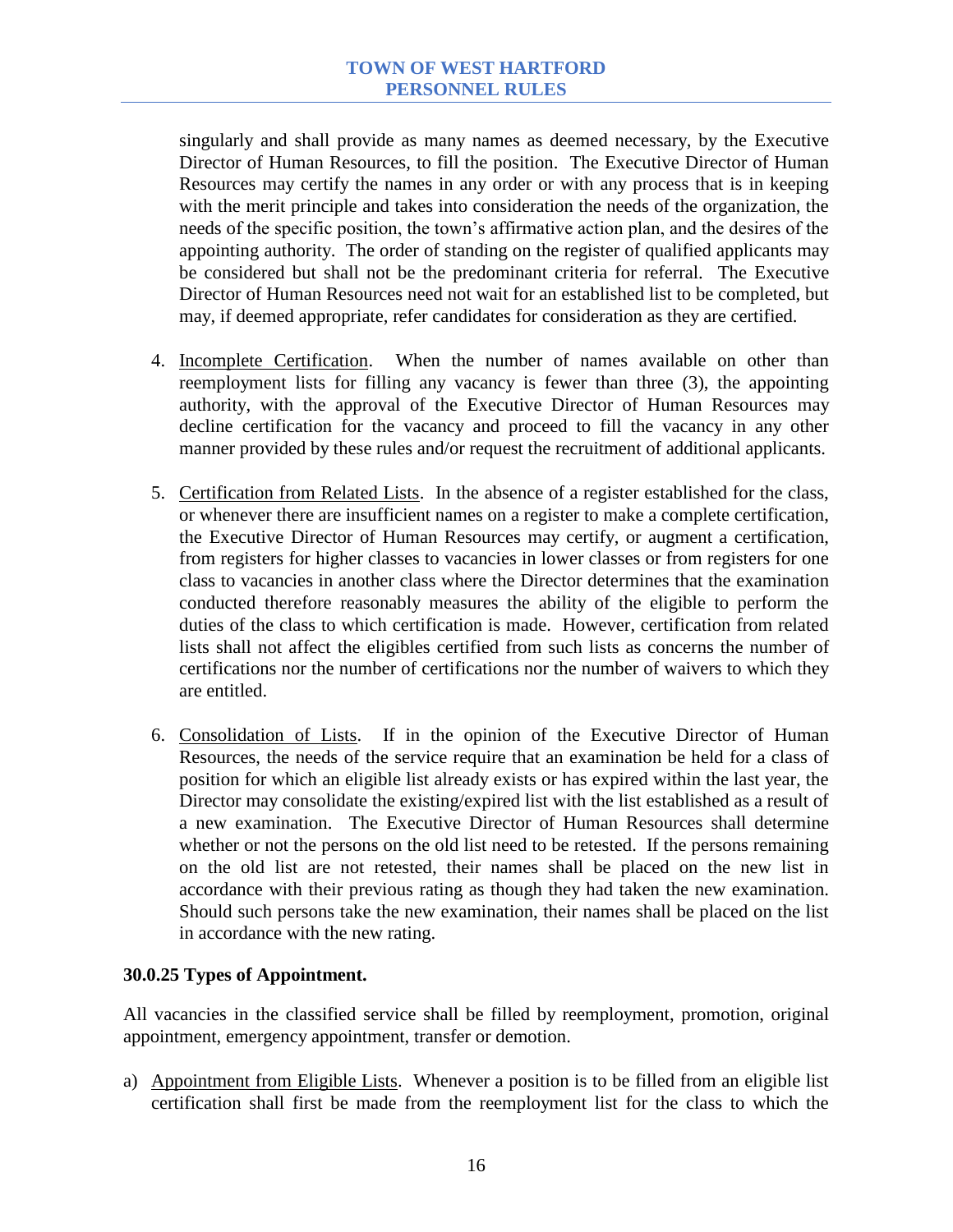position is allocated, in accordance with 30.0.11(h)(1); next from the promotion list, if promotion is deemed by the Executive Director of Human Resources to be both practicable and in the best interest of the town service; and finally from the original appointment list.

- b) Involuntary Demotion. An appointing authority may demote any classified employee under his/her direction when, in his/her opinion, the employee is incapable of performing adequately the duties of his/her current position but meets the minimum qualifications for a lower class of position. A written statement of the reasons for such action shall be furnished to the Executive Director of Human Resources at least five (5) days prior to the effective date of the action. No demotion shall be made unless there is a vacancy in the lower class. In the case that no vacancy exists such employee may be laid off and his/her name placed on the reemployment lists for the lower class in lieu of demotion, provided, however, that nothing contained in this section shall prevent an appointing authority from taking action under 30.0.43 of these rules. Any regular employee demoted or laid off in such manner may appeal such action under the provision of 30.0.50 of these rules.
- c) Voluntary Demotion. An appointing authority may voluntarily demote any classified employee who requests it and is qualified to fill a lower level vacant position. An employee who takes a voluntary demotion based on an examination in order to qualify for the position may, at the discretion of the appointing authority, serve a probationary period of a duration as specified in these Rules.
- d) Appointment by Transfer of Demotion. When an appointing authority desires to fill a position by transfer or demotion, such action shall take precedence over appointment from eligible lists. Inter-departmental transfers may only be made with the approval of the appointing authorities of both departments concerned. For purposes of this action only, the Executive Director of Human Resources shall determine whether a position is similar in nature, regardless of title and wage range, and may be considered for appointment by transfer and whether or not the incumbent must take any or all of the required tests for the position.
- e) Appointments of a Temporary Nature.
	- 1. Temporary Appointments. When a position in the classified service is limited in duration, certification may be limited to the highest ranking eligible who will accept employment under such conditions. No temporary appointment shall be made for more than a total of six months, either continuously or intermittently, in any twelve (12) month period. Successive temporary appointments to the same position shall not exceed a total of six (6) months in any twelve (12) month period.
	- 2. Emergency Appointments. When an emergency makes it necessary to fill a position subject hereto immediately in order to prevent stoppage of public business or loss, hazard, or serious inconvenience to the public, and it is impossible to fill such position under any other provisions of these rules, an appointing authority or a properly authorized subordinate with the concurrence of the Executive Director of Human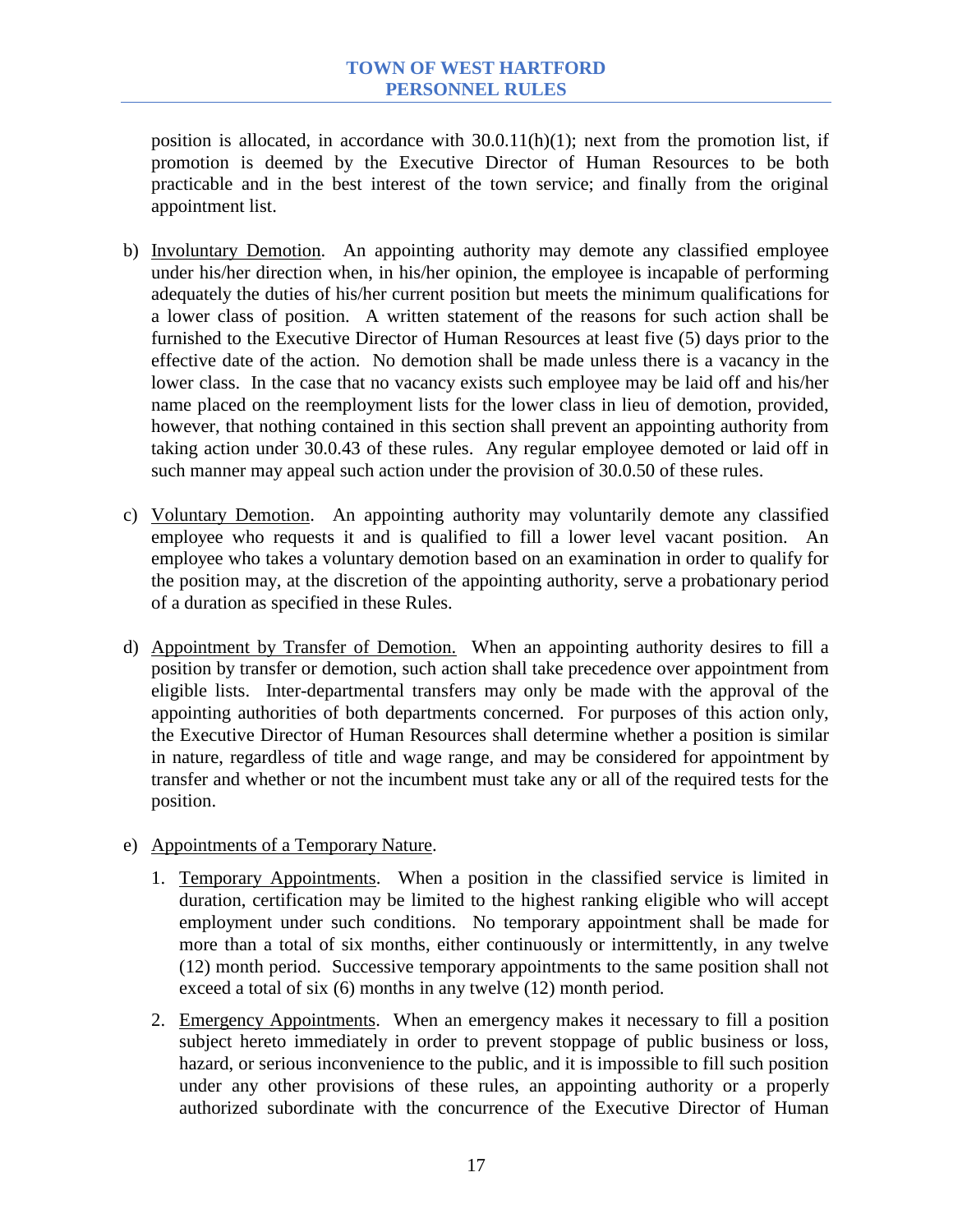Resources may appoint any qualified person to such position without certification from an eligible list. Any such person shall be employed only during such emergency, and any such appointment shall automatically end thirty (30) days from the date of appointment. If the emergency continues, the Executive Director of Human Resources may extend the appointment to ninety (90) days, but no individual may be given more than one such appointment in any twelve (12) month period.

- 3. Provisional Appointments. When an appointing authority finds it essential to fill a vacancy in a position subject to these rules, and the Executive Director of Human Resources is unable to certify eligibles for such a vacancy because there is no existing appropriate register, or because there is not a sufficient number of persons on appropriate registers who are willing to accept appointment, the Executive Director of Human Resources may authorize the filling of the vacancy by a provisional appointment. A provisional appointment shall expire automatically four (4) months from the date of such appointment. Extensions of provisional appointments may be made only with the approval of the appointing authority and the Executive Director of Human Resources. Any provisional appointment shall be terminated automatically within two (2) calendar weeks of the date on which the Executive Director of Human Resources notified the appointing authority that a sufficient number of eligibles may be certified from an appropriate list.
- 4. Temporary Acting Assignment. An employee may be required by his/her superiors to act in a higher classification or to perform duties of a higher level of skill or responsibility than those included in the description of their regular position in the classification plan without additional compensation to the employee, except as provided below. Such duty shall be paid at a rate not less than 4% nor more than 8% higher than the employee's current rate in his/her regular position. Notwithstanding the foregoing, however:
	- a) Additional compensation shall not be paid for any "temporary acting assignment" where an employee is to act in a higher position for less than the ten (10) working days, which may be either aggregate or consecutive.
	- b) If operating conditions so require, an employee who is detailed to an assignment which involves the performance of higher level duties and responsibilities, will be compensated at a higher rate of pay after an aggregate of the ten (10) working days per calendar year.
	- c) An incumbent in a position classification that provides for acting in the supervisor's absence is not entitled to higher acting compensation.

**30.0.26 Physical Examination Required.** Upon a conditional offer of employment and prior to original appointment to the Town service, applicants may be required to undergo a physical examination to be conducted by a regularly licensed practitioner of medicine or surgery, or both, of the Town's choosing, at the expense of the Town to determine the applicant's qualifications to meet the physical requirements for employment. Continued employment in the Town service shall be contingent upon the employee meeting the physical requirements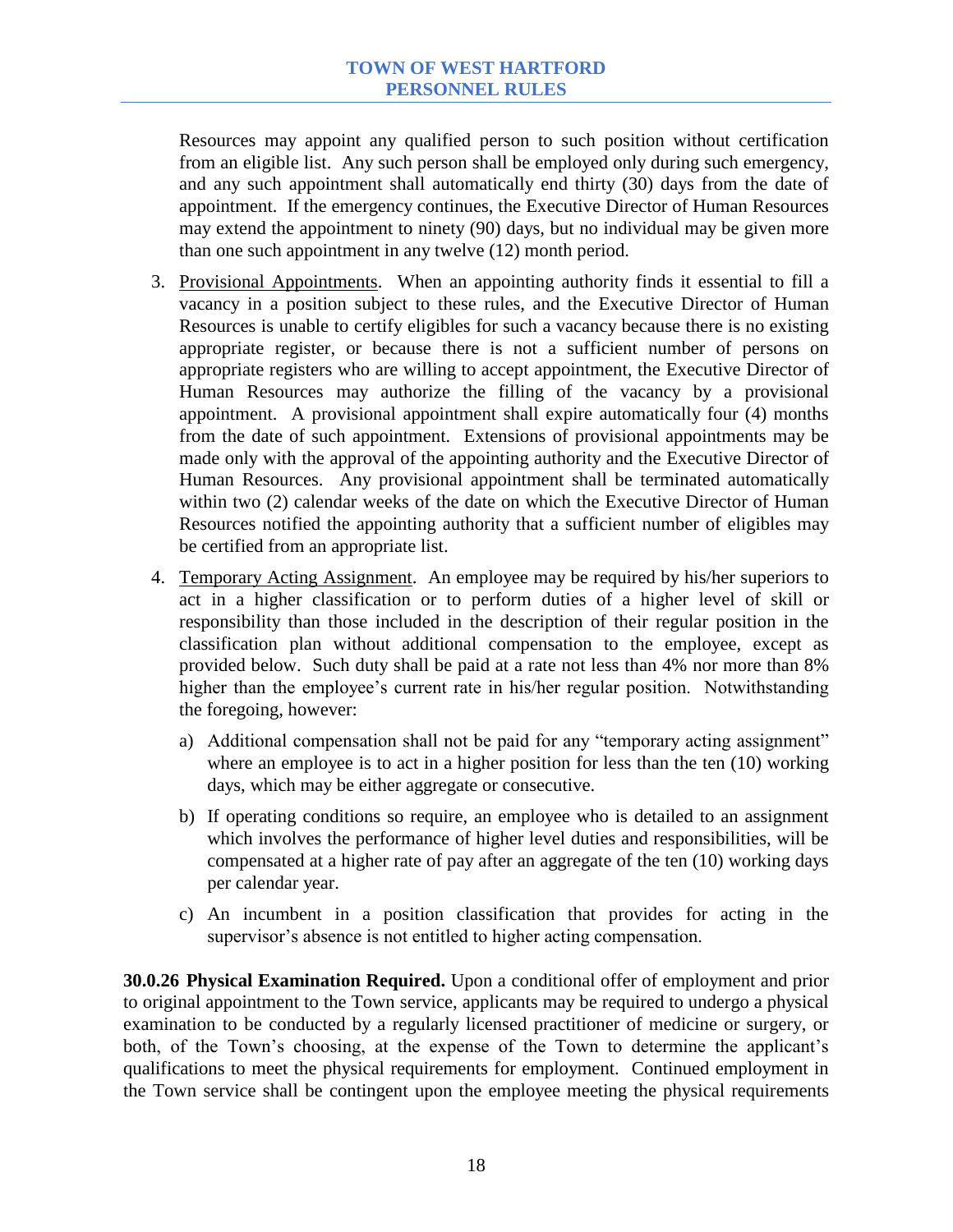for the position. The Town may send an employee to a doctor of its own choosing to determine if the employee is physically able to perform the duties of the position. The Town may request an employee to provide medical documentation concerning their physical condition to determine if he/she can perform the duties of the position.

**30.0.27 Overlap of Incumbents.** Appointments may be made to positions in the classified service wherein two (2) incumbents may jointly occupy a position for purposes of training the incoming appointee. The Town Manager and the Appointing Authority shall approve the appointment and the length of such appointment. Overlapping appointments shall not be made without official notification to the prior incumbent of the official date of termination of service.

# **(Editor's note: Sections 30.0.11 - 30.0.27 revised on 12/12/00)**

**30.0.28 Probationary Period and Purposes.** The probationary or working test period shall be regarded as an integral part of the examination process and shall be utilized for closely observing the employee's work, for securing the most effective adjustment of a new employee to his position, and for rejecting any employee whose performance does not meet the required work standards.

**30.0.29 Duration of the Probationary Period.** Every person, except those currently employed by the Town at the time these rules take effect, certified and appointed to a permanent position in the classified service shall be required to complete successfully a working test during a probationary period. The probationary period shall begin immediately upon appointment and shall continue:

- a) In the case of labor and trades positions, for a period of three (3) months for both original and promotional appointments.
- b) In the case of clerical employees and technicians for a period of six (6) months for original and promotional appointments.
- c) In the case of police, fire, professional and management personnel for a period of one (1) year for original and six (6) months for promotional appointments.
- d) Extensions of the above probationary periods not to exceed two (2) months may be granted by the Personnel Board upon request of the Department Head.

In the case of promotion during the original probationary period, the employee shall, before attaining the status of a regular employee, serve either the remainder of the original probationary period or the promotional probationary, whichever period is greater.

If an employee is laid off for lack of work during the probationary period and subsequently reappointed by the same appointing authority to the same class of position, he shall be given credit for the portion of the probationary period previously completed.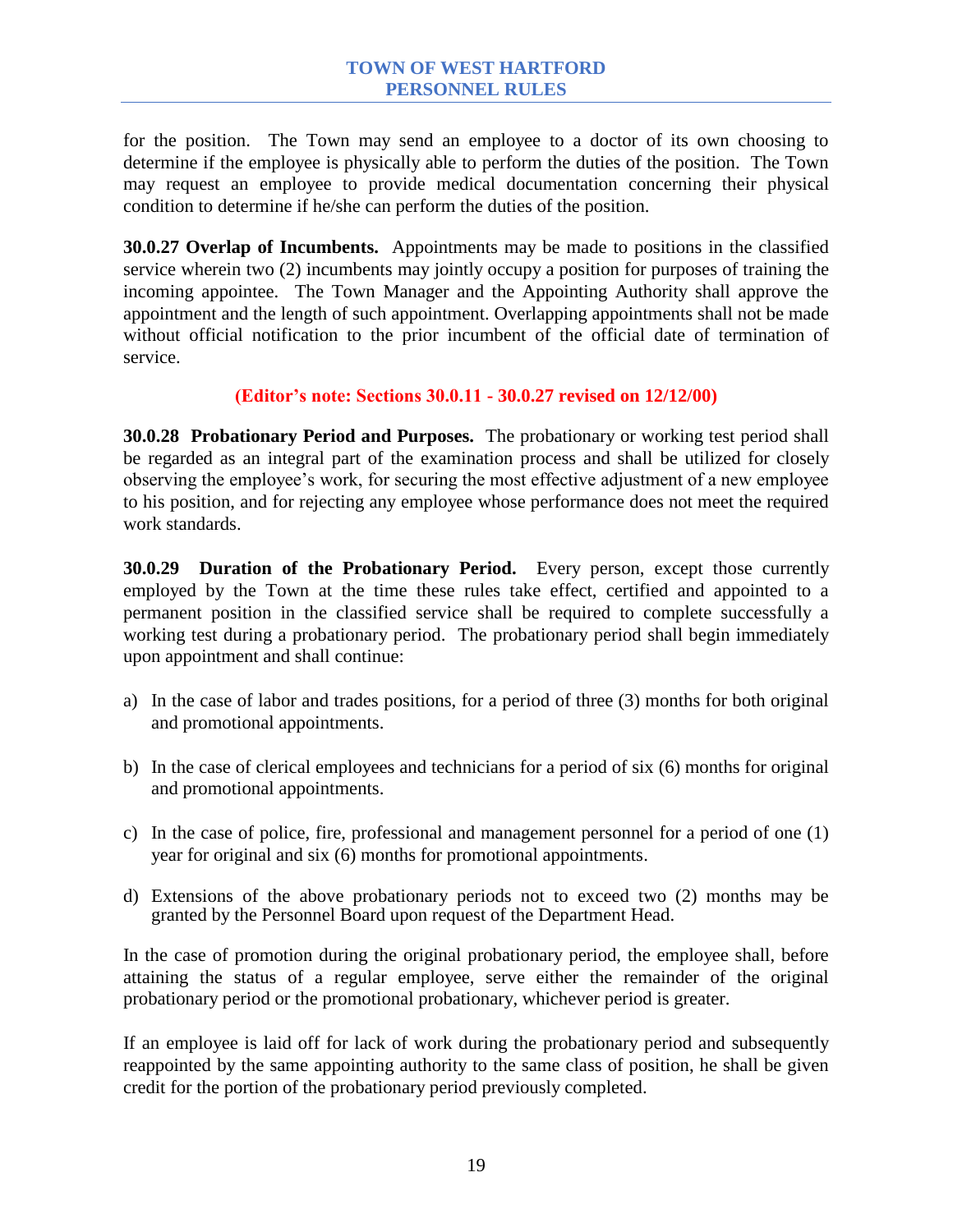**30.0.30 Interruption of the Probationary Period.** No leave from service during the probationary period, with or without pay, shall be counted as a part of the total probationary service required, unless otherwise recommended by the appointing authority and approved by the Executive Director of Human Resources.

**30.0.31 Dismissal During Probationary Period.** At anytime during the probationary period the appointing authority may remove an employee if, in the opinion of the appointing authority, the working test indicates that such employee is unable or unwilling to perform the duties of the position satisfactorily or that his habits and dependability do not merit his continuance in the service. Upon such removal, the appointing authority shall report to the Executive Director of Human Resources and to the employee removed his actions and reasons therefore.

No more than three (3) employees shall be removed successively from the same position during their probationary periods without the approval of the appointing authority.

No appeal is allowable from dismissal during the probationary period.

# **30.0.32 Retention of Employee After Probationary Period.**

At least fifteen (15) days prior to the expiration of an employee's probationary period, the appointing authority shall notify the Executive Director of Human Resources, in writing, and in the form designated by the Executive Director of Human Resources, either:

- a) that the services of the employee were satisfactory and that he will continue the employee in his position; or
- b) that the services of the employee were unsatisfactory and that he will not continue the employee in his position; or
- c) that he wishes an extension of the working test period and will continue the employee in his position for an additional period if the extension is granted. A copy of such notice shall be given to the employee.

Upon receipt by the Executive Director of Human Resources of written notice from the proper appointing authority that the services of the employee are satisfactory and that he will continue the employee in his position, the appointment of the employee shall be deemed to be complete at the expiration of the probationary period and the employee shall receive a regular appointment.

**30.0.33 Restoration to Eligible List.** If an employee is removed from his position during or at the end of his probationary period for no discreditable reason and, the Executive Director of Human Resources determines that he is suitable for appointment to another position, his name may be restored to the list from which it was certified. In certifying the name of such person to any appointing authority, the Executive Director of Human Resources shall give full facts concerning the previous probationary period.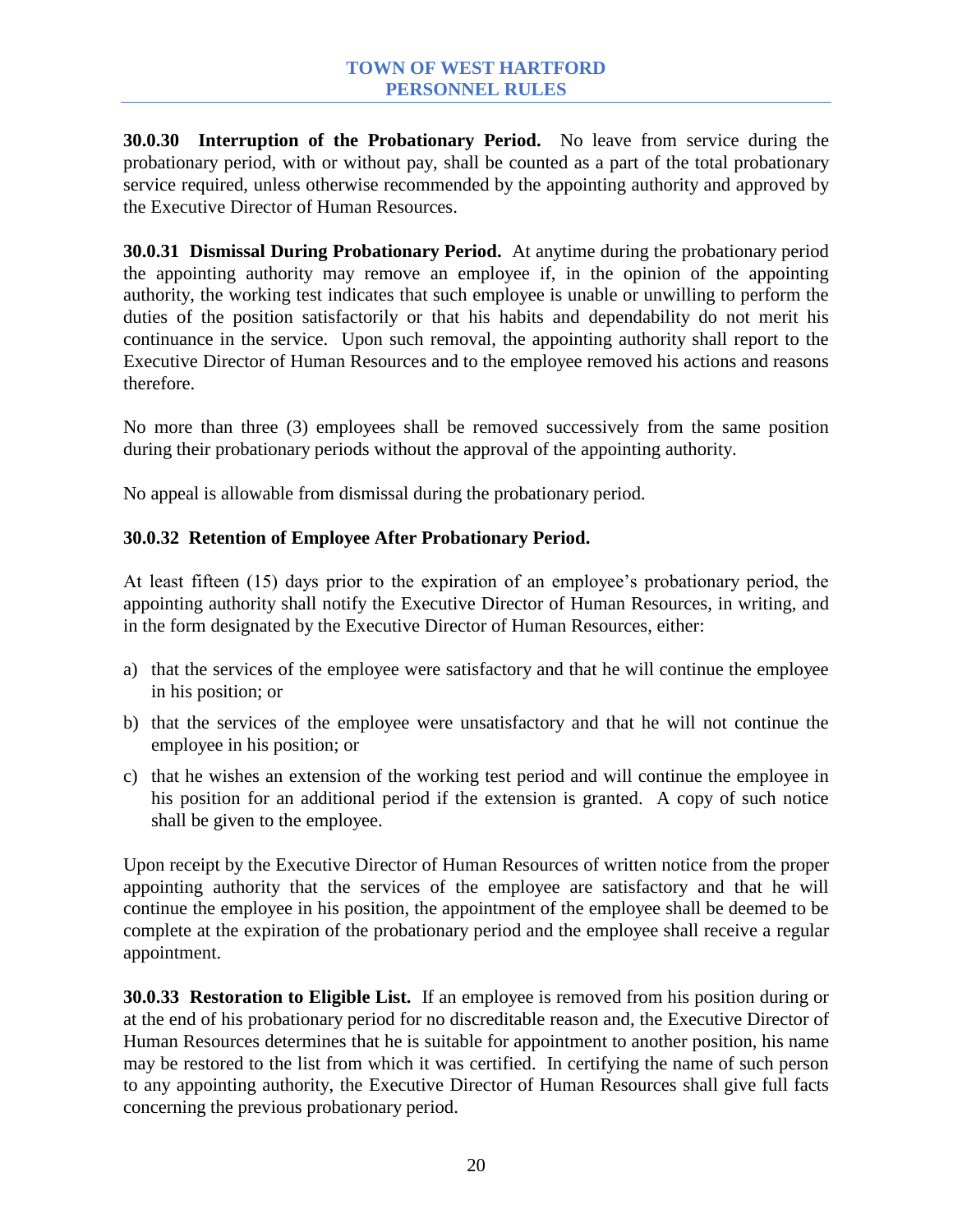**30.0.34 Reinstatement to Former Class.** An employee appointed from a promotion list who does not successfully complete his probationary period shall be transferred to a position in the class occupied by the employee immediately prior to his promotion, if a vacancy exists in such class. In the event that no vacancy exists in such class, the employee shall be transferred to any position of a grade equal to that held prior to promotion wherein a vacancy exists and for which he is qualified. If no vacancy exists he shall be transferred to any vacant position of a lower grade for which he is qualified or at his option his name shall be placed at the top of the eligible list for the class of position held immediately prior to his promotion.

**30.0.35 Promotion During Probation.** The serving of a probationary period shall not, of itself, prevent an employee from being promoted to a higher class, provided he is certified from an appropriate list. The probationary period for the class of position to which he is promoted shall be as provided in 30.0.29.

**30.0.36 Probationary Period on Demotion.** An employee may be required by the appointing authority and the Executive Director of Human Resources to serve a probationary period when he is demoted either voluntarily or involuntarily to a position lower than the one in which he was previously assigned.

# **30.0.37 Working Hours.**

#### a) Regular Work Week

| 1. | Employees of: Office of Town Manager, Town Clerk, Registrar of |                                                                     |            |
|----|----------------------------------------------------------------|---------------------------------------------------------------------|------------|
|    |                                                                | Voters, Personnel, Finance, Human Services, Assessment, and Library | 35 hours   |
|    | a)                                                             | Except: Employees of Buildings and Grounds Division                 | 40 hours   |
| 2. |                                                                | Employees of the Department of Physical Services                    | 40 hours   |
|    |                                                                | a) Except: Clerical Employees                                       | 35 hours   |
|    |                                                                | <b>Engineering Employees</b>                                        | 37.5 hours |
|    |                                                                | <b>Building Inspection Employees</b>                                | 37.5 hours |
|    |                                                                | 3. Non-uniformed and non-investigatory employees of the Police      |            |
|    | Department                                                     |                                                                     | 40 hours   |
|    | a)                                                             | <b>Except:</b> Clerical Employees                                   | 35 hours   |
|    |                                                                | 4. Clerical Employees of the Fire Department                        | 35 hours   |

Normal hours for employees working a 35-hour week may be from 8:30 a.m. to 4:30 p.m.; for employees working 37.5 hours from 8:00 a.m. to 4:30 p.m. with one (1) hour for lunch. Normal hours for other employees shall be determined by the Department Head with the approval of the Town Manager. These schedules may be changed by the Department Head with the approval of the Town Manager. Schedules of hours shall be posted in each of the Town Offices.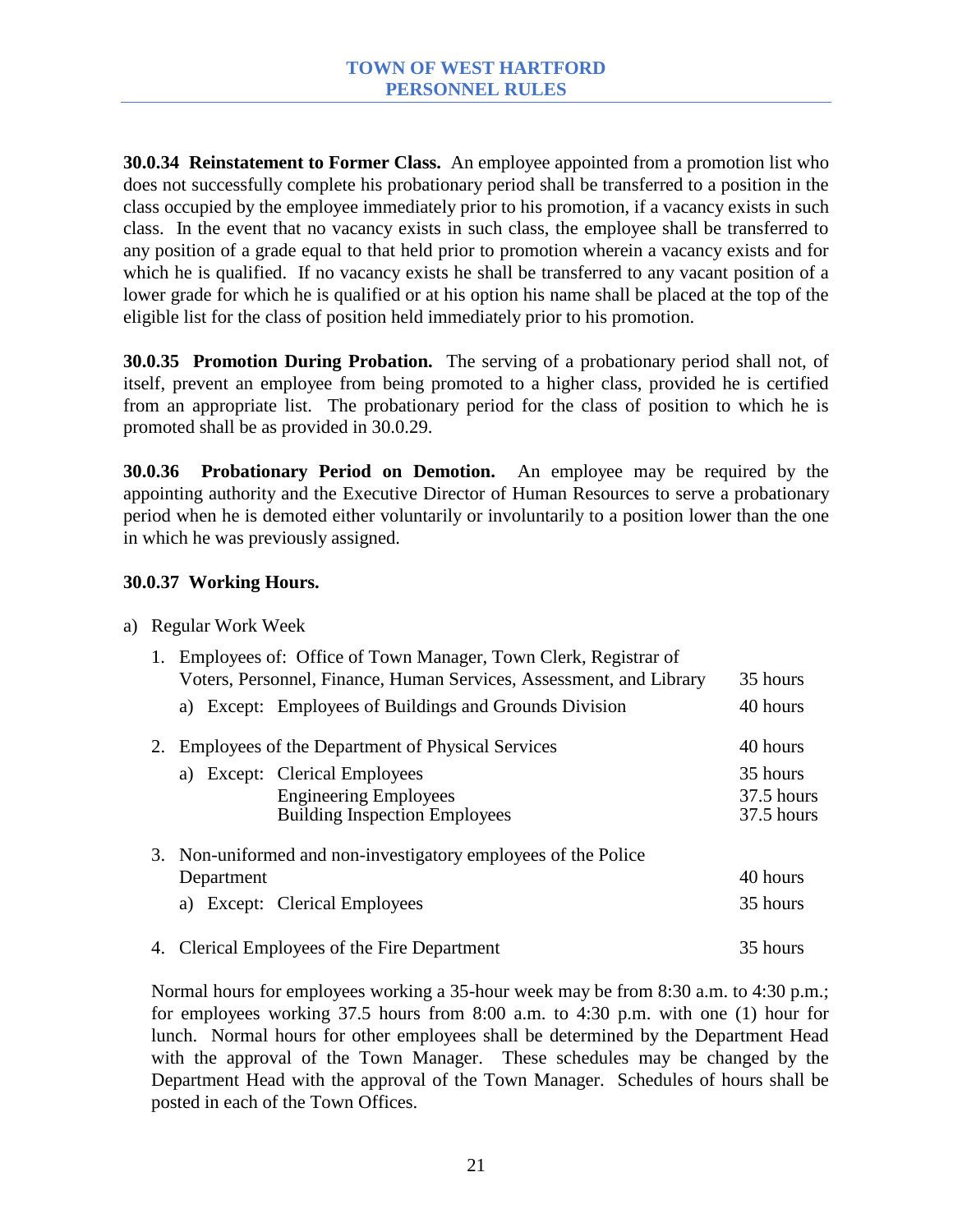b) Overtime. Work in excess of the above schedule of hours shall constitute overtime for any class except as listed below. Overtime shall be compensated in accordance with collective bargaining agreements and applicable state and federal laws.

The Town Manager shall adopt policies and procedures relating to the eligibility, authorization for, and use of compensatory time off in lieu of overtime pay, when permitted by applicable state and federal laws. Such policies and procedures shall not be inconsistent with any applicable collective bargaining agreements, and, unless otherwise authorized by the Town Council, compensatory time will not be used during terminal leave or be paid upon separation from the Town service for any reason.

c) Positions Exempt from Overtime. Department Heads and Division Managers shall be exempt from the provisions concerning overtime. Additions to this list may be made by the Town Manager with the concurrence of the Personnel Board.

#### **30.0.38 Holidays.**

The following shall constitute the holidays to be observed by the Town:

| New Years Day         | Independence Day    |
|-----------------------|---------------------|
| Lincoln's Birthday    | Labor Day           |
| Washington's Birthday | Columbus Day        |
| Good Friday           | <b>Veterans</b> Day |
| <b>Memorial Day</b>   | Thanksgiving Day    |
| Christmas Day         |                     |

When one of the above holidays falls on Saturday or Sunday, it shall be observed on the preceding Friday or following Monday, respectively.

Nothing in this rule is to be construed as preventing the Town Manager from substituting another day for one of the holidays listed above, and he may designate for supervisory personnel a change in holiday(s) which will coincide with the holiday(s) that was negotiated for their subordinate personnel in a collective bargaining agreement.

Part-time employees are not entitled to holiday pay.

In order to be eligible for holiday compensation, an employee must have worked the scheduled day before the holiday and the scheduled day after the holiday unless he/she was on authorized leave with pay.

In addition to the above holidays and during each fiscal year one floating holiday off with pay will be granted at a time mutually agreed between the employee and the immediate supervisor. Under no circumstances will the employee receive premium pay for his/her working on his/her floating holiday.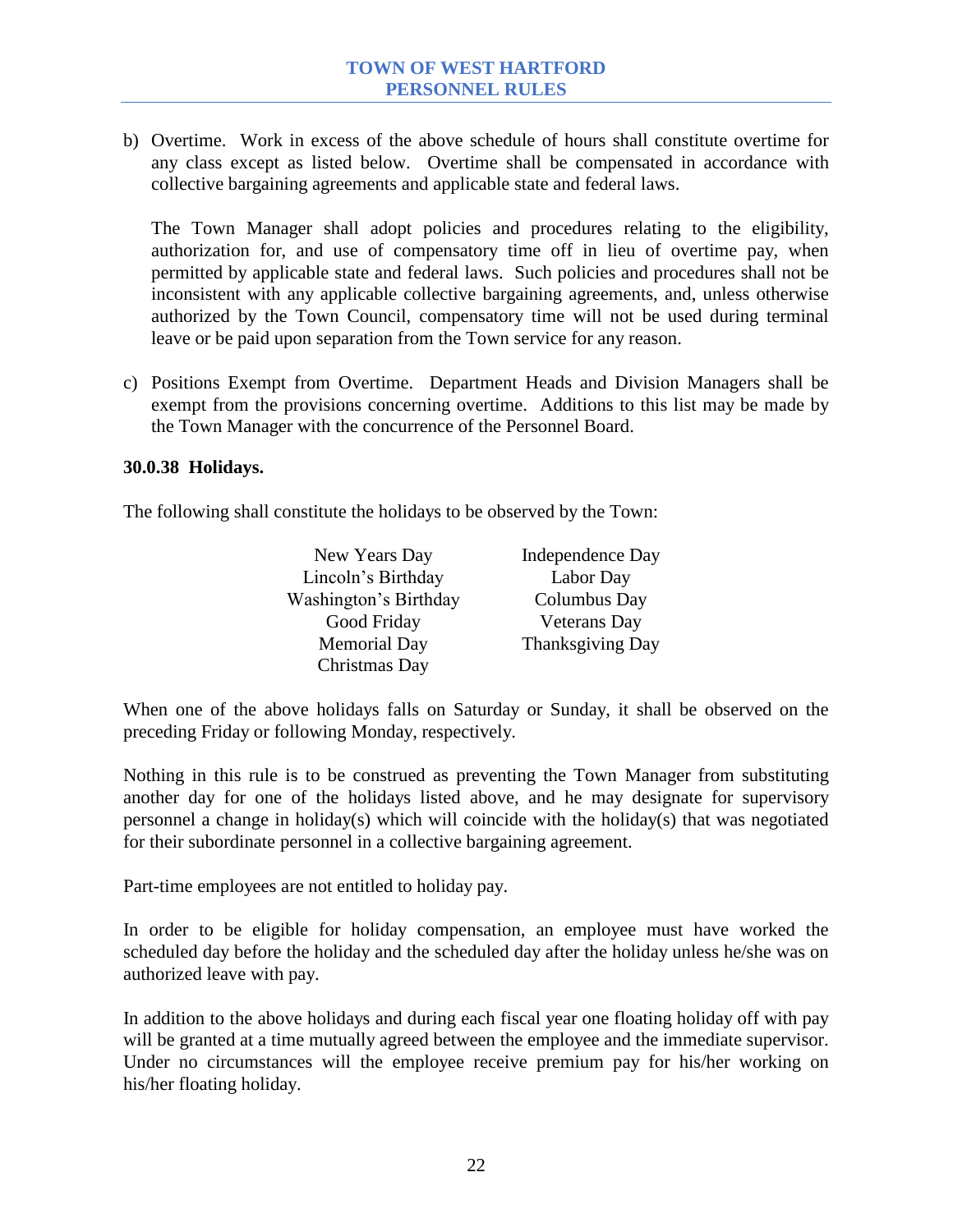#### **30.0.39 Leave Policy**

a) Vacation Leave. Annual vacation leave with pay shall be earned by all classified employees at the rate of five-sixths (5/6) of one working day for each full month of service through the end of the employee's fourth (4th) full year of service, and thereafter at the rate of one and one-quarter (1 1/4) working days for each full month of service through the fourteenth (14th) full year of service, and thereafter at the rate of one and two-thirds (1 2/3) working days for each full month of service through the twenty-fourth (24th) full year of service, and thereafter at the rate of two and one-twelfth (2 1/12) working days for each full month of service. However, earned but unused vacation leave shall not accrue to an employee's credit in excess of fifty (50) working days by the end of each fiscal year.

Immediately upon completion of the number of full years of service indicated below, the following number of vacation days shall be credited to all classified employees as follows:

> 10 full years - 1 day 11 full years - 2 days 12 full years - 3 days 13 full years - 4 days 20 full years - 1 day 21 full years - 2 days 22 full years - 3 days 23 full years - 4 days

Vacation schedules shall be established by Department Heads, but if the workload of an employee's organizational unit makes adherence to this schedule impracticable or undesirable, vacation leave may be postponed at the discretion of the Department Head. In requiring such postponement, employees having the greatest length of service in their respective classifications shall be given preference over those with less service in said classification.

Vacation leave so postponed shall accrue to the employee's credit not withstanding the above provision for a maximum of such leave.

In computing vacation leave, days on which an employee normally does not work shall not be counted, except that employees who do not work the same schedule of work days each calendar week shall be charged five (5) vacation days for each calendar week of vacation taken. For the purposes of computing vacation leave only dismissal or resignation will break the continuity of service; other leave except sick leave will defer vacation leave accrual during such leave.

Vacation leave shall not be granted to employees with less than six (6) months of service; however, upon completion of six (6) months of service, employees shall have their accrual of such leave computed from the date of their original appointment to the classified service.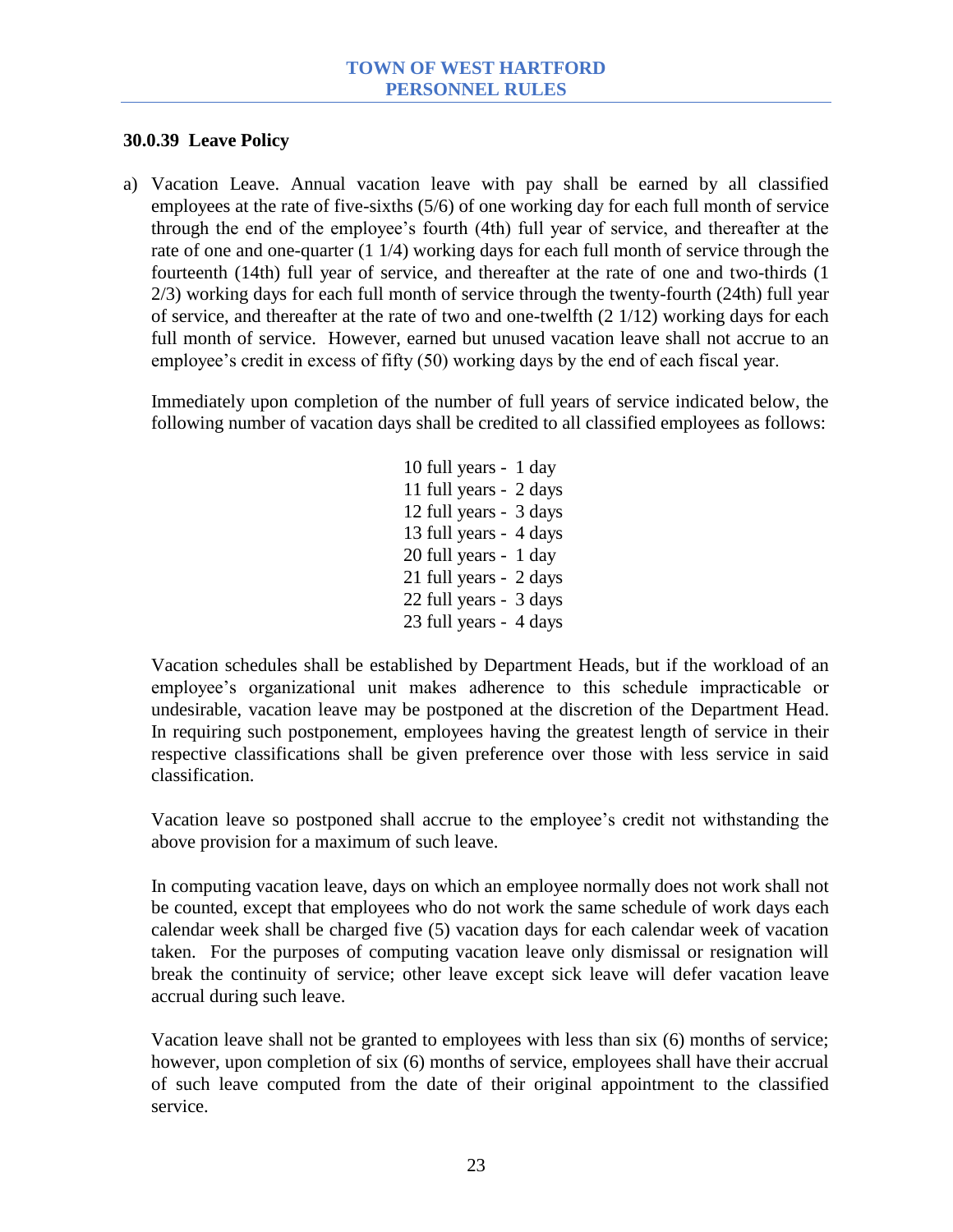Classified permanent employees working on a part-time basis throughout the entire fiftytwo weeks per calendar year will be prorated on their working hours compared to the normal weekly working hours for employees in their class and organizational unit.

In the event of illness during an employee's vacation period, the employee shall be given an option of charging the sick day to his sick leave, providing a doctor's certificate verifies illness. An employee leaving on vacation may be granted pay due him for his accrued vacation time, provided he submits a request for such pay to his Department Head no less than twelve (12) calendar days in advance.

If a holiday occurs while an employee is on vacation, the employee shall have an additional day off with pay.

b) Terminal Leave. Employees who resign in good standing or who are laid off for lack of work after employment of six (6) months or more, shall be paid for any unused vacation leave that has accrued to their last day of service. Employees who retire shall be entitled to use any accrued vacation leave prior to the effective date of their retirement, but any accrued vacation leave not so used shall be forfeited and in no case may a period of vacation leave delay retirement beyond the date of compulsory retirement as provided by the Town pension ordinance. Vacation and sick leave shall not further accrue during the period of terminal leave.

Employees entitled to vacation leave who are terminated for cause may, at the discretion of the Town Manager, be granted any part or all of accrued vacation leave. Classified employees who are transferred, promoted or demoted from a position in one department to a position in another department without a break in their continuity of service may carry their accrued vacation leave with them to their new position.

Accrued vacation leave or authorized overtime for which payment is due shall be considered to be earned and payable upon death of an employee to such person or persons entitled by law to receive any compensation due such employee.

- c) Sick Leave. Sick leave shall not be considered as an entitlement which an employee may use at his discretion, but shall be allowed only in case of necessity arising from actual sickness or disability of the employee, or to meet dental appointments, or to take physical examinations or other sickness prevention measures. Sick leave with pay shall accrue to the credit of each classified employee as follows and subject to the restrictions listed below:
	- 1. Sick leave with pay shall accrue to the credit of each classified employee at the rate of one and one-quarter (1 1/4) working days for each full month of service, to a maximum accrual of one hundred fifty (150) working days. Any accrued sick leave credited to an employee on June 30, 1981, shall be credited to him on July 1, 1981, but not in excess of one hundred twenty (120) working days; and thereafter, s/he shall accrue at the above rate to a maximum of on hundred fifty (150) working days. When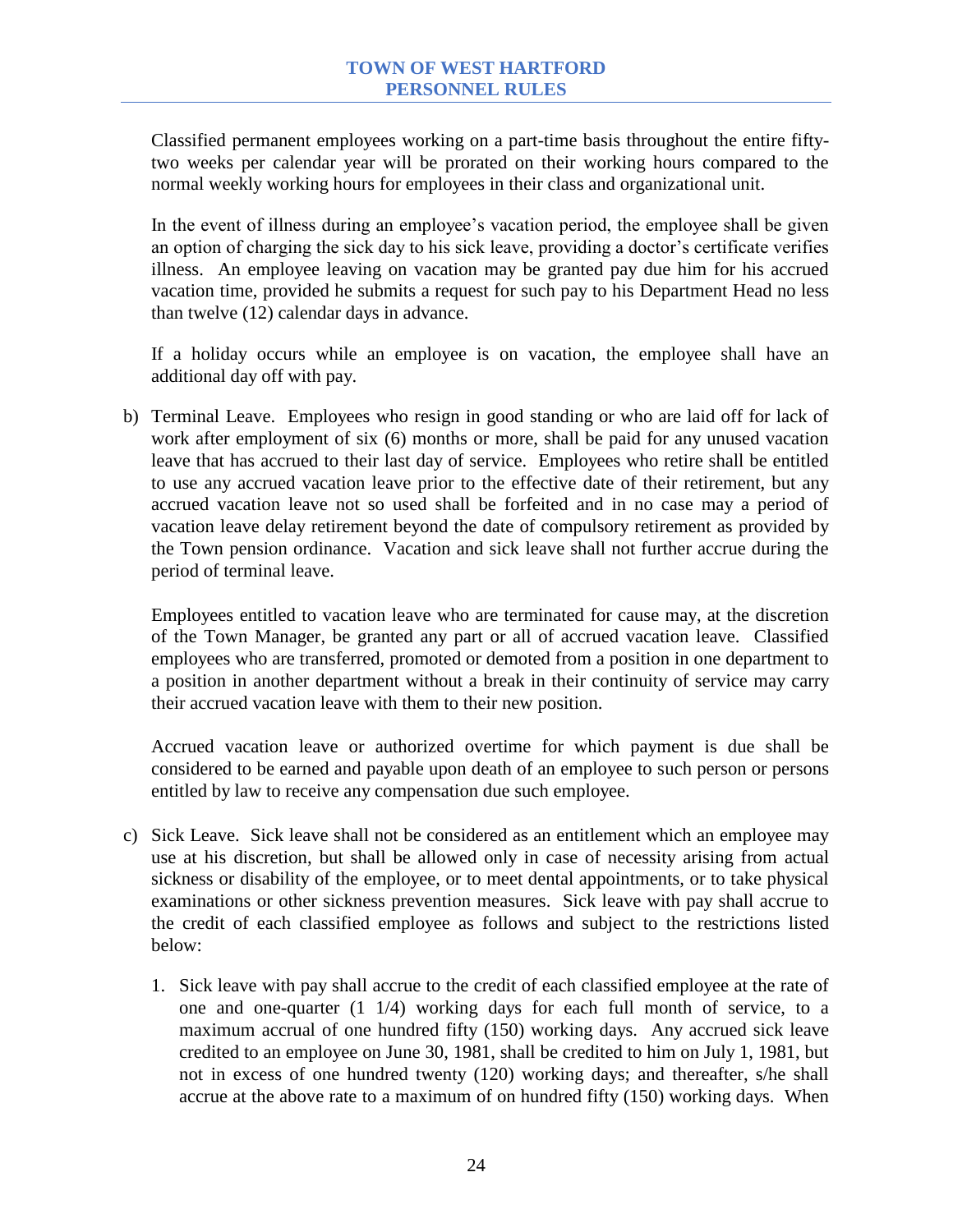illness is charged so that the accrued balance is reduced below the maximum of one hundred fifty (150) working days, then the accrual of sick leave at the above rate shall be resumed until the one hundred fifty (150) working day maximum is reached.

- 2. No provision of these rules is to be construed as preventing any Department Head with the concurrence of the Town Manager from withholding sick leave for just cause from any employee under his jurisdiction.
- 3. Notwithstanding the foregoing provision regarding maximum accrual of paid sick leave, any employee may be granted additional paid sick leave upon joint approval of the employee's Department Head, the Executive Director of Human Resources and the appointing authority. Consideration of such approval shall take in to account personal hardship, the nature of the illness, the employee's service record and length of service, and needs of the Town service.
- 4. Paid sick leave shall be granted for maternity confinement.
- 5. In all cases sick leave with pay in excess of five (5) consecutive workdays will be granted only when a certificate from a regularly licensed practitioner of medicine or surgery, or both, verifying the need for sick leave has been submitted to the Department Head. However, a Department Head may require such a certificate for sick leave of any duration.
- 6. Sick leave shall not accrue during any leave except vacation and less than one month of authorized leave without pay.
- 7. Upon separation from Town service for any reason except retirement under the Town pension plan, unused accrued sick leave shall revert to the Town. In the case of retirement under the Town pension plan, the Employee shall be paid at his regular rate for one-half the sick leave accrued to his credit, in no case to exceed sixty (60) working days.
- 8. If an employee has an unexcused absence during any month, the employee shall not be entitled to accrue any sick leave for that month.
- 9. In order to receive paid sick leave, an employee shall notify his immediate supervisor of his absence no later than one-half  $(1/2)$  hour after the start of the normal workday, unless the employee is unable to do so because of mitigating circumstances beyond the employee's control.
- 10. Up to five (5) days of an employee's accumulated sick leave may be used in any fiscal year for illness or incapacity in the employee's immediate household in cases where the presence of the employee is essential.
- 11. No more than three (3) days of accrued sick leave may be used by the employee each fiscal year for personal business which cannot be conducted at any other time, and which is not covered by any other leave provision in this resolution. Request for leave under this paragraph should be made as soon as the employee is made aware of the need, and in any event, not less than 24 hours prior to the beginning of the workday for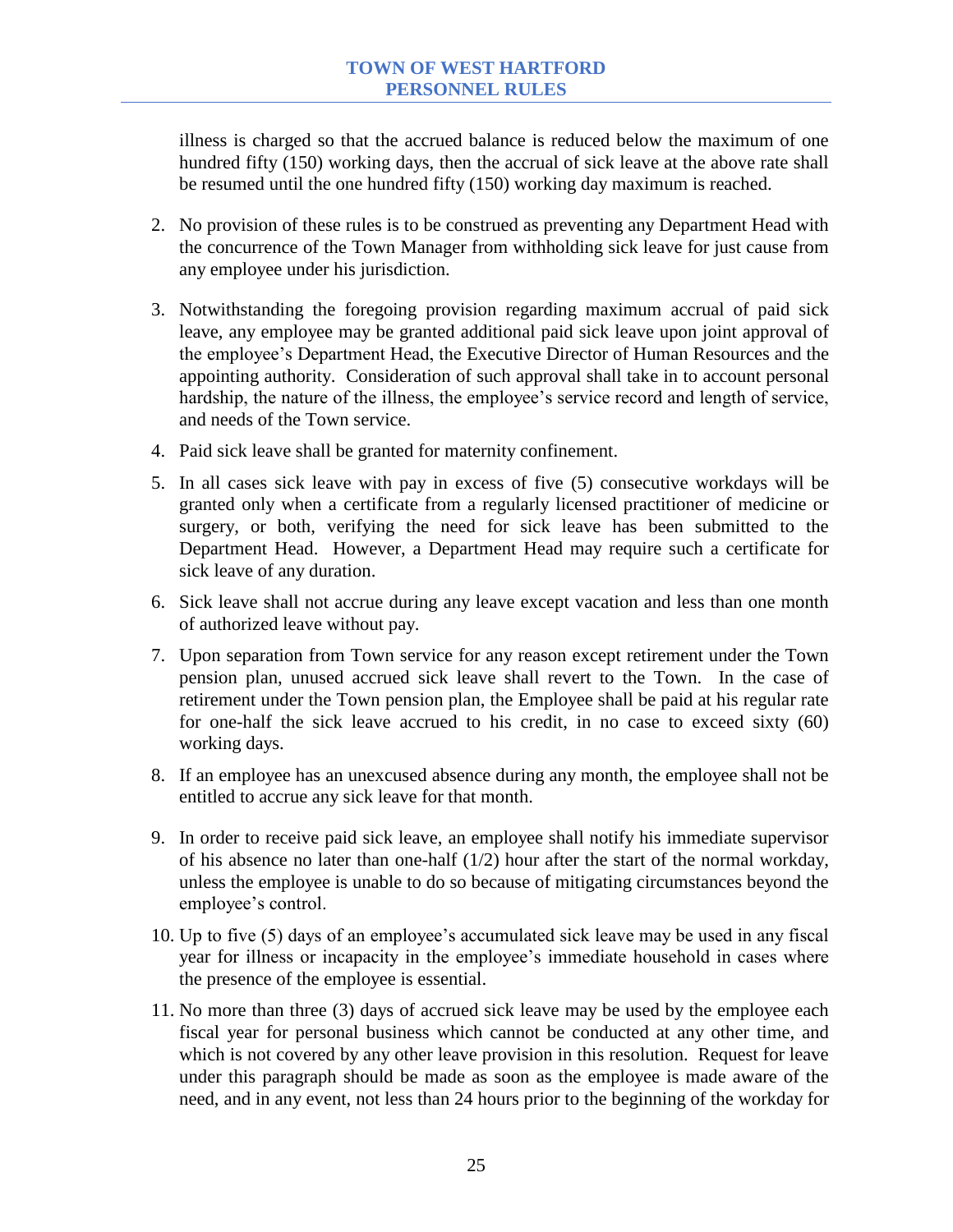which leave is requested, except in the case of emergency or other unforeseen circumstances arising after such time limit has passed. If necessary, the Town Manager, Department Head or his designee may limit the number of employees on leave under this paragraph at any one time in order to meet the operating requirements of the Department. Personal leave days under this paragraph may not accumulate from year to year as sick leave.

- d) Emergency Leave. When death occurs in an employee's immediate family, time up to three (3) days, if required, will be granted by the employee's Department Head. Exceptions to this provision will be referred to the Executive Director of Human Resources. For purposes of this rule the phrase "immediate family" shall be construed to mean any of the following: father, mother, spouse, child, sister, brother of the employee or of the spouse of the employee, or any other relative whether by birth or marriage actually domiciled within the household of the employee or to whose support the employee contributed a majority share. Documentation of need and propriety may be required at the discretion of the Department Head. Up to one (1) day emergency leave will be granted for death of grandparent, grandchild, aunt or uncle.
- e) Other Leave With Pay. Employees shall be granted leave with pay for the following reasons and subject to the following restrictions: 1) Jury duty. 2) Any other required appearance before a court or other public body except where the employee is a litigant. 3) Participation in conferences or official meetings which enhance the employee's value to the Town and approved by the appointing authority. 4) Participation in education or training courses which enhance the employee's value to the Town and approved by the appointing authority.

In case the employee receives any pay or remuneration, such as a fee for jury duty or military pay, or a scholarship of fellowship, his Town salary shall be reduced by that amount for the duration of the leave.

- f) Military Leave. In the case of military leave, employees shall be granted the following:
	- 1. Leave with pay for participation in short-term required military training not to exceed thirty (30) days in any calendar year in the Federal Reserve or National Guard. Any military pay received by the employee shall reduce the employee's Town salary on a dollar-for-dollar basis for the duration of the leave.
	- 2. Leave with pay upon involuntary activation for military duty, by the President of the United States, for a period not to exceed ninety (90) days.

For a period not to exceed ninety (90) days, the Town shall pay the difference between all military pay received and the full time, non-probationary employee's base salary with the Town, up to a maximum combined annualized base salary of \$40,000 (or \$1,538 bi-weekly). All computations shall be based on bi-weekly equivalents. Military pay will be estimated at the time of leave and differences with actual military pay will be reconciled upon return to Town service.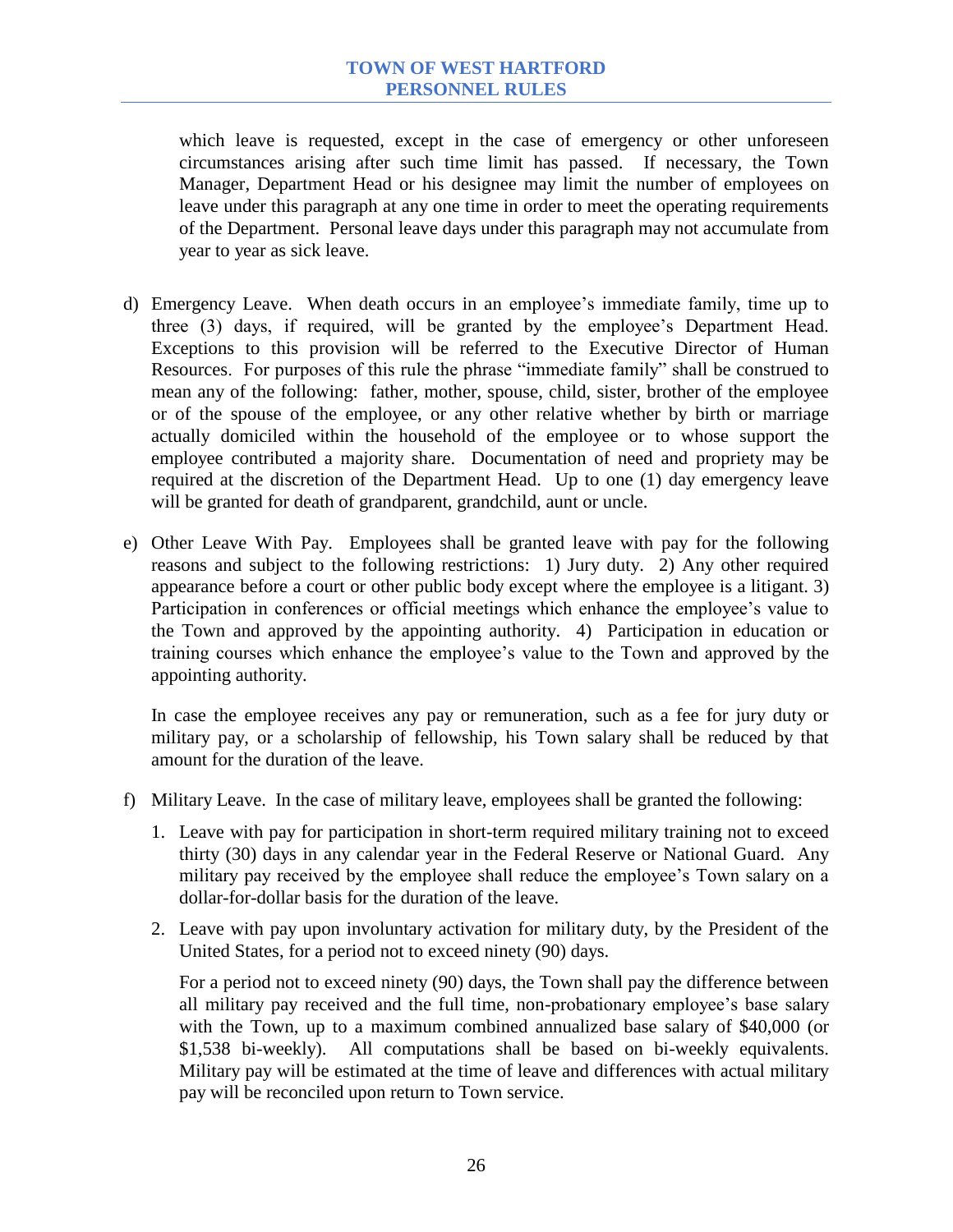During such leave, medical benefits will be continued to the employee and their dependents, however, there will be coordination of benefits with any coverage provided by the Federal government's military health insurance program.

Employees shall be returned to their original position or to one similar in pay and duties upon their separation from such military service or from hospitalization arising from such service (provided they return to the Town service within ninety (90) days of their separation) and provided they are able and qualified to perform the work required.

All other conditions of employment will be treated as any other leave with pay.

3. Leave without pay for the duration of military service beyond that specified in parts 1 and 2 above.

Employees shall be returned to their original position or to one similar in pay and duties upon their separation from such military service or from hospitalization arising from such service (provided they return to the Town service within ninety (90) days of their separation) and provided they are able and qualified to perform the work required.

All other conditions of employment will be treated as any other leave without pay.

# **(Editor's note: Section 30.0.39 (f) revised on 10/23/90)**

g) Other Leave Without Pay. Employees may be granted other leave without pay including disability leave due to a medical condition after expiration of sick leave at the discretion of the Department Head with the concurrence of the Executive Director of Human Resources when, in his opinion, the Town service would benefit from such leave. Such approval shall be granted only after consideration of the needs of the Town service, the service record of the employee, and the relevancy of the request to the needs of the Town. In all such instances, the Town reserves the right to replace such employee during the duration of the leave if business necessity warrants.

On authorized leave without pay (not to exceed one (1) year) shall not be considered as constituting a break in service except that vacation and sick leave shall not accrue if authorized leave is more than a month's duration. No medical benefits and life insurance costs will be borne by the Town during such authorized leave without pay except that an employee may pay the monthly premiums for such benefits at the group rate.

h) Absence Without Leave. Any employee who is absent from work for three (3) consecutive workdays without notifying his Department Head or immediate supervisor of the reason for such absence shall be considered to have quit the Town service and shall be removed from the Town payroll as of the end of the third consecutive workday.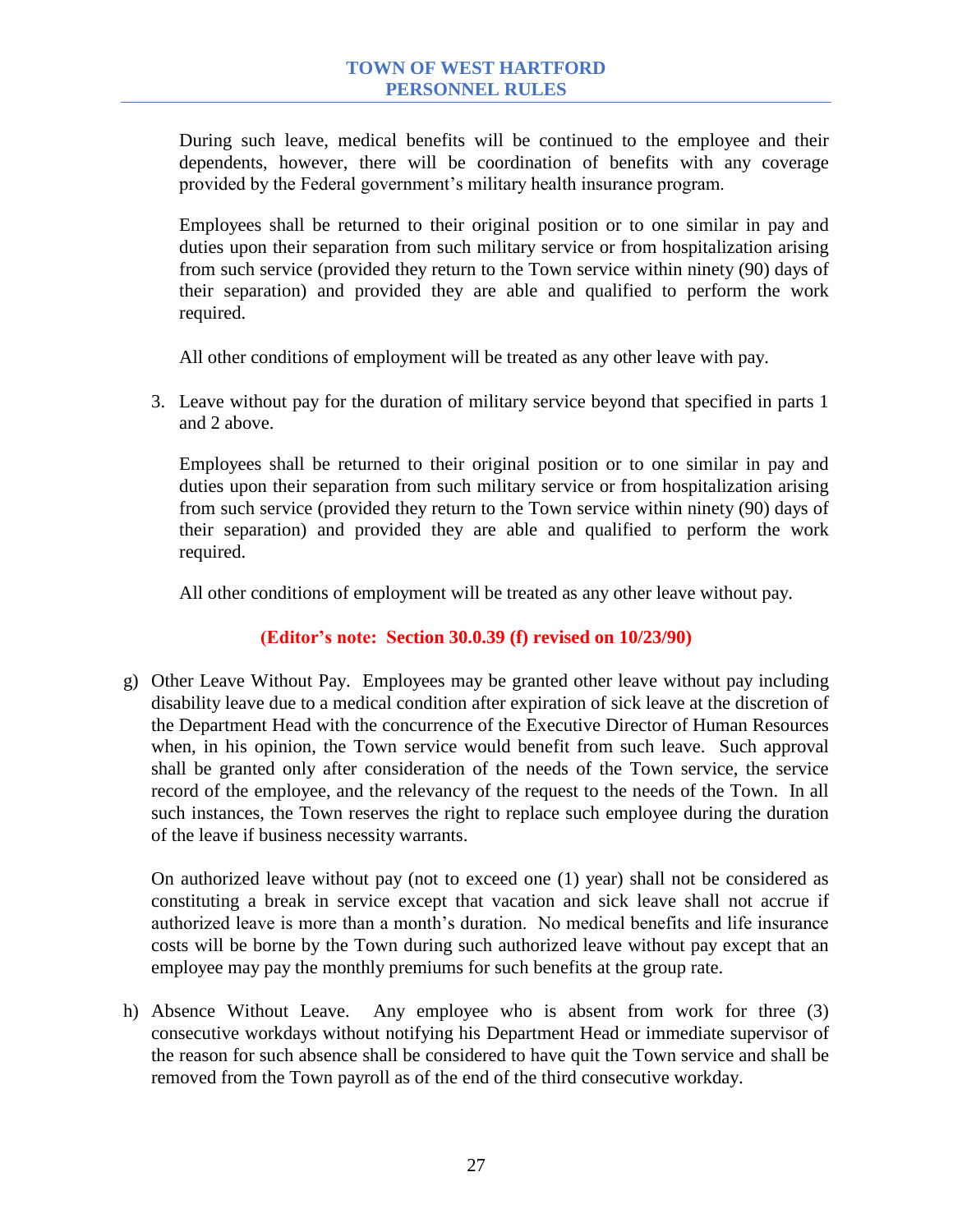i) Maternity Leave (Pregnancy). It shall be the Town policy to treat requests for leave of absences for pregnancy purposes the same as any other temporary disability due to a medical condition.

An employee who wishes to request a leave of absence for pregnancy purposes must request such a leave in writing. The written request should specify the kind of leave to be used, the estimated length of absence, and if the employee intends to return to work at the end of the requested absence. A medical certificate must accompany such request, specifying the time such employee will be disabled. An employee shall use any accrued sick leave, and may use any accrued vacation leave and leave without pay for a leave of absence for pregnancy purposes.

The Town will make a reasonable effort to transfer a pregnant employee to any suitable temporary position which may be available when the Town or the pregnant employee reasonably believes the continued employment in the position held by the pregnant employee may cause injury to the employee or to the fetus. The employee has a right to appeal to the Personnel Board a decision made by the Town to transfer her.

The employee should notify the Department Head or her designated representative of the actual delivery date and expected date of return to work. The total period of leave of absence for pregnancy purposes should generally not exceed three (3) months following the date of delivery unless there are physical complications. An employee may return to her position as soon as she provides a medical certificate from her physician authorizing her to return to work.

If the employee originally intended to return to work no later than three (3) months after childbirth and does not return to work, the employee will be assumed to have terminated her position unless the Department Head or his designated representative with the concurrence of the Executive Director of Human Resources in accordance with the Personnel Rules, Section 30.0.39 (g) grants additional time off beyond the three (3) months leave.

An employee who is able to return to work at the end of the three (3) months but wishes to extend the original leave, may apply in writing at least two (2) weeks prior to the expiration of the original leave to the appointing authority or to his designated representative for an extension. This extension will be considered leave without pay. And, if granted, the position may or may not be held open for the employee.

An employee who is unable to return to work (due to a medical condition) at the end of the three (3) months and needs to extend the original leave, shall apply in writing at least two (2) weeks prior to the expiration date of the original leave to the appointing authority or his designated representative for an extension. The employee must provide a medical certificate in order to have the extension considered disability leave. The position will be held vacant for a reasonable length of time. Then, the position may or may not be kept vacant.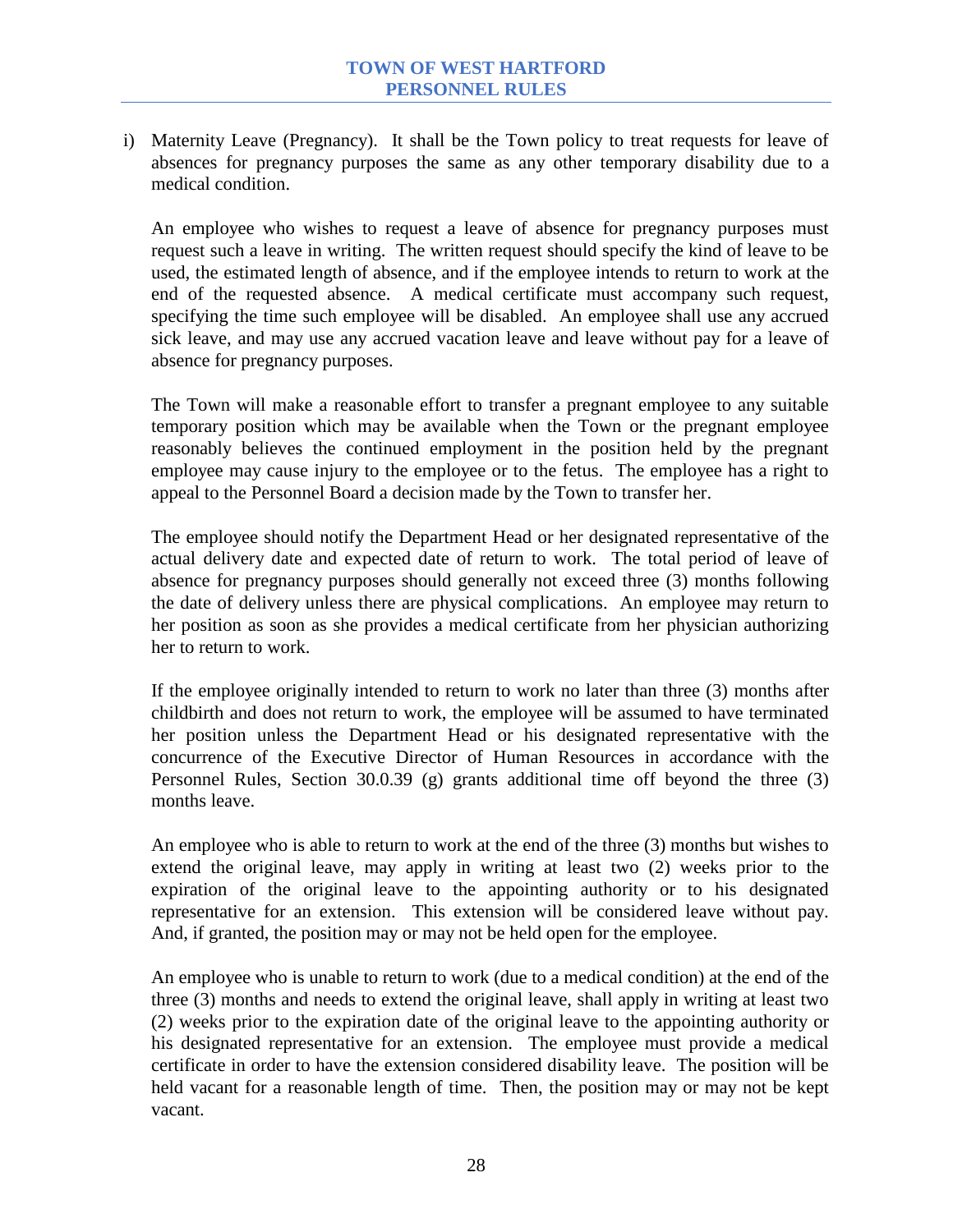In all such instances, the Town reserves the right to replace such employee during the duration of the leave if business necessity warrants.

Any leave without pay which is granted after a medical certificate indicates that an employee can return to work, will mean the loss of fringe benefits while on such leave but the employee can remain in the Town insurance plan by reimbursing the Town for premiums.

#### **30.0.40 Workers' Compensation.**

- a) The Town shall continue to pay any employee collecting Workers' Compensation (up to one year from the date of the original injury) or disability benefits pursuant to The Hypertension and Heart Act, Title VII, Section 7-433(c), of the Connecticut General Statutes the difference between that amount and his regular weekly earnings provided that such supplementary benefits shall end one (1) year from the date on which the injuries were sustained.
- b) Employees who are absent from duty through work-incurred illness, so recognized under the State of Connecticut Workers' Compensation Law or under the Statutes of Connecticut's Title VII, Section 7-433(c) Hypertension and Heart Act, shall not be charged with sick leave.

**30.0.41 Tenure.** Every employee who is legally appointed as a result of certification from an appropriate eligible list and who holds a regular appointment by virtue of successful completion of his probationary period and every person currently employed by the Town at the time these rules take effect shall have tenure of employment in the classified service during meritorious service, except as otherwise provided in these rules.

#### **30.0.42 Lay-off.**

- a) When Permitted. An appointing authority may, with the approval of the Town Manager, lay off an employee whenever he deems it necessary by reason of shortage of work or funds, the abolition of the position, material change in the duties or organization, or for other related reasons which are outside the employee's control and which do not reflect discredit on the service of the employee.
- b) Order of Lay-off. (1) Temporary employees shall be laid off before probationary employees and probationary employees before regular employees. Regular employees shall be laid off according to seniority within their respective classes and departments, the most recently appointed employee to be laid off first. (2) No employee laid off shall have any right or precedent over any other regular employee in the same class working in another department not involved in the lay-off.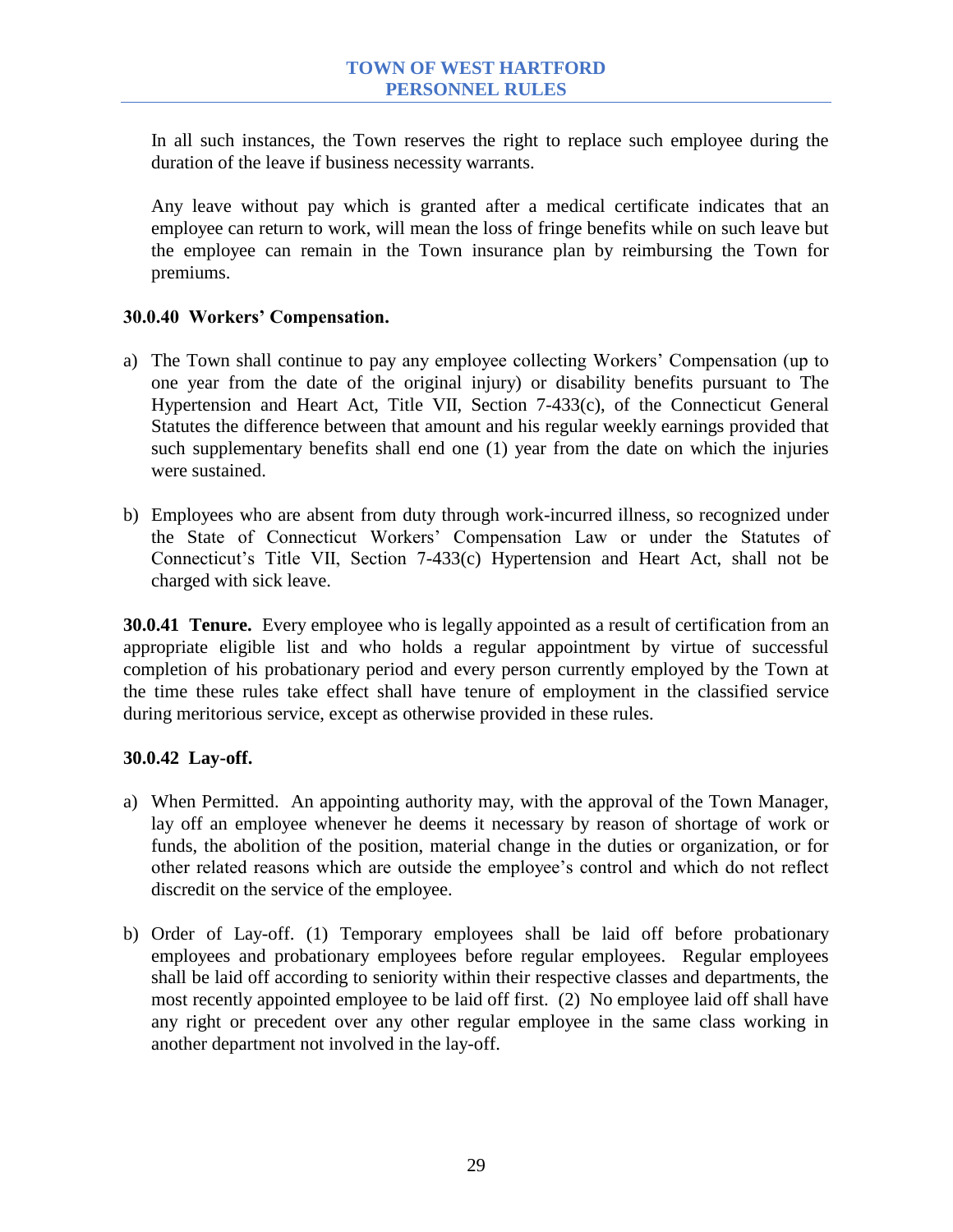- c) Notice of Lay-off. In every case of lay-offs, the appointing authority shall give written notice ten (10) working days in advance of his action to the Executive Director of Human Resources and the employee, and shall certify therein that the lay-off is for reasons not reflecting discredit on the employee.
- d) Return of Lay-off Names to Eligible Lists. The names of regular employees laid off shall be placed on the appropriate reemployment lists according to seniority for the class in which the lay-off occurred unless the employee indicates in writing to the Executive Director of Human Resources that he is no longer interested in employment. The names of probationary employees who are laid off shall be restored to their former position on the eligible list from which certification was made and the names of such employees shall not be placed on the reemployment list.

# **30.0.43 Disciplinary Action.**

- a) Cause for Disciplinary Action. The following shall be sufficient cause for disciplinary action, though such action may be for causes other than those enumerated:
	- 1. Willful violation of the provisions of the Charter or of these Rules.
	- 2. Incompetence or inefficiency in the performance of the duties of the position to which the employee has been appointed.
	- 3. Theft, willful destruction, wanton carelessness, or negligence in the care of Town property.
	- 4. Habitual tardiness or absence from duty.
	- 5. Refusal to perform a reasonable amount of compensated work after working hours when directed to do so by his supervisor.
	- 6. Conviction of a felony or misdemeanor involving moral turpitude.
	- 7. Intoxication on duty or consumption of alcoholic beverages or illegal drugs on duty.
	- 8. Conduct which reflects unfavorable upon the Town service.
	- 9. Violation of any reasonable official order or failure to carry out any lawful and reasonable directions made and given by a proper supervisor.
	- 10. Failure to observe safety regulations.
- b) Types of Disciplinary Action. Following are the types of disciplinary action which may be invoked against employees of the classified service. They may be independently invoked.
	- 1. Reprimand. An appointing authority shall report any verbal or written reprimand as part of the employee's service record by the forwarding of a written memorandum to the Executive Director of Human Resources for the inclusion in the employee's file. A copy of such reprimand shall be forwarded to the employee. Such reprimand shall remain a part of the employee's service record for a period of one year.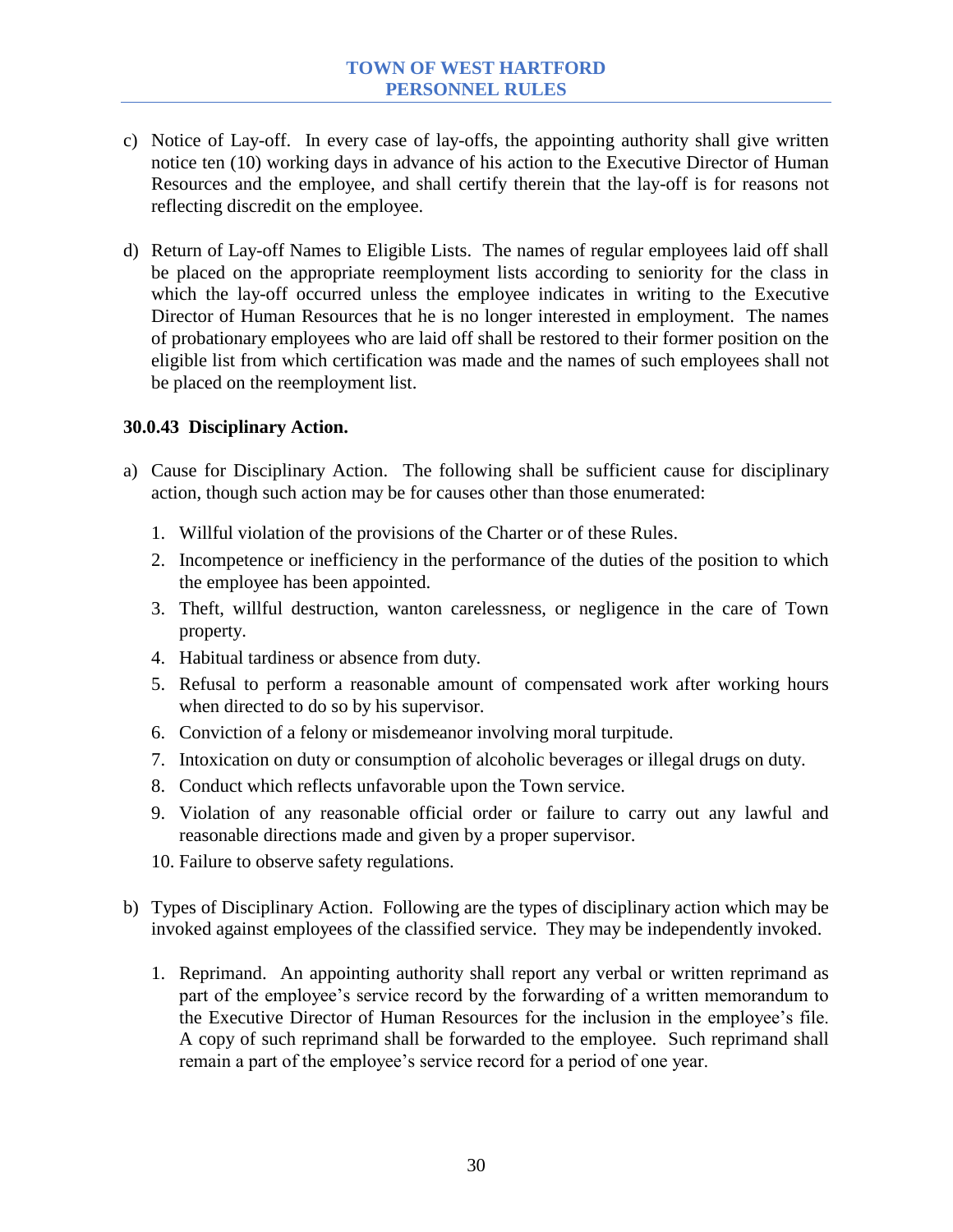- 2. Suspension. An appointing authority may, for disciplinary purposes, suspend, with or without pay, any employee under his control. Such suspension shall not exceed thirty (30) days for any one offense. Suspensions totaling more than thirty (30) days in any twelve (12) successive months shall be deemed a dismissal and be so treated.
- 3. Dismissal. An appointing authority may dismiss for cause any employee under his control occupying a position subject hereto when he considers that the good of the service shall be served thereby. It shall be the responsibility of the appointing authority in any case of suspension, demotion or dismissal, within five (5) days after the effective date of such action, to give the concerned employee a written statement setting forth in substance the reason therefore, and to file a copy of such statement with the Executive Director of Human Resources and the chairman of the Personnel Board if appealed.
- c) Appeals from Disciplinary Action. In all cases of dismissal the employee shall have the privilege of a public hearing before the Personnel Board as hereinafter provided.

**30.0.44 Submission of Resignation.** To resign in good standing, an employee will give the appointing authority at least ten (10) working days prior notice unless the appointing authority, because of extenuating circumstances, agrees to permit a shorter period of notice.

**30.0.45 Employee Performance Review.** The Executive Director of Human Resources shall develop a system of employee performance review covering the classified personnel of the Town.

A report on the administration of these systems shall at least be submitted annually to the Board.

**30.0.46 Purpose of Review System.** The purposes of the employee performance review system which shall be established for the Town shall be: to assist Town employees to better performance through written records and discussion with their supervisors.

**30.0.47 Frequency of Review.** An employee performance review system shall provide for the frequency of review as follows:

- a) Regular Employees. The work of classified employees of the Town holding regular appointments shall be reviewed at least annually and a formal record made of the review.
- b) Probationary Employees. The work of classified employees of the Town holding probationary appointments shall be reviewed just prior to the completion of the probationary period and a formal record made of the review.
- c) Other Employees. Town employees of other than regular or probationary status shall not have their work reviewed under the provisions of this rule.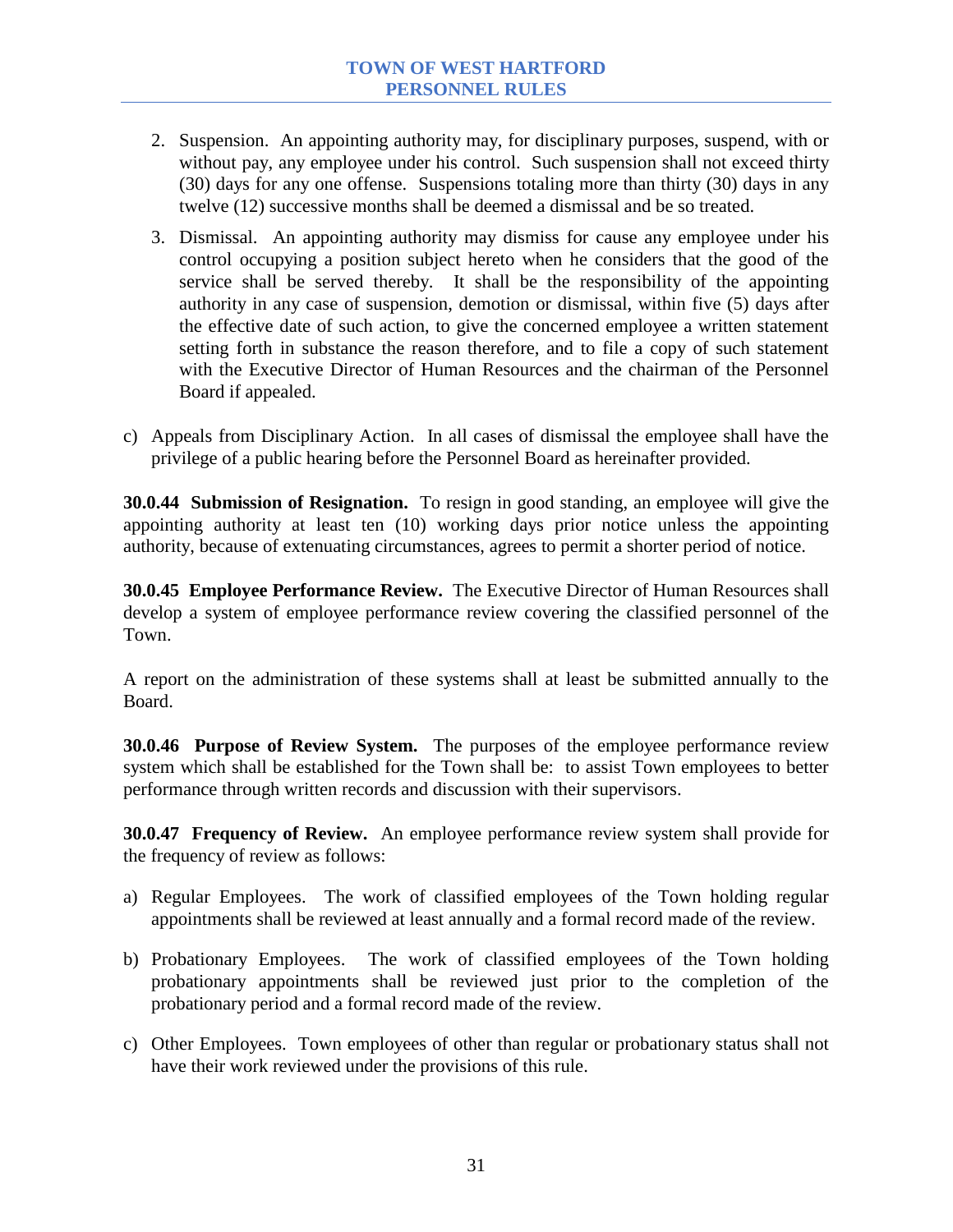**30.0.48 Administration of System.** An employee performance review system shall provide for:

- a) Preparation of such review by supervisors on the forms and at the time designated by the Executive Director of Human Resources, and submission of a copy for inclusion in the employee's personnel file.
- b) Mandatory provisions for the discussion of each review between the employee and supervisor doing the reviewing.

# **30.0.49 Appeals From Administrative Decisions of Executive Director of Human Resources**.

- a) General Provisions. The right of appeal from administrative decisions by the Executive Director of Human Resources including any rejections of application, examination rating, removal of names from eligible lists, allocation or reallocation of position, is reserved to appointing authorities, employees, eligibles and applicants.
- b) Procedure for Appeals from Administrative Decision. The aggrieved individual shall notify the Executive Director of Human Resources, in writing, stating the reason for his complaint or grievance within ten (10) calendar days of the effective date of the action being appealed. Such requests shall immediately be forwarded to the Board by the Executive Director of Human Resources.
- c) Nature of Board Review of Administrative Decisions. Review of appeals from such administrative actions may be conducted at regular or special Board meetings, but in any case the Board shall have thirty (30) days to schedule a hearing date in the future for the requested review. In considering such appeals the Board shall permit the appellant to be heard, if he so requests. The decision of the Board shall be final.

# **30.0.50 Appeals from Suspension, Involuntary Demotion and Dismissal**.

- a) Any employee under the classified service who shall be discharged, reduced in rank or compensation, or suspended without pay shall be presented with written reasons for such discharge, reduction or suspension within five (5) days thereafter. The employee shall have the privilege of a public hearing before the Personnel Board.
- b) Any employee who is discharged, reduced in rank or compensation, or suspended may appeal in writing to the Board, within ten (10) calendar days after the effective date thereof, setting forth in substance his reasons for claiming that such discharge, reduction or suspension was without just cause or because of his race, creed, or color, or because of his political, religious, or union opinions or affiliations, except affiliations with any group or organization which seeks or advocates the overthrow of the government of the United States by force or violence.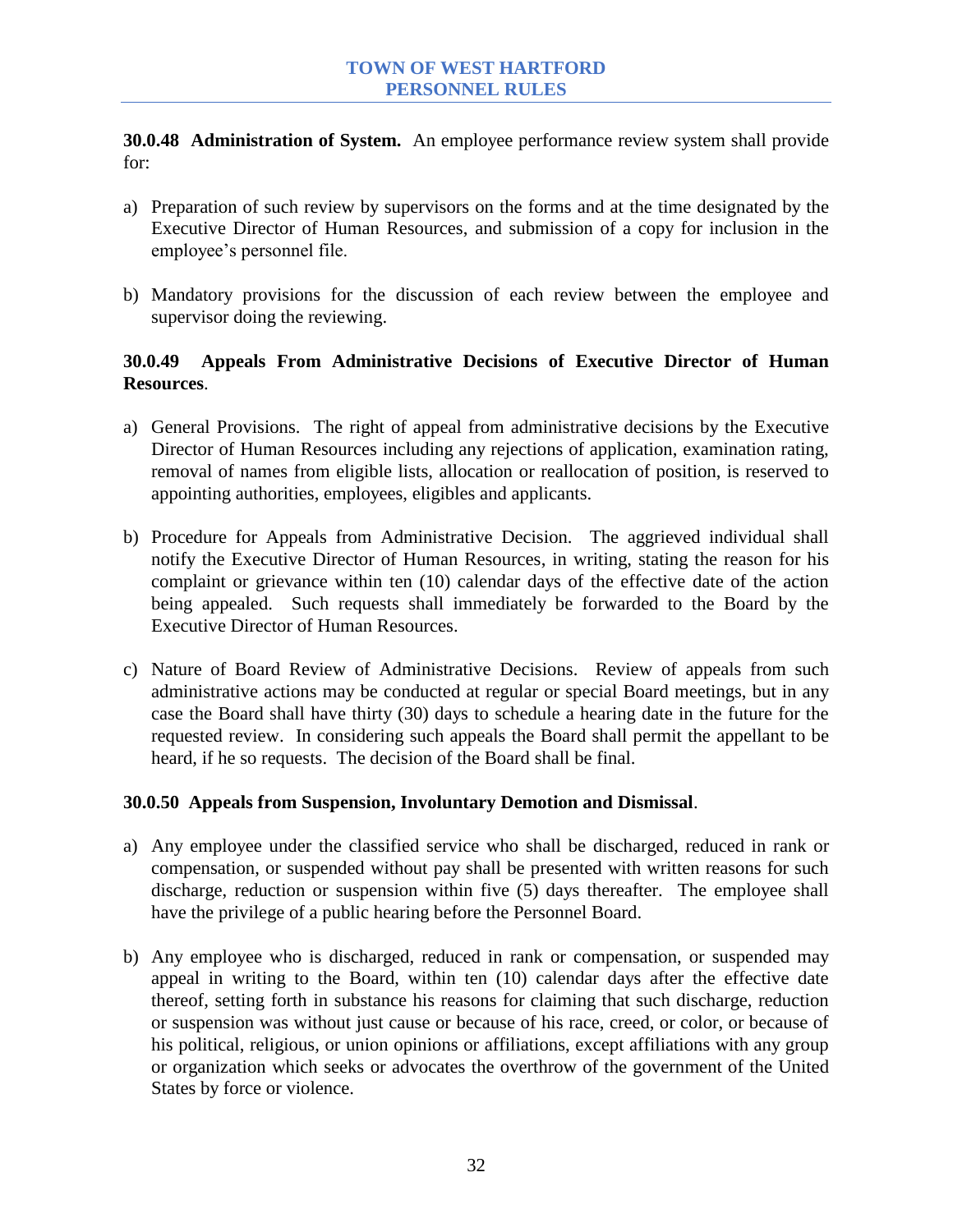- c) Appeals shall be addressed to the Executive Director of Human Resources for the Board. The Executive Director of Human Resources shall forward a copy to the appointing authority concerned and the appeal shall immediately be forwarded to the Board by the Executive Director of Human Resources.
- d) The Board will have thirty (30) days to establish a date for the hearing, which must be held not later than ninety (90) days after receipt of the appeal of such discharge, reduction or suspension of the employee.

#### **30.0.51 Hearing Procedure.**

- a) On conducting hearings and investigations the Board shall act as a body, but special investigations and detailed work may be delegated by the Board to a member or to the Executive Director of Human Resources. All decisions on such hearings shall be rendered by at least a quorum of the Board.
- b) All hearings shall be informal and shall not be subject to any technical rules or order or evidence except such as the Board itself may establish.
- c) The Chairman of the Board shall preside at the hearing or shall delegate that responsibility to one of the other members.
- d) Unless incapacitated, the appellant shall appear personally and may not be excused from answering questions and supplying information. The appointing authority and the appellant may elect to have legal counsel or anyone they designate appear in their behalf at such a hearing. However, the Town shall not assume responsibility for payment to any counsel appearing in behalf of either party, except when the Corporation Counsel of the Town or any one of his staff is called upon by the appointing authority, and this shall not affect the payment of his regular salary.
- e) Hearings involving several appellants having a common issue may be considered jointly or individually, at the discretion of the Board.
- f) Unless incapacitated, failure of the appellant to appear at the hearing shall be deemed a withdrawal of this appeal and the action of the appointing authority shall be final.
- g) If the Board finds that the action appealed by the employee was taken by the appointing authority without just cause or because of his race, creed, or color, or because of his political, religious, or union opinions or affiliations, except affiliations with any group or organization which seeks or advocates the overthrow of the government of the United States by force or violence, such employee shall be reinstated in his former position or a position of like status and pay and shall be reimbursed for any loss of pay.
- h) In cases where an appellant's hearing results in failure to secure reinstatement after dismissal, the Board, taking into consideration the causes of dismissal, may recommend to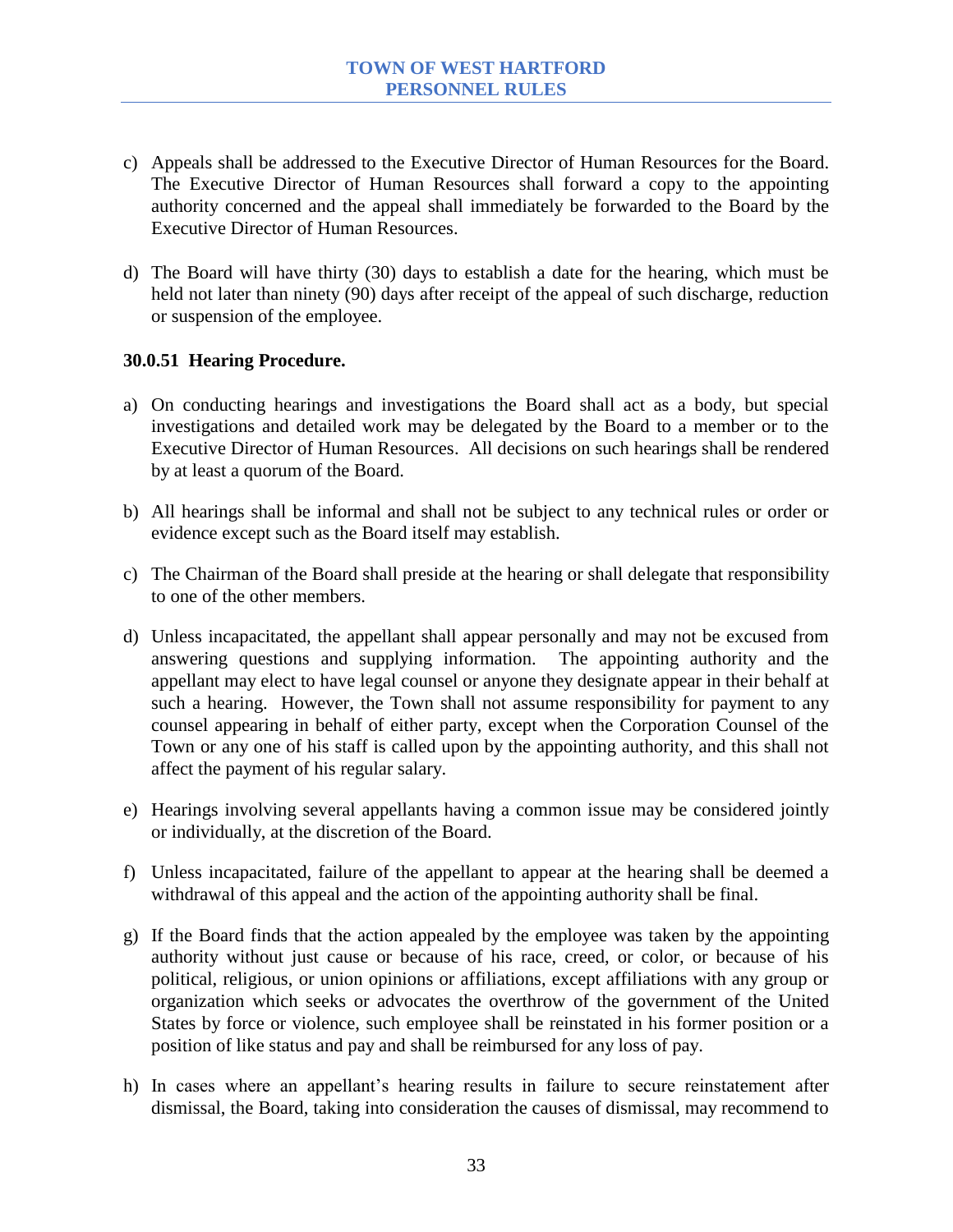the Town Manager reinstatement with transfer of the appellant to a comparable position in another department or may, with the approval of the Town Manager, place the appellant's name on an appropriate reemployment list provided, however, that there shall be no reimbursement by the Town for any loss of pay suffered by such appellant as a result of his dismissal.

i) In all cases of appeal from suspensions, demotions and dismissals, the decision of the Board shall be final. Copies of the Board's decision shall be made available to the appointing authority and to the appellant.

#### **30.0.52 Power to Administer Oaths, Subpoena and Demand Production of Records.**

In the course of any hearing or investigation conducted under the provisions of the Charter or of these Rules, the Board shall have the power to direct that an oath be administered, to subpoena, to require the attendance of witnesses within the Town and the production by them of books and papers pertinent to any matter of inquiry, and to examine such witnesses under oath, in relation to any matter properly involved in such proceeding. All witnesses so subpoenaed, who are not employees of the Town, shall be entitled to the same fees as are allowed in civil cases in courts or record.

Employees in the classified service of the Town shall be required to attend, if directed by the Town Manager or Executive Director of Human Resources or the Personnel Board or the appointing authority, and testify without subpoena. If any employee shall willfully refuse to attend hearings as directed, willfully refuse to testify or answer any questions relative to the matter being heard by the Board, or knowingly give false testimony, he shall be dismissed from the classified service.

**30.0.53 Investigations by the Board.** The Board may, upon its own initiative, make such inquiries and investigations as it may deem to be warranted regarding the administration and effect of the provisions of these Rules and Chapter VIII of the Charter, and to make such recommendations to the Executive Director of Human Resources, Town Manager, or the Town Council as in its judgment may be warranted.

**30.0.54 Sexual Harassment in Employment.** It is the policy of the Town of West Hartford that sexual harassment in the workplace is unacceptable and will not be tolerated. All employees of the Town of West Hartford, whether management personnel or nonmanagement personnel, are expected to avoid any behavior or conduct toward any other employee that could be interpreted as sexual harassment.

Sexual harassment is defined generally as "unwelcome sexual advances, requests for sexual favors and other verbal or physical conduct of a sexual nature." Thus, no employee should be subjected to unsolicited and unwelcome sexual overtures or conduct, either verbal or physical or be led to believe that an employment opportunity or benefit will in any way depend upon "cooperation" of a sexual nature.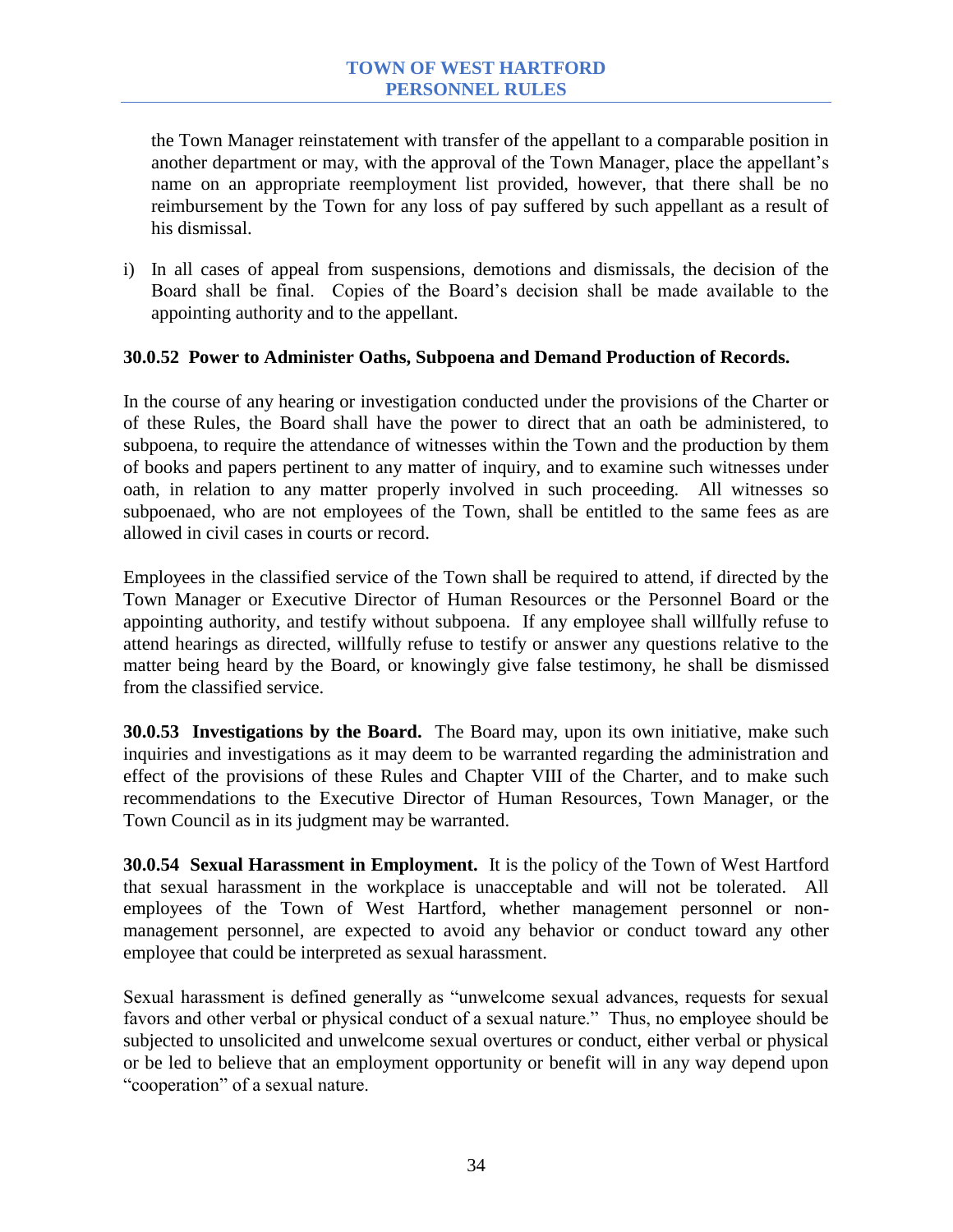Sexual harassment may include such actions as: sex-oriented verbal "kidding," "teasing," or jokes; repeated offensive sexual flirtations, advances, or propositions; continued or repeated verbal abuse of a sexual nature; graphic or degrading comments about an individual or his or her appearance; the display of sexually suggestive objects or pictures; subtle pressure for sexual activity; physical contact such as patting, pinching, or brushing against another's body; or demands for sexual favors.

Conduct of this type is improper if:

- a) Submission to the conduct is either an explicit or implicit term or condition of employment;
- b) Submission to or rejection of the conduct is used as a basis for employment decisions affecting the person involved; or
- c) The conduct has the purpose or effect of interfering with an individual's work performance or environment.

Sexual harassment does not refer to occasional compliments of a socially acceptable nature. It refers to behavior which is not welcome, which is personally intimidating, hostile, or offensive which debilitates morale, and therefore interferes with our work effectiveness.

Appropriate management and supervisory personnel shall promptly investigate all complaints of sexual harassment, including interviewing the complainant and the person(s) alleged to have engaged in sexual harassment. If as a result of the investigation, it is found that the complaint has merit, the appropriate management and supervisory personnel shall take prompt corrective action. Such action may include discipline up to and including termination of the offending employee or employees.

Any employee of the Town of West Hartford who feels that he or she has been the victim of sexual harassment should notify his or her supervisor, Department Head, and/or the Human Resources Director at the very earliest opportunity. If the complaint is found to have merit, corrective action will be implemented. If the complaint is found to be of insufficient merit, all involved parties will be so notified.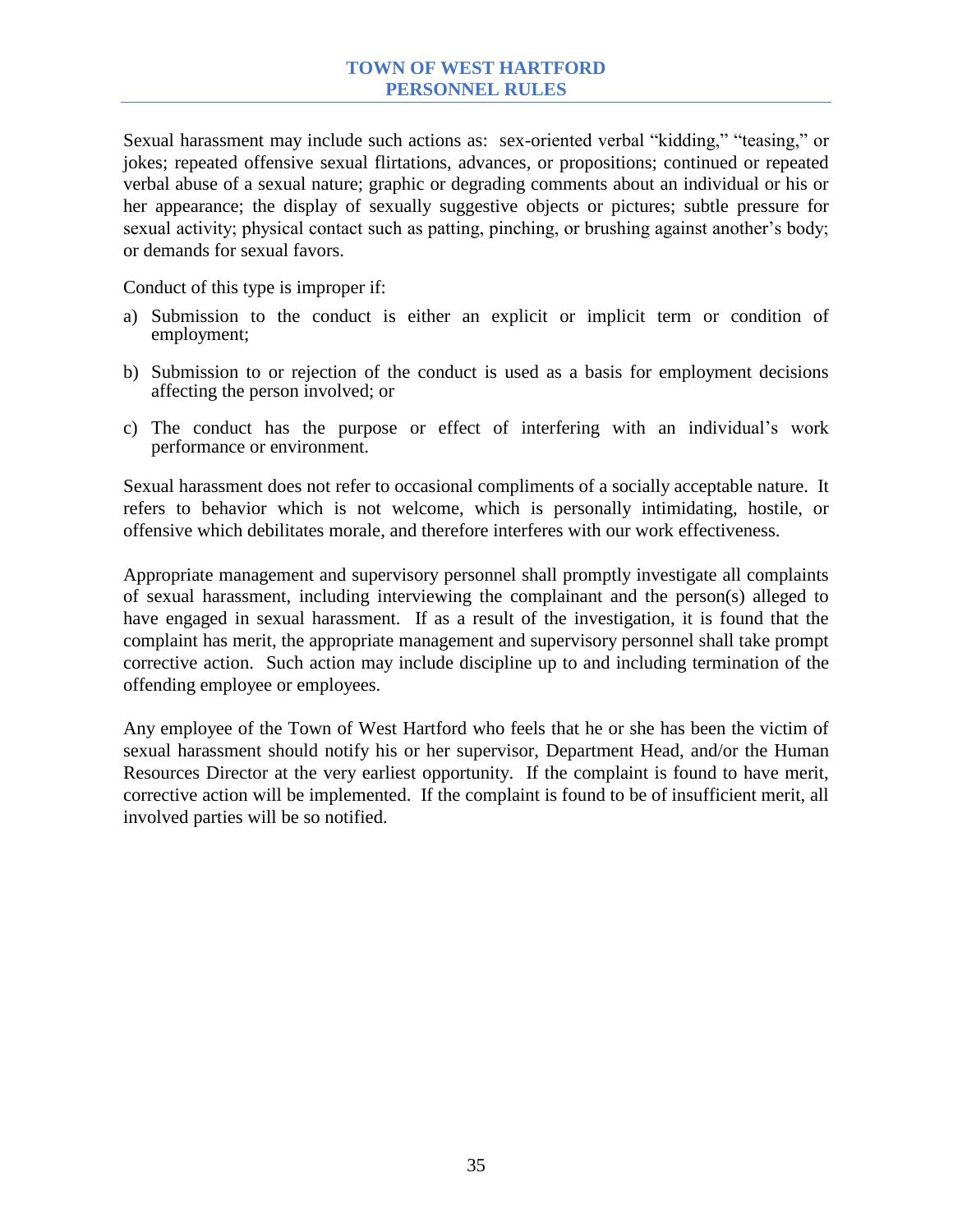# **A CODE OF ETHICS FOR TOWN OFFICERS, OFFICIALS AND EMPLOYEES**

#### **16.1) Establishment, purpose.**

The proper operation of the Town government requires that public officers, officials and employees be independent, impartial and responsible to the people; that governmental decisions and policies be made in the proper channels of the governmental structure; that public office and employment not be used for personal gain; and that the public has confidence in the integrity of its government. The purpose of this code is to set forth standards of ethical conduct; to assist public officers, officials and employees in establishing guide lines for their conduct; and to develop and maintain a tradition of responsible and effective public service. In recognition of these goals, there is hereby established for the Town the following Code of Ethics.

#### **16.2) Definitions.**

As used in this document, the following words or phrases, unless a different meaning is required by the context or is specifically prescribed, shall have the meanings indicated:

*Agency* - Includes all departments, boards, commissions, committees and the Town Council of the Town.

*Officer, Official or Employee of the Town* - Members of the Town Council, boards, commissions, committees, departments or other agencies, whether the officers, officials and members are elected or appointed and all employees of the Town Board of Education, whether paid or unpaid, but shall not mean Justices of the Peace.

*Personal Interest* - As distinguished from private financial interest, shall include an interest arising from a blood or marriage relationship or close business association.

*Private Financial Interest* - Includes the private financial interest of a spouse or minor child of an officer, official or employee of the Town.

#### **16.3) Standard of Service.**

All officers, officials and employees of the Town should be loyal to the objectives and purposes of the Town as expressed by the electorate, the Charter and the ordinances and the programs developed to attain those objectives. All should adhere to the rules and regulations of performance and work established as the standards for their positions by the appropriate authority. They should not exceed their authority nor seek to have others do so, and they shall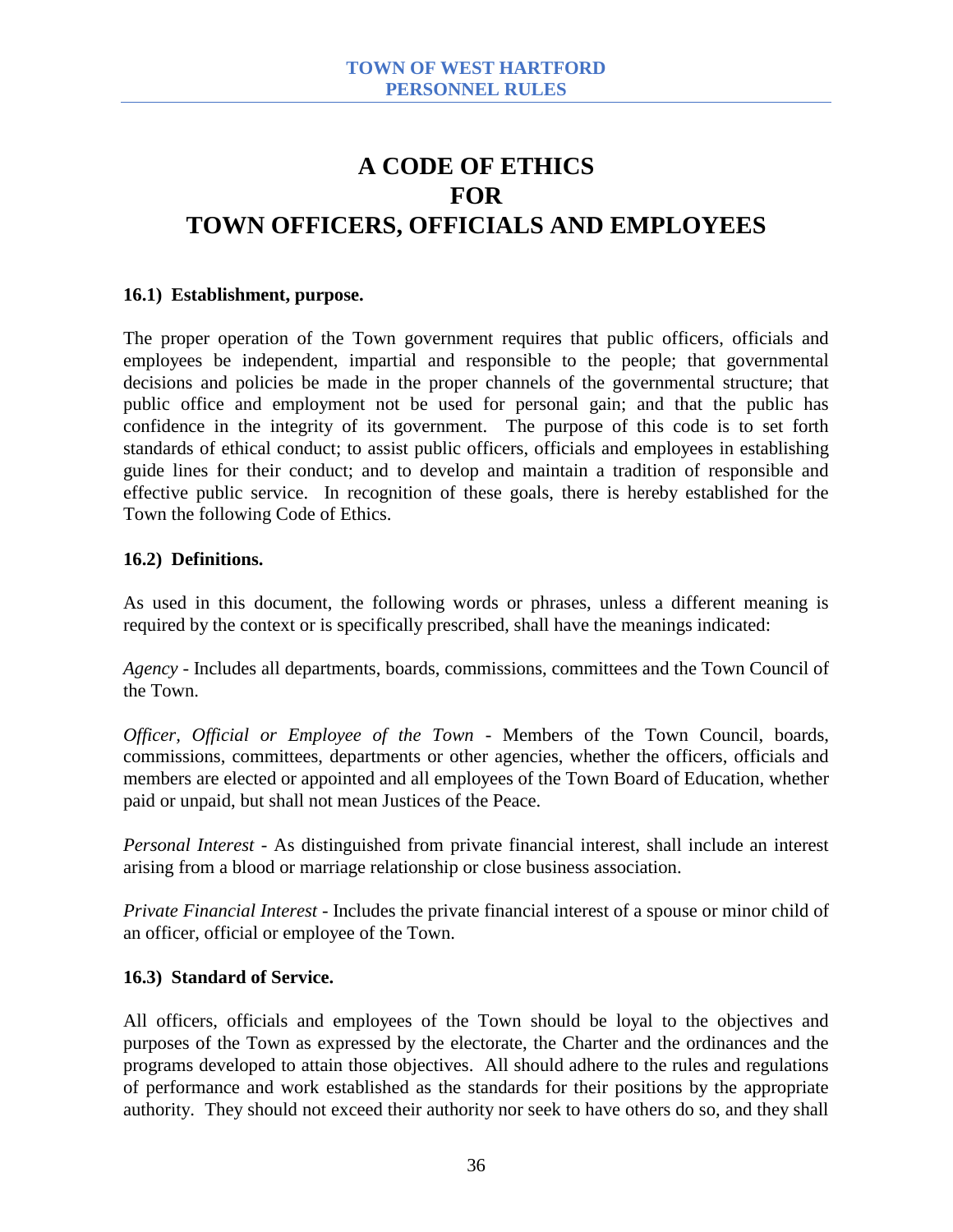work in full cooperation with other public officers, officials and employees unless prevented from so doing by law, by good conscience or by the officially recognized confidential nature of their work.

#### **16.4) Use of public property by Town personnel restricted.**

No officer, official or employee shall request or permit himself or others the use of Townowned or -leased vehicles, equipment, materials or property for personal convenience or profit, except when such services are available to the public generally or are provided in conformance with established Town policies for the use of such officers, officials or employees in the conduct of Town business.

#### **16.5) Special consideration prohibited.**

No officer, official or employees shall grant any special consideration, treatment or advantage to any citizen beyond that which is available to every other citizen.

#### **16.6) Conflict of interest prohibited**.

No officer, official or employee of the Town shall engage in any business or transaction or shall have a private financial interest or personal interest, direct or indirect, which is incompatible or in conflict with the proper discharge of his official duties in the public interest or would tend to impair his independence or judgment or action in the performance of his official duties.

#### Editor's Note: See Connecticut General Statutes 7-479

# **16.7) Financial interest restricted.**

No member of the Council or any other officer or employee of the Town shall be financially interested, directly or indirectly, either as principal, surety, officer, partner or otherwise, except as a minority stockholder or except as a Director in a corporation, in any contract with sales to, purchases from or compensable services made with or rendered with the Town. The provisions of this section shall not apply to any contract awarded to the lowest possible bidder after public advertisement.

#### **16.8) Confidential information.**

Except as may be required by law, no officer, official or employee of the Town shall disclose any confidential information concerning the property, government business or affairs of the Town, and neither shall he use such information to advance the private financial interest of himself or others.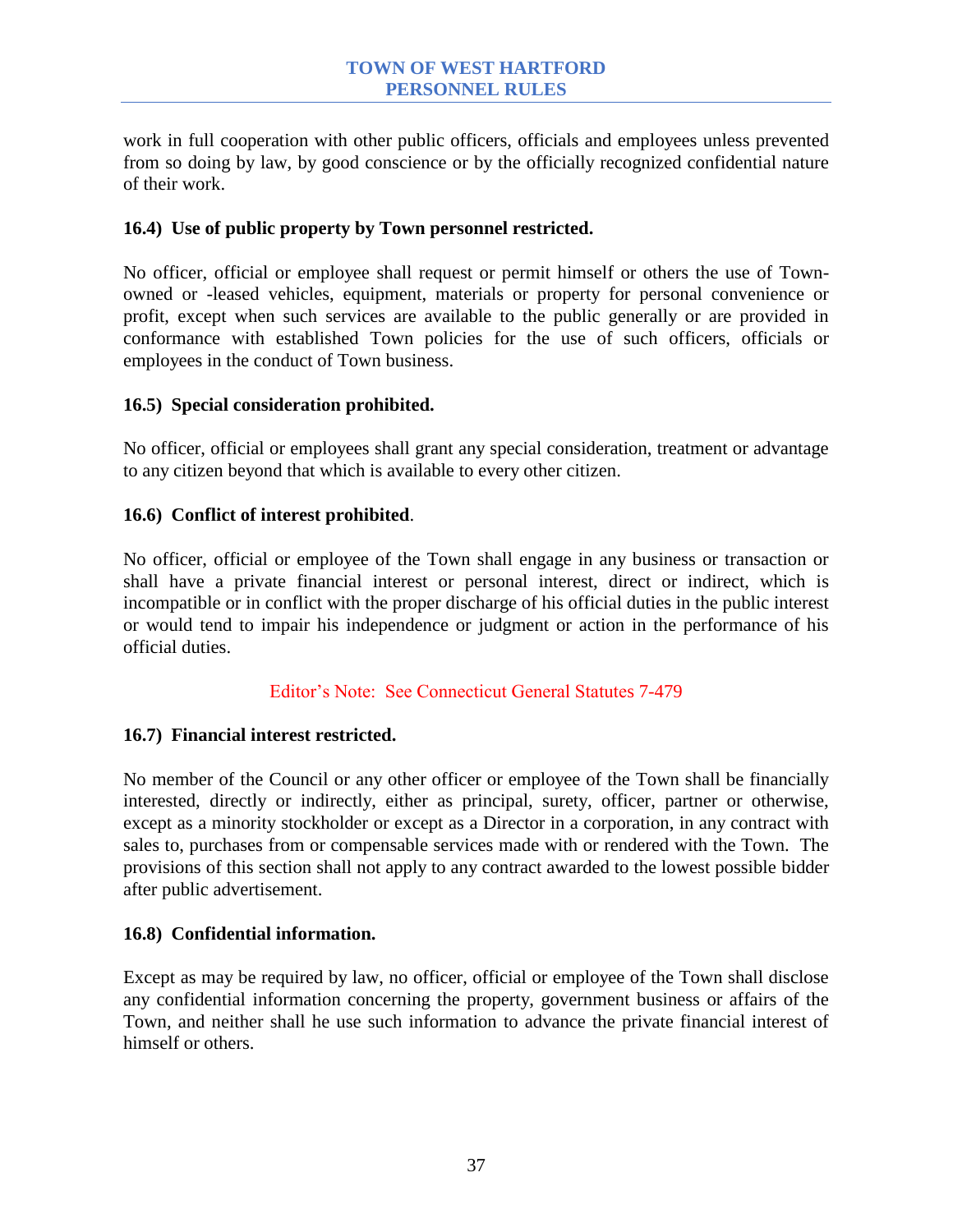# **16.9) Acceptance of gifts, gratuities and favors restricted**.

No officer, official or employee shall accept or solicit any valuable gift, whether in the form of service, loan, thing, promise or any other form, from any person who, to his knowledge, is interested, directly or indirectly, in any manner whatsoever, in business dealings with the Town, or which gift may tend to influence him in the discharge of his official duties, in granting any improper favor, service or thing of value.

#### **16.10) Appearance on behalf of private interests**.

No officer, official or employee shall appear on behalf of private interests before any agency of the Town, nor shall he represent private interests in any action or proceeding against the Town in any litigation when said appearance or representation would be in conflict with or would tend to impair his independence of judgment and action in the performance of his official duties as such officer, official or employee. An elected officer or official shall not appear before a Town agency except on behalf of constituents in the course of performing his duties as a representative of the electorate. An officer, official or employee may appear before a Town agency in the performance of official, public or civic obligations.

# **16.11) Disclosure of interests required [Amended 5-24-77]**

A. Any officer, official or employee who has a private financial interest in any action, legislative or otherwise, by any Town agency and who is a member of, participates in discussion with or gives an official opinion to such Town agency shall disclose on the written records of such agency the true nature and extent of such interest. This section shall not apply to:

- 1. Contracts awarded to the lowest responsible bidder after public advertisement.
- 2. Unpaid appointed officials during a declared state of emergency.
- 3. Matters requiring disclosure to or approval by a court.
- 4. Interests by virtue of ownership of stock in a publicly held corporation in an amount less than ten percent (10%) of all issued and outstanding stock.

B. Every elected official, excluding Justices of the Peace and Selectmen, shall, on or before January 1 each year, file with the Town Clerk, on a form to be prepared by the Corporation Counsel, a statement, under oath, containing the following information:

1. All real estate located within the Town of West Hartford owned by him or held under a lease for a term exceeding five (5) years, excluding, however, his principal residence. The foregoing shall also apply to real estate owned or leased, as aforesaid, by a corporation, trust or partnership in which any such elected official is the legal or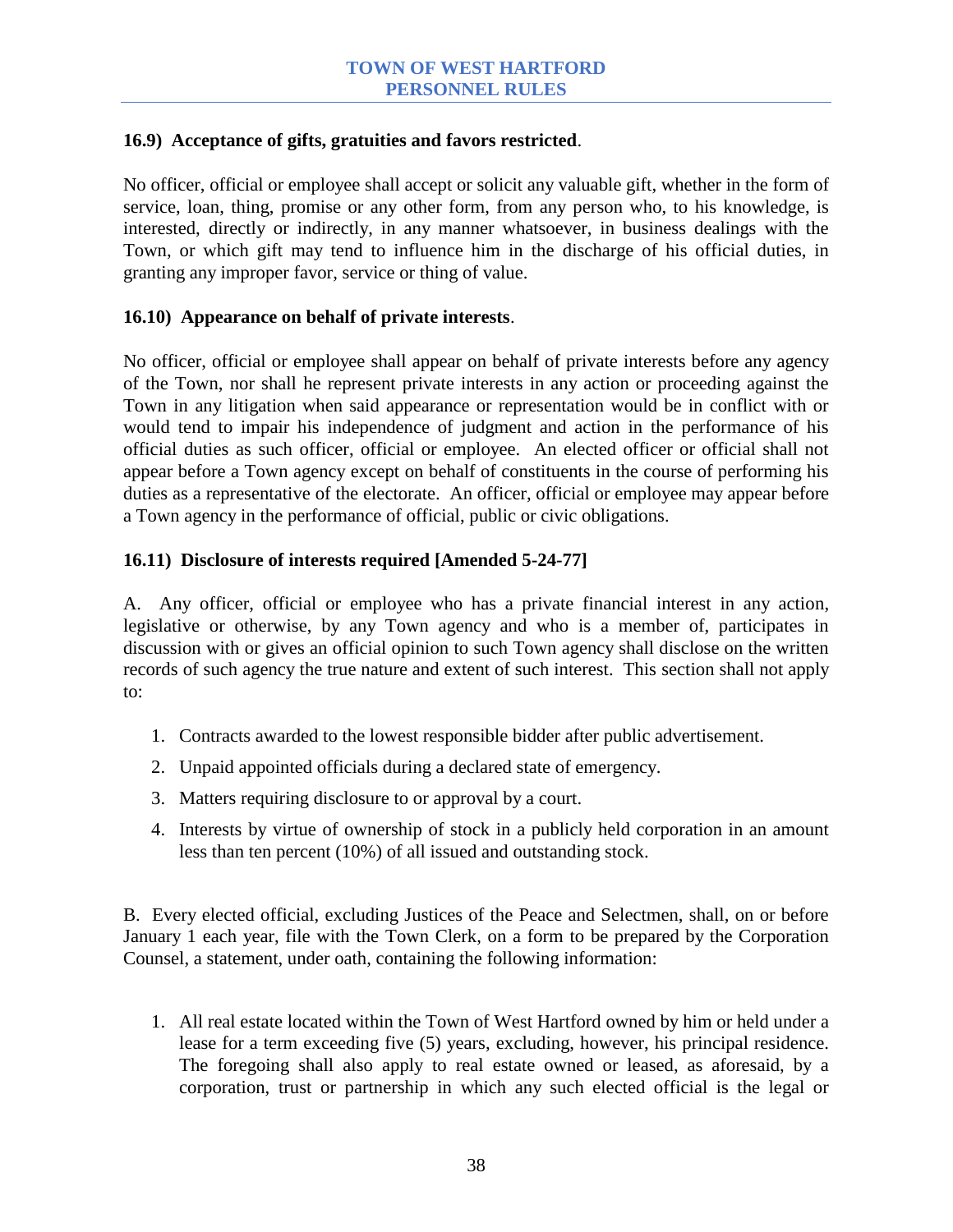equitable holder of at least five percent (5%) of the legal or equitable interests in said corporation, trust or partnership.

- 2. The names of any firm, proprietorship, partnership or corporation of which said elected official is an employee or in which such elected official holds at least a fivepercent (5%) interest and which firm, proprietorship, partnership or corporation has sold or supplied goods or services in excess of ten thousand dollars (\$10,000) per annum to the Town of West Hartford during the two (2) years immediately preceding such officials election to office.
- 3. Any income, fees, salary or wages directly or indirectly received by him/her from the Town of West Hartford or its political subdivisions during the two (2) years immediately preceding such official's election to public office.

C. Every member of the Zoning Board of Appeals and the Town Planning and Zoning Commission shall file a statement containing the information required in Subsection B(1) above on or before January 1 each year.

# **16.12) Political activities by Town personnel restricted.**

A. No paid officer, official or employee appointed by the Town Manager or by the Board of Education shall use the prestige of his position on behalf of any political party.

B. No officer, official or employee shall promise an appointment to any paid position under the Town Manager or the Board of Education as a reward for any political activity.

# **16.13) Commission established. [Amended 5-11-82]**

There is hereby established a Commission on Ethics consisting of five (5) members, to be appointed by the Town Council for a term of two (2) years, such term to start sixty (60) days after each new Town Council takes office. Two (2) members of the Commission shall be resident electors of the Town of West Hartford not members of the same political party, neither of whom shall be a Town officer, official or employee and one (1) of whom shall be an attorney at law. Three (3) members of the Commission shall be Councilmen, not more than two (2) of whom shall be members of the same political party. The Town Manager shall be a nonvoting member of the Commission for employee matters only. If a vacancy occurs before the end of a term, a member shall be appointed by the Town Council for the unexpired portion of the term. When an officer, official or employee has doubt as the applicability of a provision of this chapter to any specific situation, he/she may apply to the Commission on Ethics for an advisory opinion and shall be guided thereby. He shall have an opportunity to present his interpretation of the facts at issue and the applicable provision or provisions of this chapter, as requested by him, before such advisory opinion is made.